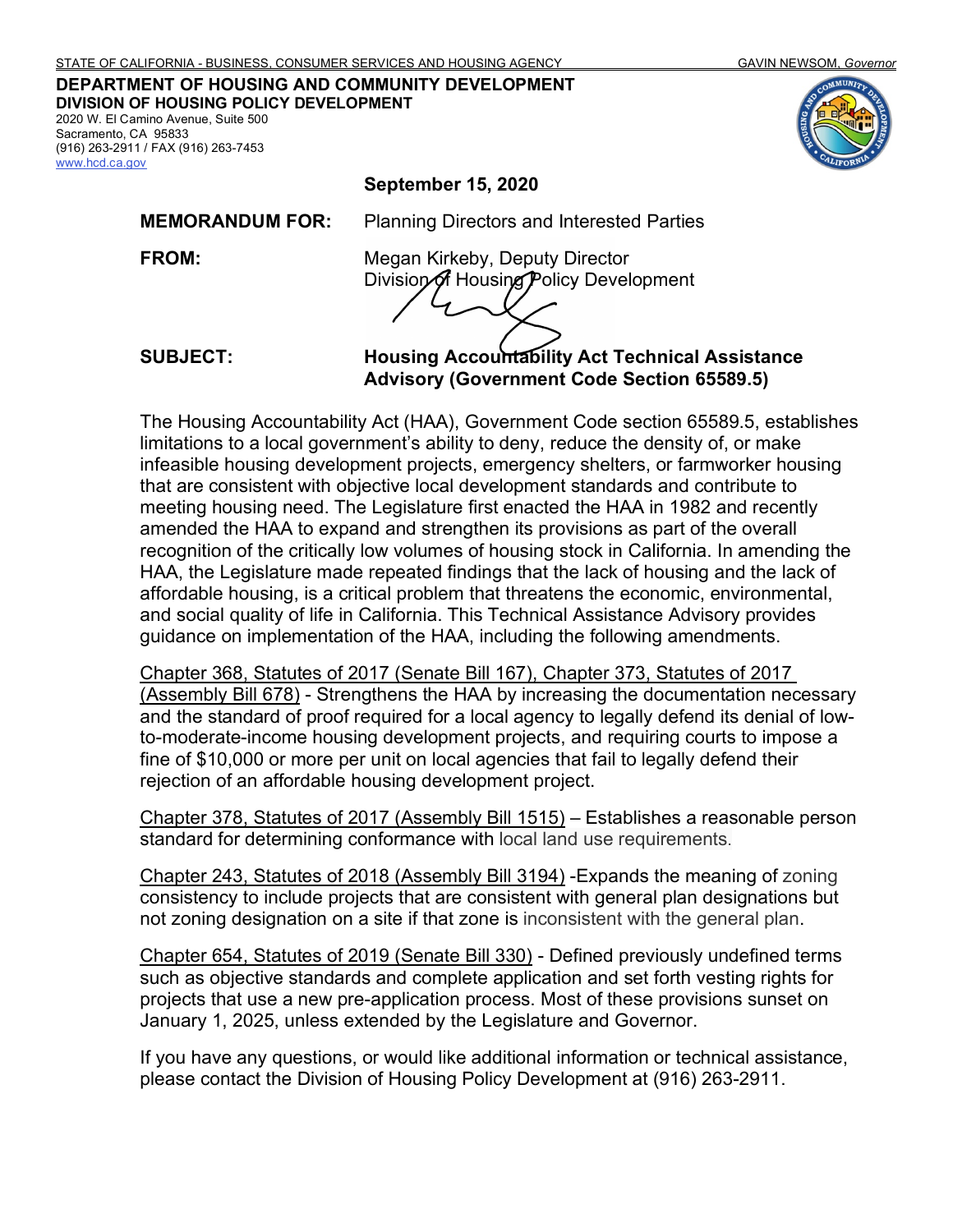# Table of Contents

| Housing Developments Applying for the Streamlined Ministerial Approval Process                                                                                         |  |
|------------------------------------------------------------------------------------------------------------------------------------------------------------------------|--|
|                                                                                                                                                                        |  |
| Objective Development Standards, Conditions, Policies, Fees, and Exactions 7                                                                                           |  |
|                                                                                                                                                                        |  |
|                                                                                                                                                                        |  |
|                                                                                                                                                                        |  |
| Housing Accountability Act Provisions That Apply to All Housing Projects  11                                                                                           |  |
| Determination of Consistency with Applicable Plans, Standards, or Other Similar                                                                                        |  |
|                                                                                                                                                                        |  |
|                                                                                                                                                                        |  |
|                                                                                                                                                                        |  |
| Denial of a Housing Project that is Consistent with Applicable Plans, Standards, or<br>Other Similar Provisions Based on the Preponderance of the Evidence Standard 13 |  |
| Provisions Related to Housing Affordable to Very Low-, Low-, or Moderate-Income                                                                                        |  |
| Denial or Conditioning of Housing Affordable to Very Low-, Low- or Moderate-Income<br>Households, Including Farmworker Housing, or Emergency Shelters 14               |  |
|                                                                                                                                                                        |  |
|                                                                                                                                                                        |  |
|                                                                                                                                                                        |  |
|                                                                                                                                                                        |  |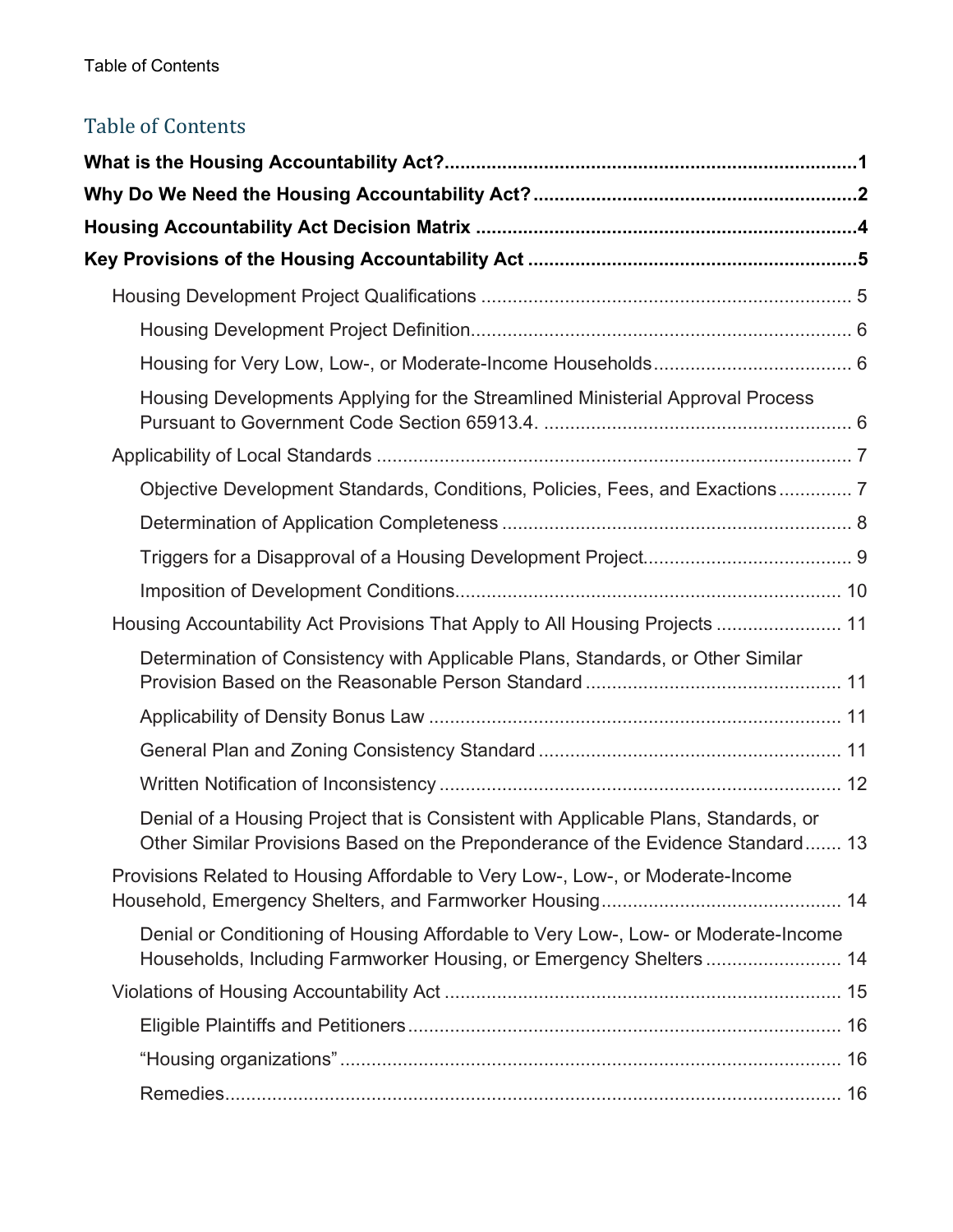Table of Contents

| What types of housing development project applications are subject to the Housing                                                                                                                                                                                                                                                                 |  |
|---------------------------------------------------------------------------------------------------------------------------------------------------------------------------------------------------------------------------------------------------------------------------------------------------------------------------------------------------|--|
|                                                                                                                                                                                                                                                                                                                                                   |  |
| Does the Housing Accountability Act apply to housing development projects in coastal                                                                                                                                                                                                                                                              |  |
| Are housing developments still subject to the California Environmental Quality Act (CEQA)<br>if they qualify for the protections under the Housing Accountability Act?  18                                                                                                                                                                        |  |
| Does the California Department of Housing and Community Development have                                                                                                                                                                                                                                                                          |  |
| If approval of a housing development project triggers the No-Net Loss Law, may a local                                                                                                                                                                                                                                                            |  |
| Does the Housing Accountability Act apply to a residential development project on an                                                                                                                                                                                                                                                              |  |
| Under the Housing Accountability Act, is the retail/commercial component of a mixed-use<br>project subject to review when the housing component must be approved? 19                                                                                                                                                                              |  |
| Does the Housing Accountability Act apply to subdivision maps and other discretionary land                                                                                                                                                                                                                                                        |  |
| Does the Housing Accountability Act apply to applications for individual single-family                                                                                                                                                                                                                                                            |  |
| Does the Housing Accountability Act apply to an application that includes both a single-                                                                                                                                                                                                                                                          |  |
| Does the Housing Accountability Act apply to an application for a duplex?  19                                                                                                                                                                                                                                                                     |  |
| Does the Housing Accountability Act apply to market-rate housing developments? 19                                                                                                                                                                                                                                                                 |  |
| Under the Housing Accountability Act, if a housing development project is consistent with<br>local planning rules, can it be denied or conditioned on a density reduction? 20                                                                                                                                                                     |  |
| Under the Housing Accountability Act, can a housing development project affordable to<br>very low-, low-, or moderate-income households (including farmworker housing) or<br>emergency shelter that is inconsistent with local planning requirements be denied or<br>conditioned in a manner that renders it infeasible for the use proposed?  20 |  |
| Is there a definition for "specific, adverse impact" upon public health and safety? 20                                                                                                                                                                                                                                                            |  |
|                                                                                                                                                                                                                                                                                                                                                   |  |
| Appendix C: Preliminary Application (Senate Bill 330, Statutes of 2019)23                                                                                                                                                                                                                                                                         |  |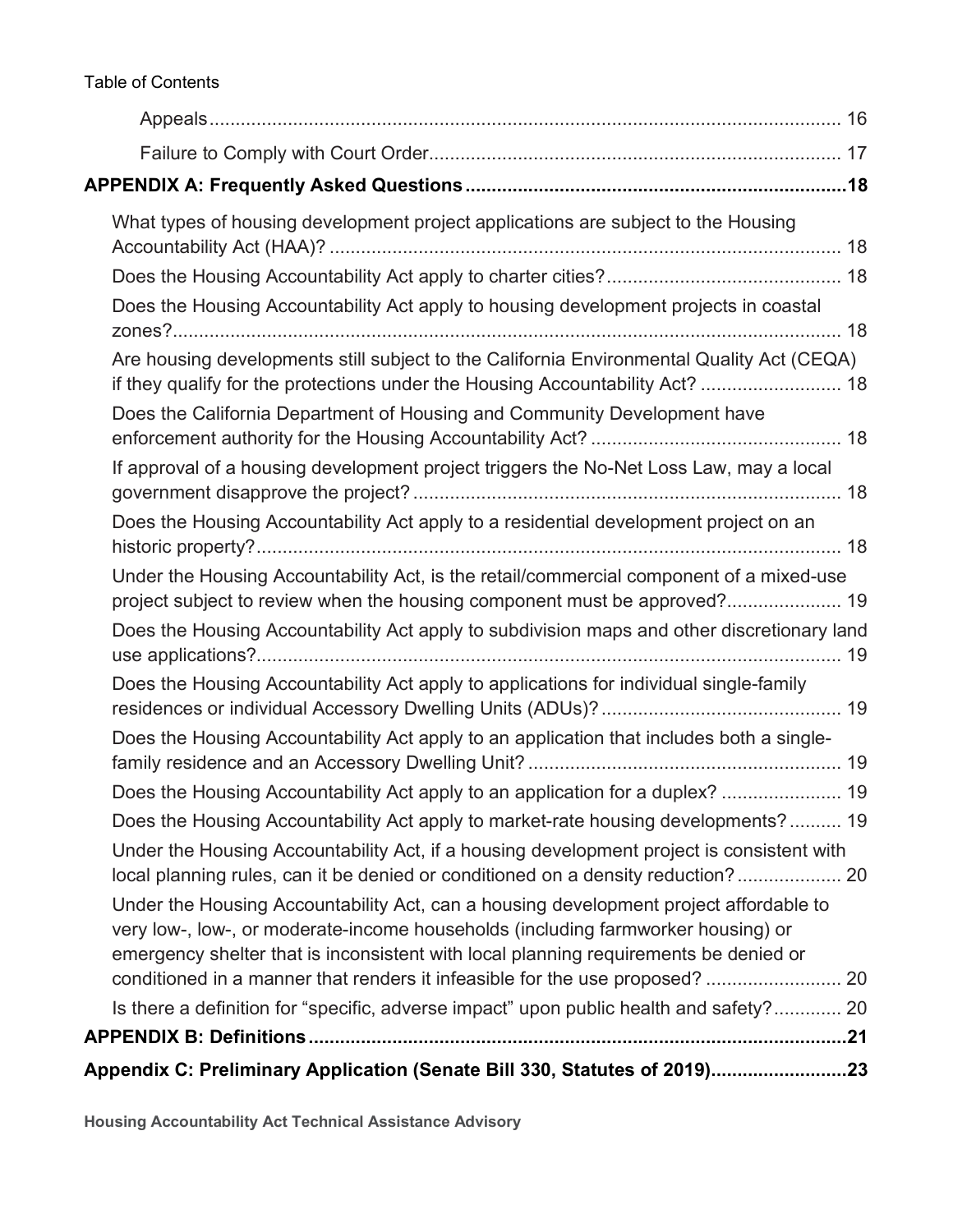Table of Contents

| Timing Provisions from Filing of a Preliminary Application to Determination of Consistency |  |
|--------------------------------------------------------------------------------------------|--|
|                                                                                            |  |
|                                                                                            |  |
|                                                                                            |  |
|                                                                                            |  |
|                                                                                            |  |
|                                                                                            |  |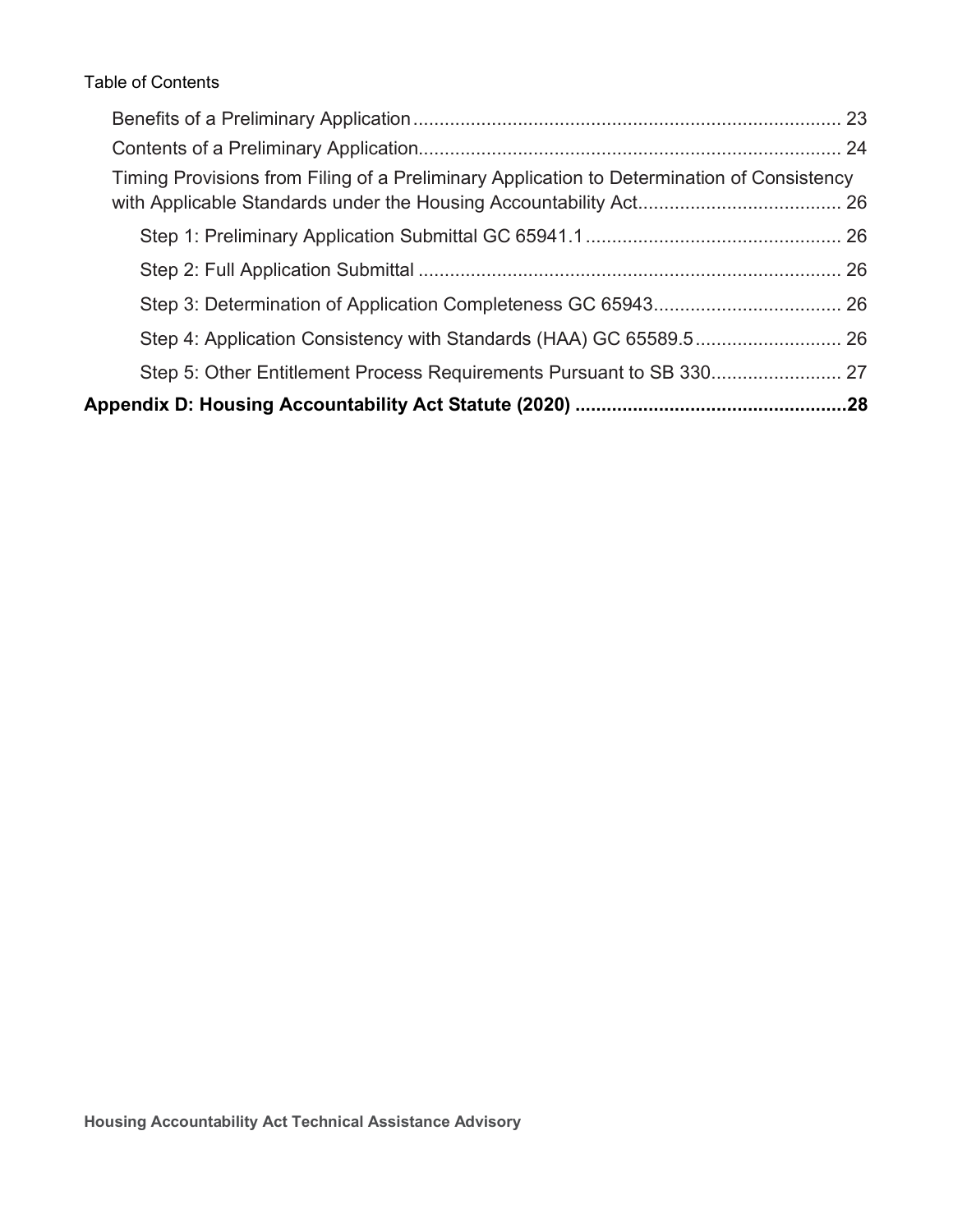# <span id="page-4-0"></span>**What is the Housing Accountability Act?**

The Housing Accountability Act (HAA) (Government Code Section 65589.5), establishes the state's overarching policy that a local government may not deny, reduce the density of, or make infeasible housing development projects, emergency shelters, or farmworker housing that are consistent with objective local development standards. Before doing any of those things, local governments must make specified written findings based upon a preponderance of the evidence that a specific, adverse health or safety impact exists. Legislative intent language indicates that the conditions that would give rise to such a specific, adverse impact upon the public health and safety would occur infrequently.

Subdivision (d) of the HAA describes requirements applicable to housing development projects that include units affordable to very- low, low- and moderate-income households (including transitional and supportive housing) as well as emergency shelters and farmworker housing. Subdivision (j) describes requirements applicable to all housing development projects, including both market-rate and affordable housing developments. Subdivisions (k), (l), and (m) expand the potential consequences for violations of the HAA. In 2017, the Legislature also granted the California Department of Housing and Community Development (HCD) authority to refer HAA violations to the Office of the Attorney General in Government Code section 65585.

The HAA was originally enacted in 1982 to address local opposition to growth and change. Communities resisted new housing, especially affordable housing, and, consequently, multiple levels of discretionary review often prevented or delayed development. As a result, developers had difficulty ascertaining the type, quantity, and location where development would be approved. The HAA was intended to overcome the lack of certainty developers experienced by limiting local governments' ability to deny, make infeasible, or reduce the density of housing development projects.

Recognizing that the HAA was falling short of its intended goal, in 2017, 2018, and again in 2019, the Legislature amended the HAA no less than seven times to expand and strengthen its provisions. Key restrictions on local governments' ability to take action against housing development projects are set out in Government Code section 65589.5, subdivisions (d) and (j). The law was amended by Chapter 368 Statutes of 2017 (Senate Bill 167), Chapter 373 Statutes of 2017 (Assembly Bill 678) and Chapter 378 Statutes of 2017 (Assembly Bill 1515), as part of the California 2017 Housing Package. The law was further amended by Chapter 243, Statutes of 2018 (Assembly Bill 3194) and Chapter 654, Statutes of 2019 (Senate Bill 330).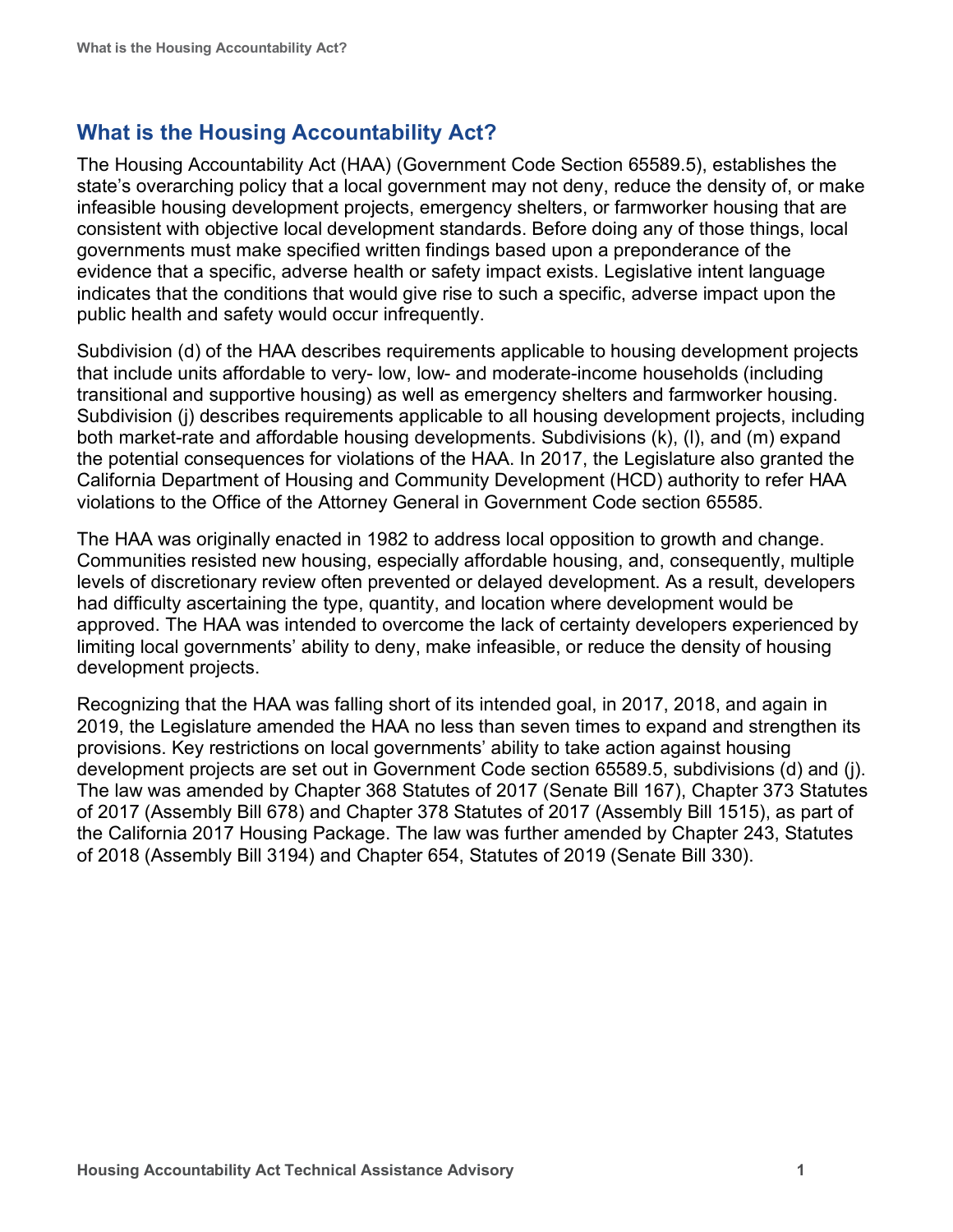# <span id="page-5-0"></span>**Why Do We Need the Housing Accountability Act?**

The Housing Accountability Act has been in effect since 1982. Since that time, California's housing supply has not kept up with population and job growth, and the affordability crisis has grown significantly due to an undersupply of housing, which compounds inequality and limits economic and social mobility. Housing is a fundamental component of a healthy, equitable community. Lack of adequate housing hurts millions of Californians, stifles economic opportunities for workers and businesses, worsens poverty and homelessness, and undermines the state's environmental and climate goals and compounds the racial equity gaps faced by many communities across the state.

The legislative intent of the HAA was to limit local governments' ability to deny, make infeasible, or reduce the density of housing development projects. After determining that implementation of the HAA was not meeting the intent of the statute, the Legislature has amended the HAA to expand its provisions, strengthening the law to meaningfully and effectively curb the capacity of local governments to deny, reduce the density or render housing development projects infeasible.

#### **Legislative Housing Accountability Act Interpretation Guidance**

"It is the policy of the state that this section (HAA) should be interpreted and implemented in a manner to afford the fullest possible weight to the interest of, and the approval and provision of, housing." Government Code Section 65589.5 (a)(2)(L)

The following are findings and declarations found in the HAA pursuant to Government Code sections 65589.5(a):

- The lack of housing, including emergency shelters, is a critical problem that threatens the economic, environmental, and social quality of life in California.
- California housing has become the most expensive in the nation. The excessive cost of the state's housing supply is partially caused by activities and policies of many local governments that limit the approval of housing, increase the cost of land for housing, and require that high fees and exactions be paid by producers of housing.
- Among the consequences of those actions are discrimination against low-income and minority households, lack of housing to support employment growth, imbalance in jobs and housing, reduced mobility, urban sprawl, excessive commuting, and air quality deterioration.
- Many local governments do not give adequate attention to the economic, environmental, and social costs of decisions that result in disapproval of housing development projects, reduction in density of housing projects, and excessive standards for housing development projects.
- California has a housing supply and affordability crisis of historic proportions. The consequences of failing to effectively and aggressively confront this crisis are hurting millions of Californians, robbing future generations of the chance to call California home, stifling economic opportunities for workers and businesses, worsening poverty and homelessness, and undermining the state's environmental and climate objectives.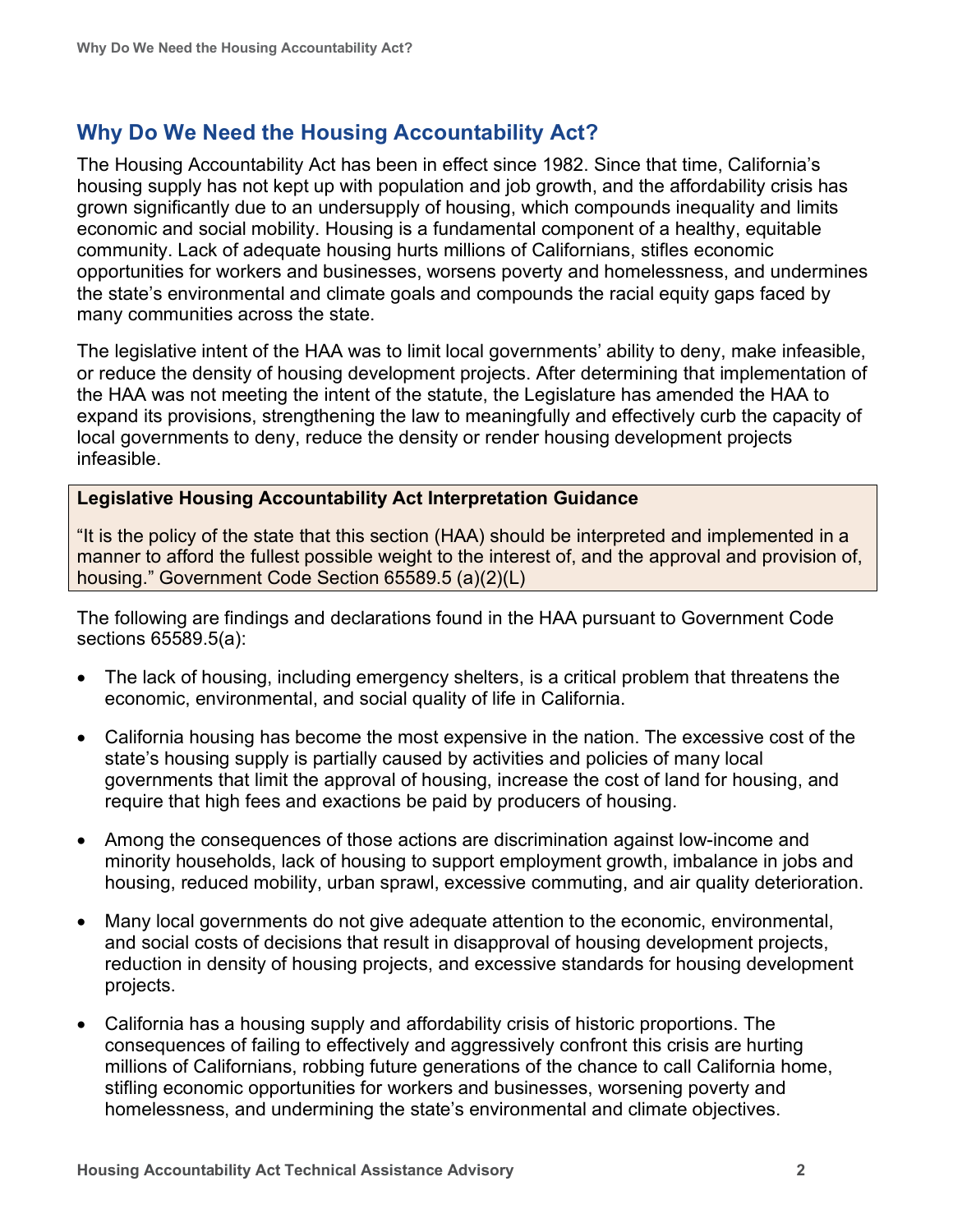- While the causes of this crisis are multiple and complex, the absence of meaningful and effective policy reforms to significantly enhance the approval and supply of housing affordable to Californians of all income levels is a key factor.
- The crisis has grown so acute in California that supply, demand, and affordability fundamentals are characterized in the negative: underserved demands, constrained supply, and protracted unaffordability.
- According to reports and data, California has accumulated an unmet housing backlog of nearly 2,000,000 units and must provide for at least 180,000 new units annually to keep pace with growth through 2025.
- California's overall homeownership rate is at its lowest level since the 1940s. The state ranks 49th out of the 50 states in homeownership rates as well as in the supply of housing per capita. Only one-half of California's households are able to afford the cost of housing in their local regions.
- Lack of supply and rising costs are compounding inequality and limiting advancement opportunities for many Californians.
- The majority of California renters, more than 3,000,000 households, pay more than 30 percent of their income toward rent and nearly one-third, more than 1,500,000 households, pay more than 50 percent of their income toward rent.
- When Californians have access to safe and affordable housing, they have more money for food and health care; they are less likely to become homeless and in need of governmentsubsidized services; their children do better in school; and businesses have an easier time recruiting and retaining employees.
- An additional consequence of the state's cumulative housing shortage is a significant increase in greenhouse gas emissions caused by the displacement and redirection of populations to states with greater housing opportunities, particularly working- and middleclass households. California's cumulative housing shortfall therefore has not only national but international environmental consequences.
- California's housing picture has reached a crisis of historic proportions despite the fact that, for decades, the Legislature has enacted numerous statutes intended to significantly increase the approval, development, and affordability of housing for all income levels, including this section.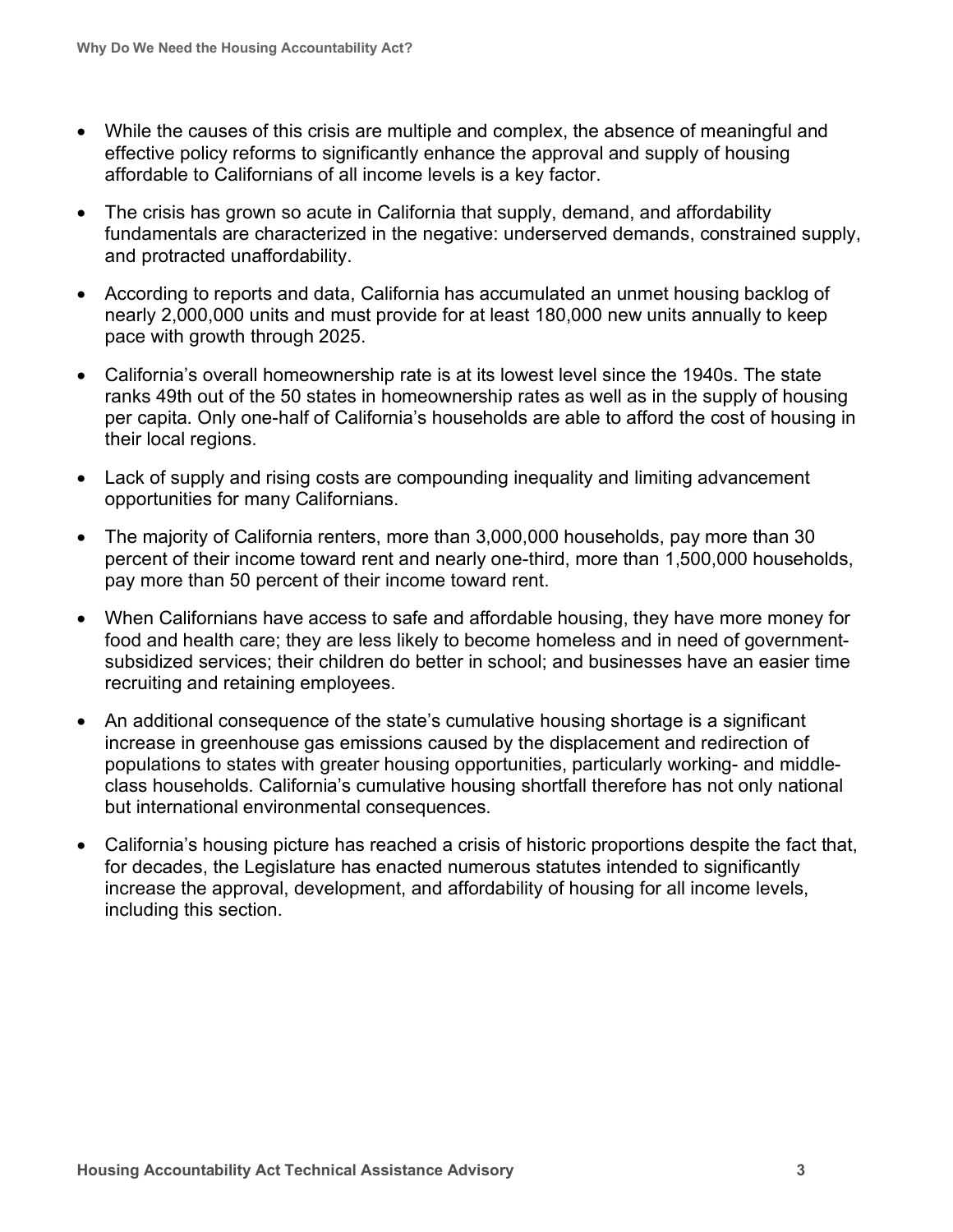# **Housing Accountability Act Decision Matrix**

This decision tree generally describes the components of the HAA. Both affordable and market-rate developments are protected by components of the HAA. The statute contains detailed requirements that affect the applicability of the HAA to a specific housing project based on its characteristics.

<span id="page-7-0"></span>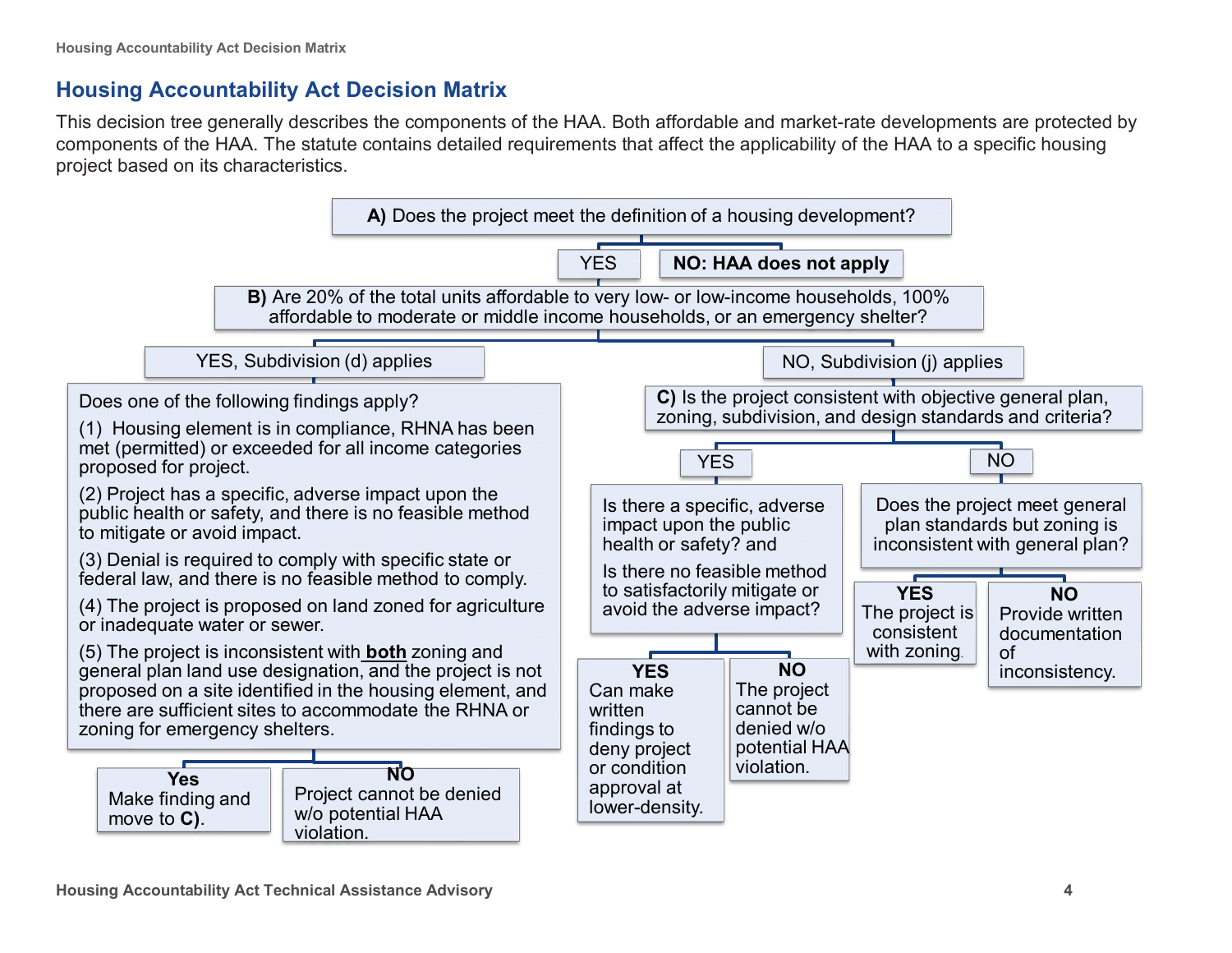# <span id="page-8-0"></span>**Key Provisions of the Housing Accountability Act**

The HAA sets out restrictions on local governments' ability to take action against housing development projects in Government Code section 65589.5, subdivisions (d) and (j). Subdivision (d) describes requirements applicable to housing development projects that include units affordable to very-low, low-, and moderate-income households (including transitional and supportive housing) as well as emergency shelters and farmworker housing. Subdivision (j) describes requirements applicable to all housing development projects, including both marketrate and affordable housing developments<sup>1</sup>. In sum, the HAA significantly limits the ability of a local government to deny an affordable or market-rate housing project that is consistent with planning and zoning requirements. This table describes the various component parts of the HAA for ease of reference.

| <b>Topic</b>                                                                                                   | <b>Subdivisions of Government</b><br>Code Section 65589.5 |
|----------------------------------------------------------------------------------------------------------------|-----------------------------------------------------------|
| Declarations and legislative intent                                                                            | (a), (b), (c)                                             |
| Provisions for housing affordable to very low, low-, or<br>moderate-income households, or an emergency shelter | (d), (i)                                                  |
| Applicability of the statute to coastal zones, local laws,<br>and charter cities                               | $(e)$ , $(f)$ , $(g)$                                     |
| <b>Definitions</b>                                                                                             | (h)                                                       |
| Provisions relating to all housing developments                                                                | (j)                                                       |
| Consequences for violation                                                                                     | $(k)$ , $(l)$ , $(m)$ , $(n)$                             |
| Vesting rights for pre-applications (SB 330)                                                                   | (o)                                                       |

The following is an overview of key provisions of the HAA focusing on project qualifications, applicability of local standards, provisions that relate to all housing projects, provisions that relate just to housing affordable to lower- and moderate-income households and emergency shelters, and consequences for violation of the HAA. Appendix A includes a list of definitions of terms referenced throughout the HAA and Appendix B includes information related to the Preliminary Application Process pursuant to Senate Bill 330.

# <span id="page-8-1"></span>**Housing Development Project Qualifications**

In order for a development to qualify for the protections under the HAA it must meet the definition of a "housing development project". Furthermore, for a project to qualify for the affordable housing protections, it must also meet the definition of "Housing for very low-, low-, or moderate-income households".

<span id="page-8-2"></span><sup>1</sup> *Honchariw v. County of Stanislaus* (2011) 200 Cal.App.4th 1066, 1072-1073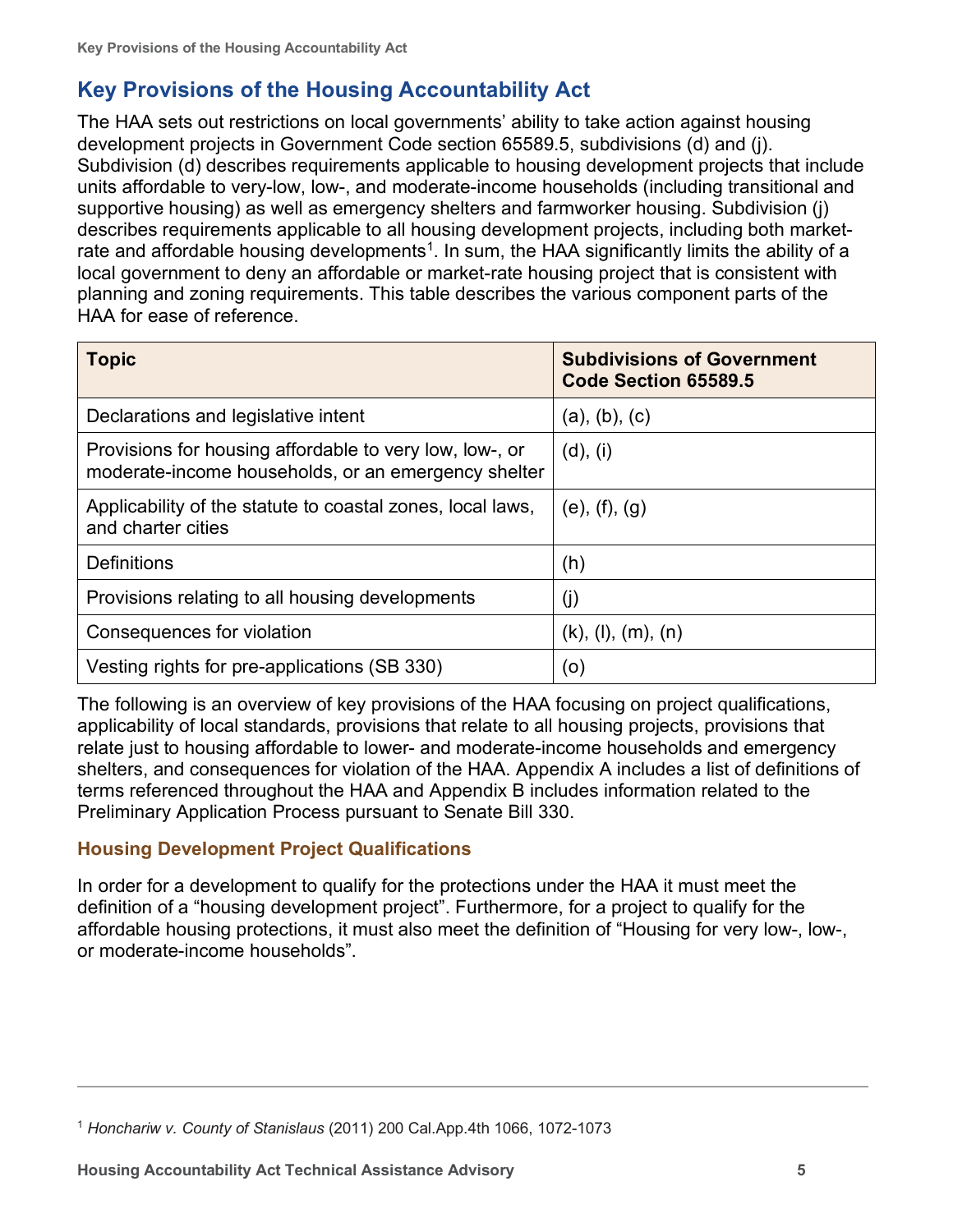#### <span id="page-9-0"></span>**Housing Development Project Definition**

Government Code, § 65589.5, subdivision (h)(2).

A "housing development project" means a use consisting of residential units only, mixed use developments consisting of residential and non-residential uses with at least two-thirds of the square footage designated for residential use, or transitional or supportive housing. Because the term "units" is plural, a development must consist of more than one unit to qualify under the HAA. The development can consist of attached or detached units and may occupy more than one parcel, so long as the development is included in the same development application.

#### <span id="page-9-1"></span>**Housing for Very Low, Low-, or Moderate-Income Households**

Government Code, § 65589.5, subdivision (h)(3).

In order to qualify as a housing development affordable to lower- or moderate- income households, the project must meet one of the following two criteria:

- At least 20 percent of the total units shall be sold or rented to lower income households. Lower-income households are those persons and families whose income does not exceed that specified by Health and Safety Code, § 50079.5, 80 percent of area median income.
- 100 percent of the units shall be sold or rented to persons and families of moderate income, or persons and families of middle income. Moderate-income households are those persons and families whose incomes are 80 percent to 120 percent of area median income (Health and Safety Code, § 50093.) Middle-income households are those persons and families whose income does not exceed 150 percent of area median income (Gov. Code, § 65008 subd. (c).)

In addition, the rental or sales prices of that housing cannot exceed the following standards:

- Housing units targeted for lower income households shall be made available at a monthly housing cost that does not exceed 30 percent of 60 percent of area median income with adjustments for household size made in accordance with the adjustment factors on which the lower income eligibility limits are based.
- Housing units targeted for persons and families of moderate income shall be made available at a monthly housing cost that does not exceed 30 percent of 100 percent of area median income with adjustments for household size made in accordance with the adjustment factors on which the moderate-income eligibility limits are based.

### <span id="page-9-2"></span>**Housing Developments Applying for the Streamlined Ministerial Approval Process Pursuant to Government Code Section 65913.4.**

To facilitate and expedite the construction of housing, Chapter 366, Statutes of 2017 (SB 35, Wiener) established the availability of a Streamlined Ministerial Approval Process for developments in localities that have not yet made sufficient progress towards their allocation of the regional housing need (RHNA). Recent amendments to the law clarified that projects utilizing the Streamlined Ministerial Approval Process qualify for the protections under the HAA (Gov. Code, § 65913.4, subd. (g)(2).)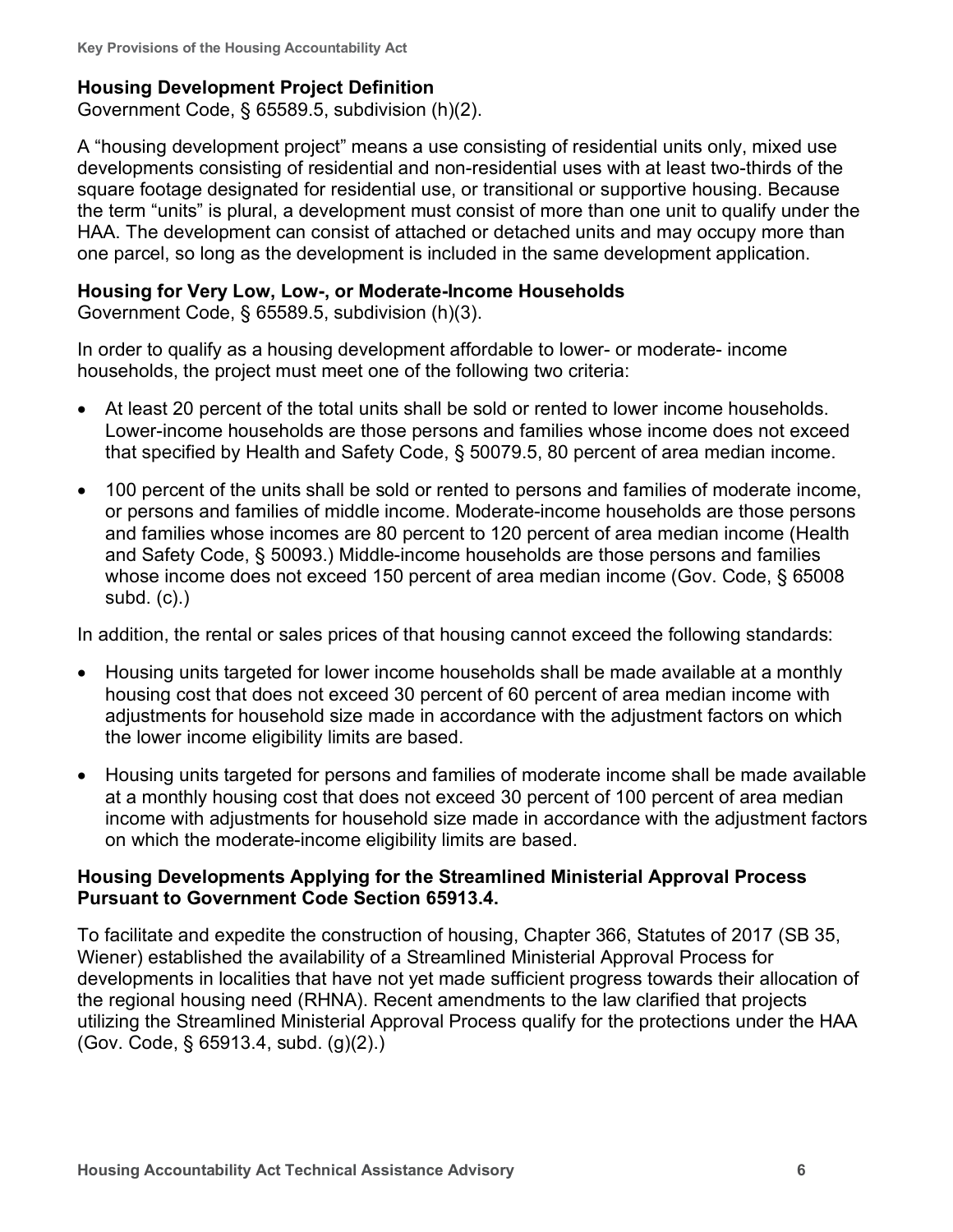# <span id="page-10-0"></span>**Applicability of Local Standards**

In addition to limiting the conditions for which a housing development project can be denied, the HAA also sets parameters around aspects of the approval process. Specifically, it defines:

- The type of development standards, conditions, and policies with which a housing development or emergency shelter can be required to comply
- Parameters for fees and exactions that can be imposed
- Standards that can be applied once an application is deemed complete
- Actions by a local government that would constitute a denial of a project or impose development conditions

These requirements are intended to provide developers with greater transparency and clarity in the entitlement process.

<span id="page-10-1"></span>**Objective Development Standards, Conditions, Policies, Fees, and Exactions**  Government Code, § 65589.5, subdivision (f)

Local governments are not prohibited from requiring a housing development project or emergency shelter to comply with objective, quantifiable, written development standards, conditions, and policies (subject to the vesting provisions of the HAA and other applicable laws). However, those standards, conditions, and policies must meet the following criteria:

- Be appropriate to, and consistent with, meeting the local government's share of the RHNA or meeting the local government's need for emergency shelters as identified in the housing element of the general plan.
- Be applied to facilitate and accommodate development at the density permitted on the site and proposed by the development or to facilitate and accommodate the development of the emergency shelter project.
- Meet the definition of "objective". Objective standards are those that involve no personal or subjective judgment by a public official and being uniformly verifiable by reference to an external and uniform benchmark or criterion available and knowable by both the development applicant or proponent and the public official.

The intent of these provisions of the HAA is that developers are given certainty in what standards, conditions, and policies apply to their project and how those standards can be met. Local governments that deny a project due to a failure to meet subjective standards (those standards that are not objective as defined) could be in violation of the HAA. In addition, objective standards that do apply should make it feasible for a developer to build to the density allowed by the zoning and not constrain a local government's ability to achieve its RHNA housing targets.

Nothing in the statute generally prohibits a local government from imposing fees and other exactions otherwise authorized by law that are essential to provide necessary public services and facilities to the housing development project or emergency shelter. However, the HAA does impose limitations on the fees and exactions that can be imposed on a specific housing development project once a preliminary application is submitted (see Appendix C).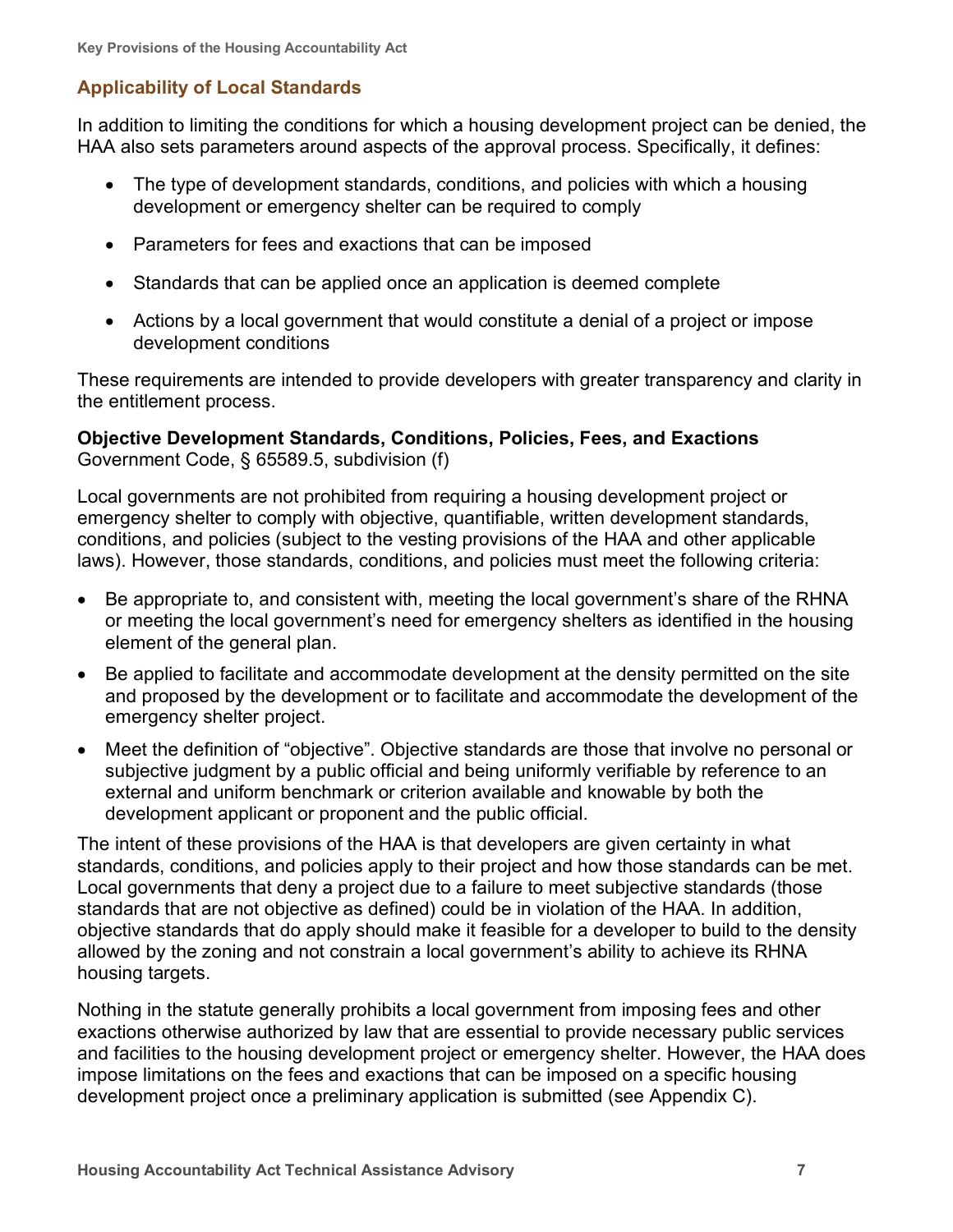### <span id="page-11-0"></span>**Determination of Application Completeness**

Government Code, § 65589.5, subdivisions  $(d)(5)$ ,  $(h)(5)$  and  $(9)$ , and  $(i)(1)$ .

The process of submitting an application for a housing development project can be iterative. For example, applications that are missing information cannot be fully evaluated by a local government for compliance with local objective standards. Therefore, an application is not typically processed until it is "determined to be complete". The HAA currently uses two terms related to completeness, "deemed complete" and "determined to be complete."

*Deemed Complete*: For the purposes of the HAA, until January 1, 2025, "deemed complete" means the date on which a preliminary application was submitted under the provisions of Government Code section 65941.1. Submittal of a preliminary application allows a developer to provide a specific subset of information on the proposed housing development before providing the full information required by the local government for a housing development application. Submittal of this information allows a housing developer to "freeze" the applicable standards for their project while they assemble the rest of the material necessary for a full application submittal. This ensures development requirements do not change during this time, potentially adding costs to a project. No affirmative determination by a local government regarding the completeness of a preliminary application is required. (See Appendix C).

The term "deemed complete" triggers the "freeze date" for applicable development standards, criteria, or condition that can be applied to a project. Changes to the zoning ordinance, general plan land use designation, standards, and criteria, subdivision ordinance, and design review standards, made subsequent to the date the housing development project preliminary application was "deemed complete", cannot be applied to a housing development project or used to disapprove or condition approval of the project.

However, if the developer does not submit a preliminary application, the standards that must be applied are those that are in effect when the project is determined to be complete under the Permit Streamlining Act (Gov. Code § 65943).

*Determined to be complete*: Until January 1, 2025, the full application is "determined to be complete" when it is found to be complete under the Permit Streamlining Act (Gov. Code § 65943). This phrase triggers the timing provisions for the local government to provide written documentation of inconsistency with any applicable plan, program, policy, ordinance, standard, requirement, or other similar provision (see page 10 below for inconsistency determinations).

#### **Completeness Determination of Development Application**

Government Code section 65943 states that local governments have 30 days after an application for a housing development project is submitted to inform the applicant whether or not the application is complete. If the local government does not inform the applicant of any deficiencies within that 30-day period, the application will be "deemed complete", even if it is deficient.

If the application is determined to be incomplete, the local government shall provide the applicant with an exhaustive list of items that were not complete pursuant to the local government's submittal requirement checklist. Information not included in the initial list of deficiencies in the application cannot be requested in subsequent reviews of the application.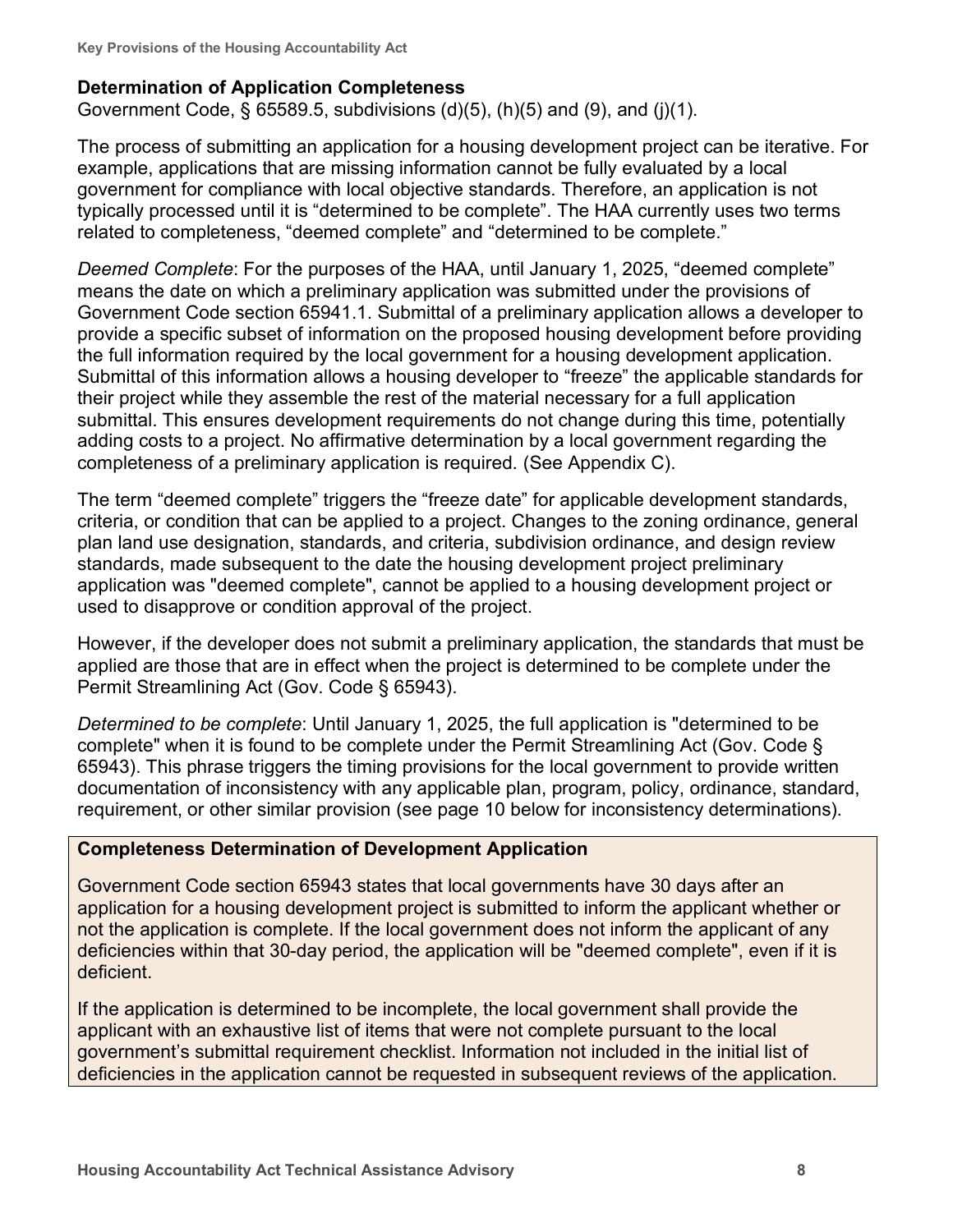A development applicant who submitted a preliminary application has 90 days to complete the application after receiving notice that the application is incomplete, or the preliminary application will expire. Each time an applicant resubmits new information, a local government has 30 calendar days to review the submittal materials and to identify deficiencies in the application.

Please note, Government Code section 65943 is triggered by an application submitted with all of the requirements on lists compiled by the local government and available when the application was submitted that specifies in detail the information that will be required from any applicant for a development project pursuant to Government Code section 65940. This is not the "preliminary application" referenced in Government Code section 65941.1.

### <span id="page-12-0"></span>**Triggers for a Disapproval of a Housing Development Project**

Government Code, § 65589.5, subdivisions (h)(6)

The HAA does not prohibit a local government from exercising its authority to disapprove a housing development project, but rather provides limitations and conditions for exercising that authority. The HAA defines disapproval as when the local government takes one of the following actions:

- Votes on a proposed housing development project application and the application is disapproved. This includes denial of other required land use approvals or entitlements necessary for the issuance of a building permit. Examples include, but are not limited to, denial of the development application, tentative or final maps, use permits, or design review. If the project is using the Streamlined Ministerial Approval Process, disapproval of the application would trigger the provisions of the HAA.
- Fails to comply with decision time periods for approval or disapproval of a development application<sup>2</sup>. Until 2025, the following timeframes apply:
	- $\circ$  90 days after certification of an environmental impact report (prepared pursuant to the California Environmental Quality Act) by the lead agency for a housing development project.
	- $\circ$  60 days after certification of an environmental impact report (prepared pursuant to the California Environmental Quality Act) by the lead agency for a housing development project where at least 49 percent of the units in the development project are affordable to very low or low-income households<sup>[3](#page-12-2)</sup>, and where rents for the lower income units are set at an affordable rent<sup>[4](#page-12-3)</sup> for at least 30 years and owner-occupied units are available at an affordable housing cost<sup>5</sup>, among other conditions (see Gov Code § 65950).
	- $\circ$  60 days from the date of adoption by the lead agency of a negative declaration.
	- $\circ$  60 days from the determination by the lead agency that the project is exempt from the California Environmental Quality Act.

<span id="page-12-1"></span><sup>2</sup> Timeframes are pursuant to Government Code section 65950

<span id="page-12-2"></span><sup>3</sup> As defined by Health and Safety Code sections 50105 and 50079.5

<span id="page-12-3"></span><sup>4</sup> Pursuant to Section 50053 of the Health and Safety Code

<span id="page-12-4"></span><sup>5</sup> Pursuant to Section 50052.5 of the Health and Safety Code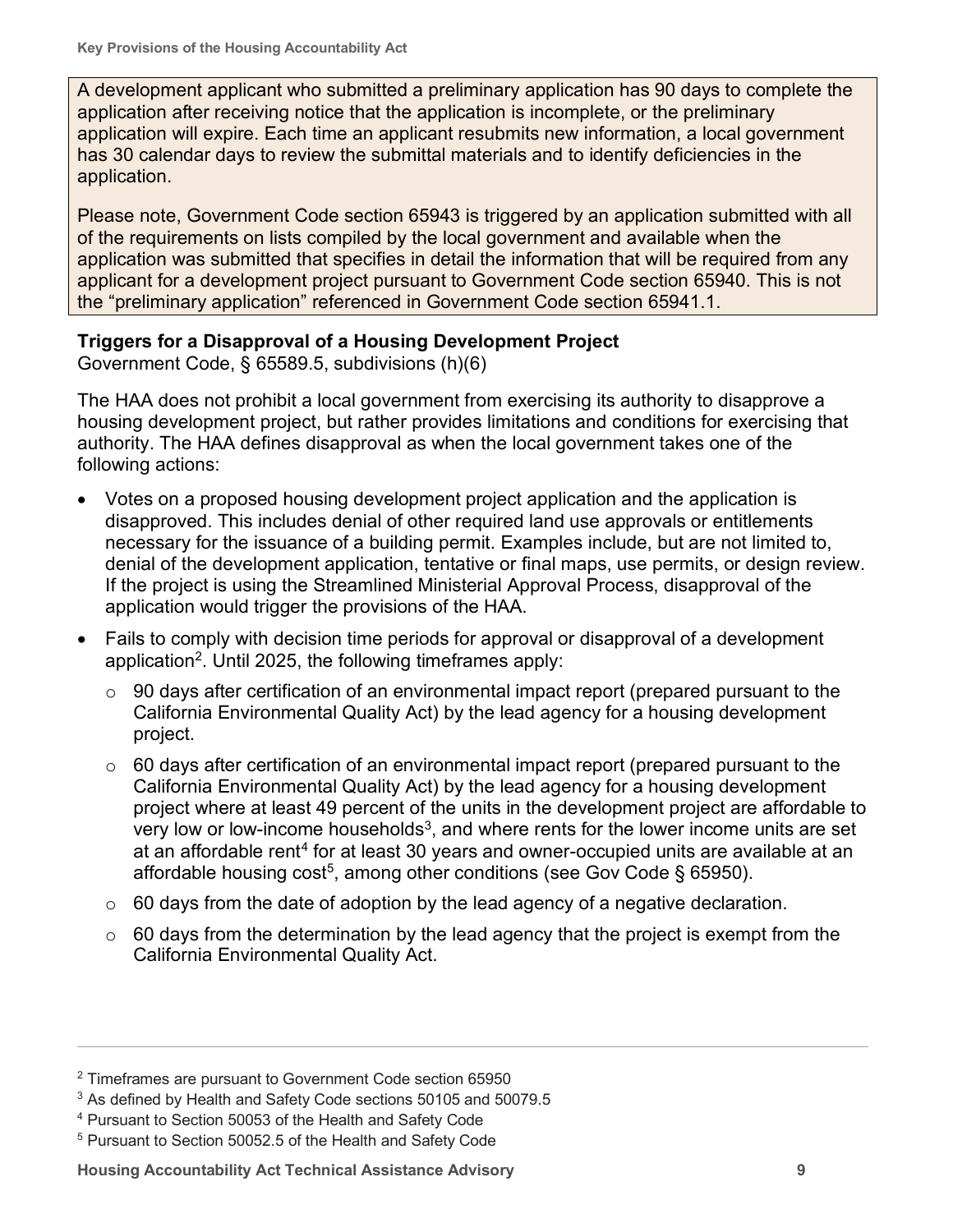### <span id="page-13-0"></span>**Imposition of Development Conditions**

Government Code, § 65589.5, subdivisions. (d), (h)(7), and (i)

Like the ability to deny a project, the HAA does not prohibit a local government from exercising its authority to condition the approval of a project, but rather provides limitations and conditions for the application of certain conditions. Specifically, the HAA limits the application of conditions that lower the residential density of the project, and, for housing affordable to lower- and moderate-income households and emergency shelters, conditions that would have a substantial adverse impact on the viability or affordability of providing those units unless specific findings are made and supported by a preponderance of the evidence in the record<sup>6</sup>.

For purposes of the HAA, "lower density" includes any conditions that have the same effect or impact on the ability of the project to provide housing. This could include a condition that directly lowers the overall number of units proposed (e.g., the development proposes 50 units, but the local government approves only 45 units). It could also include indirect conditions that result in a lower density (e.g., a development proposes 50 units at 800 square feet per unit but the local government conditions the approval on the provision of 850 square feet per unit, resulting in the project having to provide fewer units to accommodate the increase in square footage). Another example would be a reduction in building height that would result in the project being able to provide fewer units than originally proposed.

Local governments must also consider if imposed conditions of approval would have an adverse effect on a project's ability to provide housing for very low-, low-, or moderate-Income households at the affordability levels proposed in the housing development project. This includes provisions that would render the project for very low-, low-, or moderate-income households infeasible or would have a substantial adverse effect on the viability or affordability of the proposed housing. For example, project approval for an affordable housing development might be conditioned on the need to use specific materials that significantly increase the cost of the project. This additional cost could either render the project financially infeasible altogether or require substantial changes to the affordability mix of the units where fewer very low-income units could be provided. In these cases, it is possible that the conditions would violate the HAA.

Conditions that should be analyzed for their effect on density and project feasibility (for affordable projects) include, but are not limited to, the following:

- Design changes
- Conditions that directly or indirectly lower density
- Reduction of the percentage of a lot that may be occupied by a building or structure under the applicable planning and zoning.

<span id="page-13-1"></span><sup>&</sup>lt;sup>6</sup> See Page13 for more information on the preponderance of the evidence standard.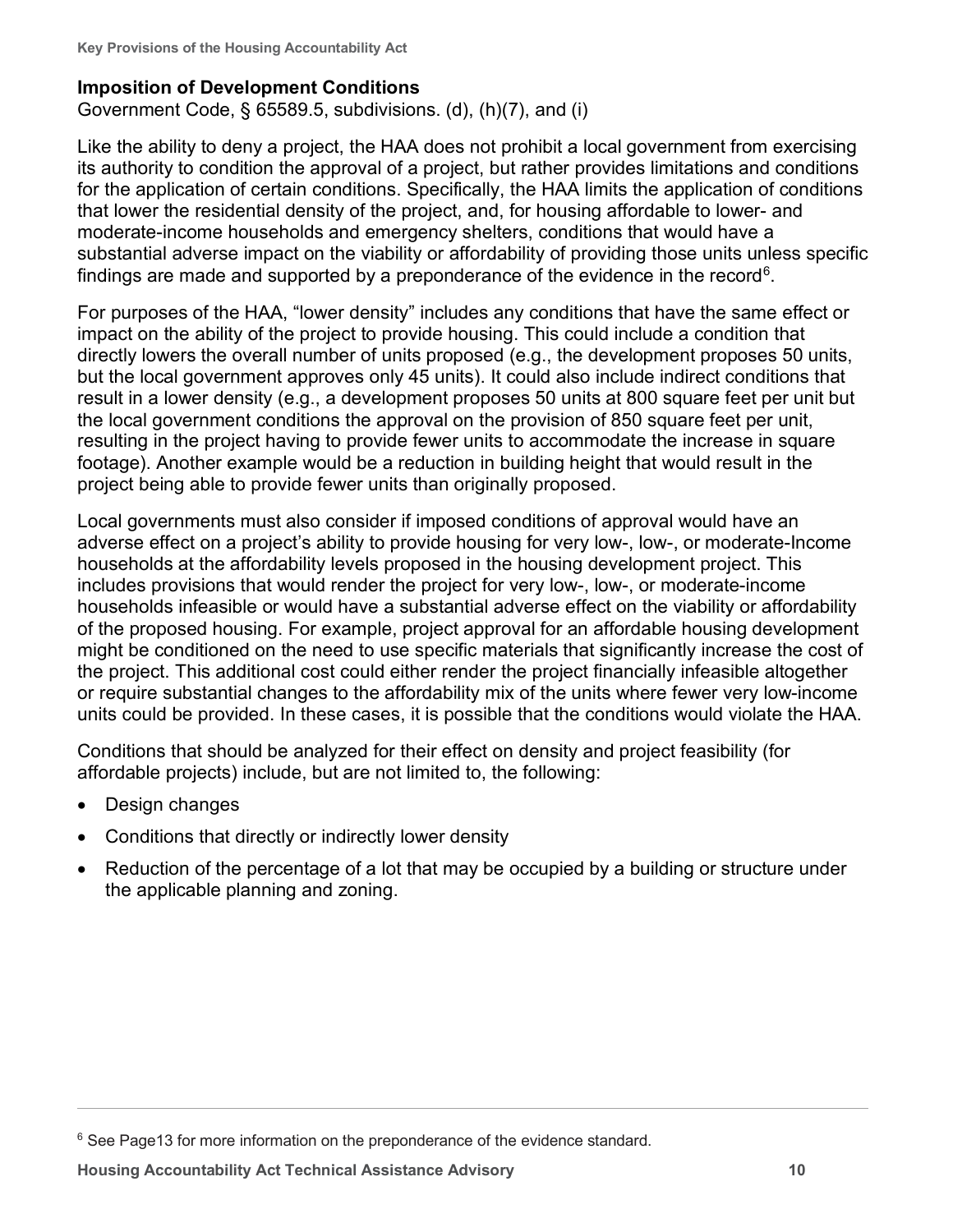# <span id="page-14-0"></span>**Housing Accountability Act Provisions That Apply to All Housing Projects**

The following provisions apply to all housing development projects regardless of affordability.

### <span id="page-14-1"></span>**Determination of Consistency with Applicable Plans, Standards, or Other Similar Provision Based on the Reasonable Person Standard**

Government Code, § 65589.5, subdivision (f)(4)

A key component of the HAA is the determination as to whether or not the proposed housing development project is consistent, compliant and in conformity with all applicable plans, programs, policies, ordinances, standards, requirements, and other similar provisions.

Traditionally, this determination is made by local government, which is given significant deference to interpret its own plans, programs, policies, ordinances, standards, requirements, and other similar provisions. In most planning and zoning matters, courts traditionally uphold an agency's determination if there is "substantial evidence" to support that determination. If substantial evidence supports the agency's decision, an agency can reach a conclusion that a development project is inconsistent with applicable provisions, even if there is evidence to the contrary.

Departing from these traditional rules, the HAA sets forth its own standard for determining consistency with local government rules for housing development projects and emergency shelters. A housing development project or emergency shelter is deemed consistent, compliant, and in conformity with an applicable plan, program, policy, ordinance, standard, requirement, or other similar provision if there is substantial evidence that could allow *a reasonable person* to conclude that the housing development project or emergency shelter is consistent, compliant, or in conformity with applicable standards and requirements. The intent of this provision is to provide an objective standard and increase the likelihood of housing development projects being found consistent, compliant and in conformity.

#### <span id="page-14-2"></span>**Applicability of Density Bonus Law**

Government Code, § 65589.5, subdivision (j)(3)

The receipt of a density bonus pursuant to Density Bonus Law (Government Code § 65915) does not constitute a valid basis on which to find a proposed housing development project is inconsistent, not in compliance, or not in conformity, with an applicable plan, program, policy, ordinance, standard, requirement, or other similar provision. Receipt of a density bonus can include a bonus in number of units, incentives, concessions, or waivers to development standards allowed under Density Bonus Law. $^7$  $^7$ 

#### <span id="page-14-3"></span>**General Plan and Zoning Consistency Standard**

Government Code, § 65589.5, subdivision (j)(4)

For various reasons, there is at times inconsistency between standards in a general plan and zoning standards. For example, a local government may have amended the general plan, but

<span id="page-14-4"></span><sup>&</sup>lt;sup>7</sup> Please note pursuant to Government Code § 65915, subd. (f) a receipt of a density bonus does not require an increase in density. An applicant can elect to ask for just the concessions, incentives, and waivers that the project qualifies for under State Density Bonus Law.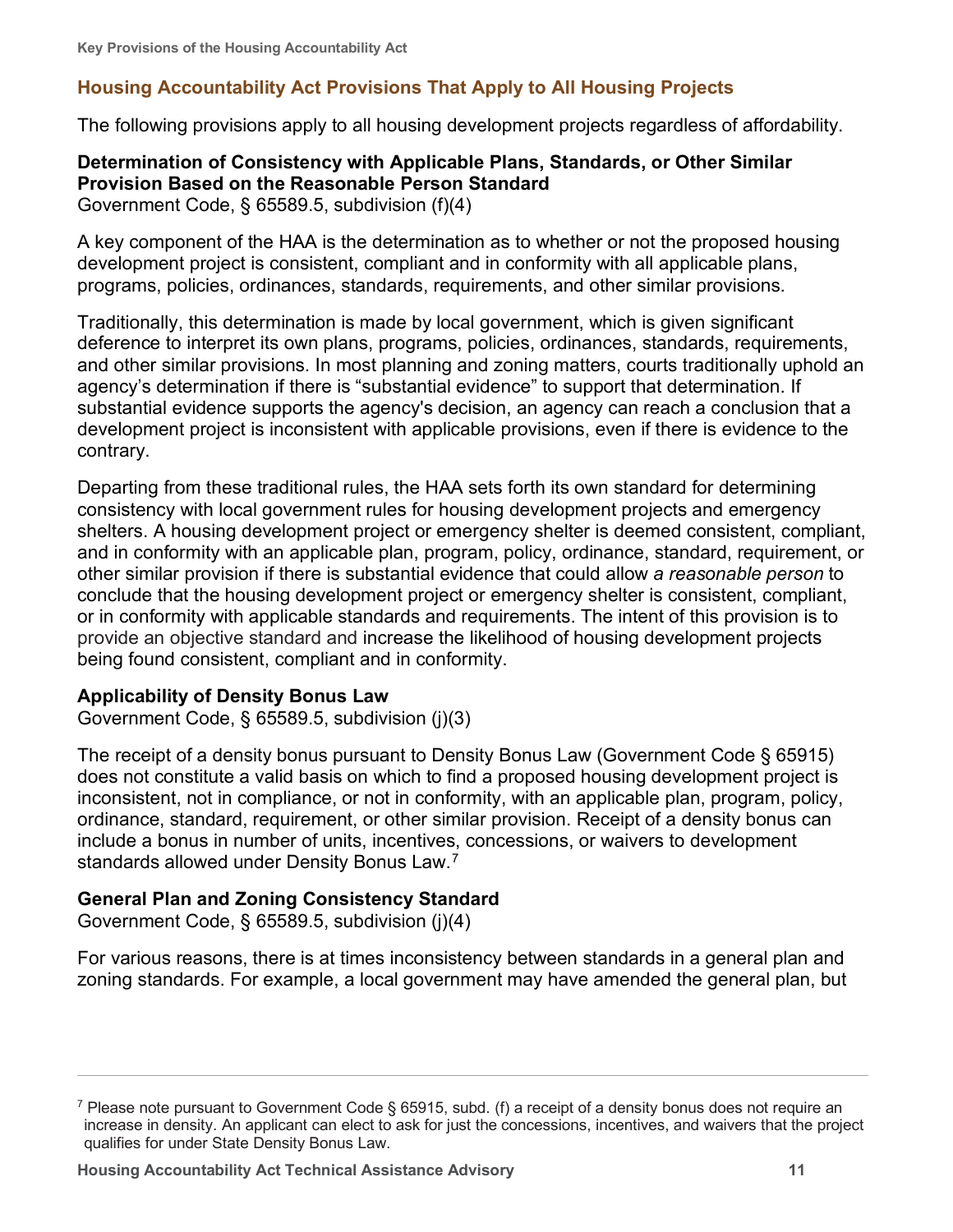has not yet amended all of its municipal ordinances to assure vertical consistency<sup>8</sup>. Recognizing this, the HAA clarifies that if the zoning standards and criteria are inconsistent with applicable, objective general plan standards, but the development project is consistent with the applicable objective general plan standards for the site, then the housing development project cannot be found inconsistent with the standards and criteria of the zoning. Further, if such an inconsistency exists, the local agency may not require rezoning prior to housing development project approval.

However, the local agency may require the proposed housing development project to comply with the objective standards and criteria contained elsewhere in the zoning code that are consistent with the general plan designation. For example, if a site has a general plan land use designation of high density residential, but the site is zoned industrial, then a local government can require the project to comply with objective development standards in zoning districts that are consistent with the high density residential designation, such as a multifamily high density residential zone.

However, under the HAA, the standards and criteria determined to apply to the project must facilitate and accommodate development at the density allowed the general plan on the project site and as proposed by the housing development project.

### <span id="page-15-0"></span>**Written Notification of Inconsistency**

Government Code, § 65589.5, subdivision (j)(2)

If a local government considers a proposed housing development project to be inconsistent, non-compliant, or not in conformity with any applicable plan, program, policy, ordinance, standard, requirement, or other similar provision, the local government must provide written notification and documentation of the inconsistency, noncompliance, or inconformity. This requirement applies to all housing development projects, regardless of affordability level. The documentation must:

- Identify the specific provision or provisions and provide an explanation of the reason or reasons why the local agency considers the housing development to be inconsistent, noncompliant, or non-conformant with identified provisions.
- Be provided to the applicant within 30 days of a project application being deemed complete for projects containing 150 or fewer housing units.
- Be provided to the applicant within 60 days of a project application being deemed complete for projects containing over 150 units.

# **Consequence for Failure to Provide Written Documentation**

If the local government fails to provide the written documentation within the required timeframe, the housing development project is deemed consistent, compliant and in conformity with applicable plans, programs, policies, ordinances, standards, requirements, or other similar provisions.

<span id="page-15-1"></span><sup>8</sup> Pursuant to Government Code § 65860, city and county, including a charter city, zoning ordinances must be consistent with the adopted general plan. This is known as vertical consistency.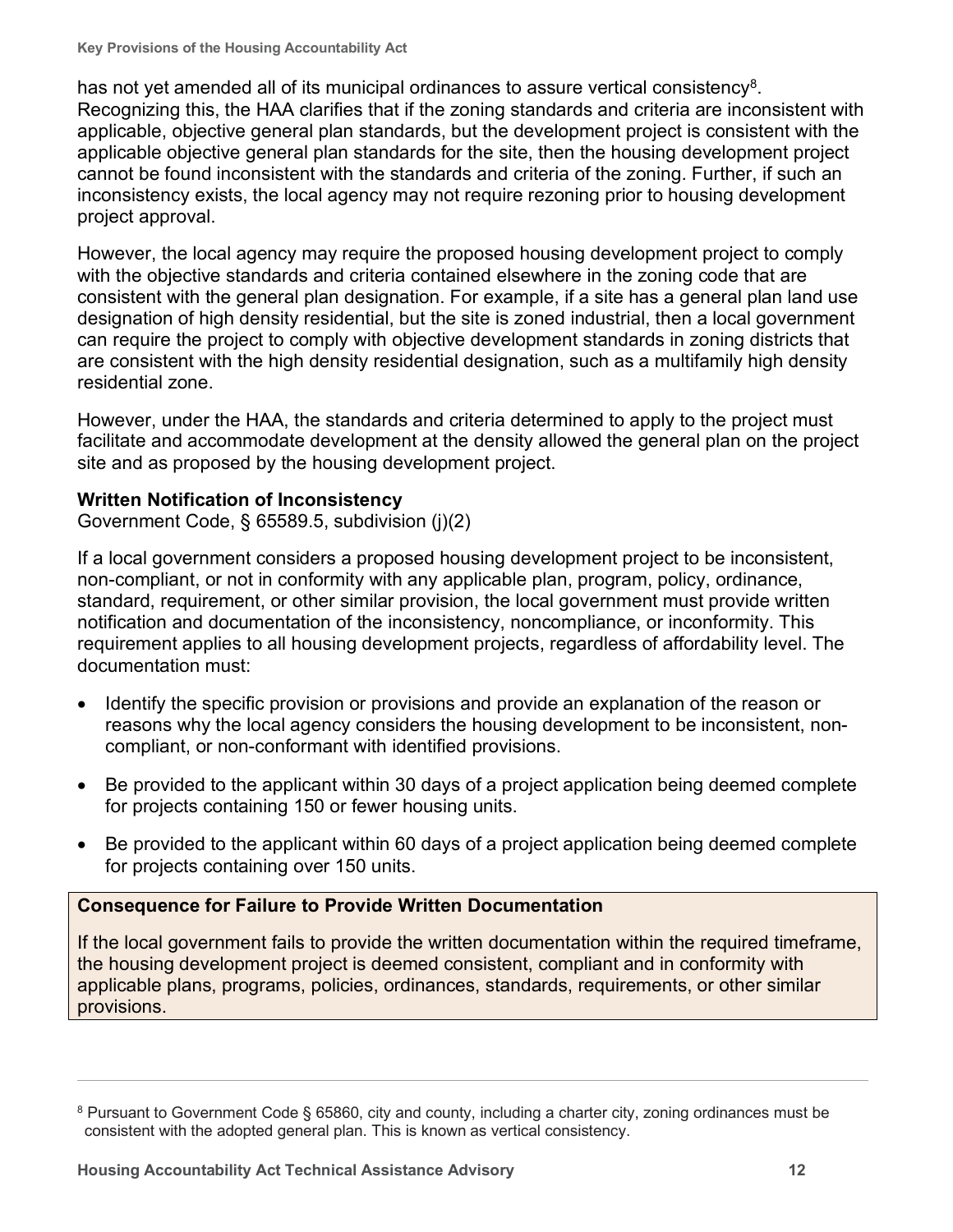# <span id="page-16-0"></span>**Denial of a Housing Project that is Consistent with Applicable Plans, Standards, or Other Similar Provisions Based on the Preponderance of the Evidence Standard** Government Code, § 65589.5, subdivision (j)(1)

When a proposed housing development project complies with applicable, objective general plan, zoning, and subdivision standards and criteria, including design review standards, in effect at the time that the application was deemed complete, but the local agency proposes to disapprove the project or to impose a condition that the project be developed at a lower density, the local agency shall base its decision regarding the proposed housing development project upon written findings supported by a preponderance of the evidence on the record that both of the following conditions exist:

• The housing development project would have a specific, adverse impact upon the public health or safety unless the project is disapproved or approved upon the condition that the project be developed at a lower density.

A **"specific, adverse impact"** means a significant, quantifiable, direct, and unavoidable impact, based on objective, identified written public health or safety standards, policies, or conditions as they existed on the date the application was deemed complete. Pursuant to Government Code section 65589.5 (a)(3) it is the intent of the Legislature that the conditions that would have a specific, adverse impact upon the public health and safety arise infrequently.

An example of a condition that does not constitute a specific, adverse impact would be criteria that requires a project to conform with "neighborhood character". Such a standard is not quantifiable and therefore would not meet the conditions set forth under the HAA.

• There is no feasible method to satisfactorily mitigate or avoid the adverse impact, other than the disapproval of the housing development project or the approval of the project upon the condition that it be developed at a lower density. Feasible means capable of being accomplished in a successful manner within a reasonable period of time, taking into account economic, environmental, social, and technological factors.

# **Preponderance of the Evidence Standard**

In most actions, a local government is tasked with making findings or determinations based on "substantial evidence." Under the substantial evidence standard, local government is merely required to find reasonable, adequate evidence in support of their findings, even if the same or *even more* evidence supports a finding to the contrary.

Findings or determinations based on a "preponderance of the evidence" standard require that local governments weigh the evidence and conclude that the evidence on one side outweighs, preponderates over, is more than the evidence on the other side, not necessarily in the number or quantity, but in its convincing force upon those to whom it is addressed<sup>[9](#page-16-1)</sup>. Evidence that is substantial, but not a preponderance of the evidence, does not meet this standard.

<span id="page-16-1"></span><sup>9</sup> People v. Miller (1916) 171 Cal. 649, 652. Harris v. Oaks Shopping Center (1999) 70 Cal.App.4th 206, 209 ("'Preponderance of the evidence' means evidence that has more convincing force than that opposed to it.").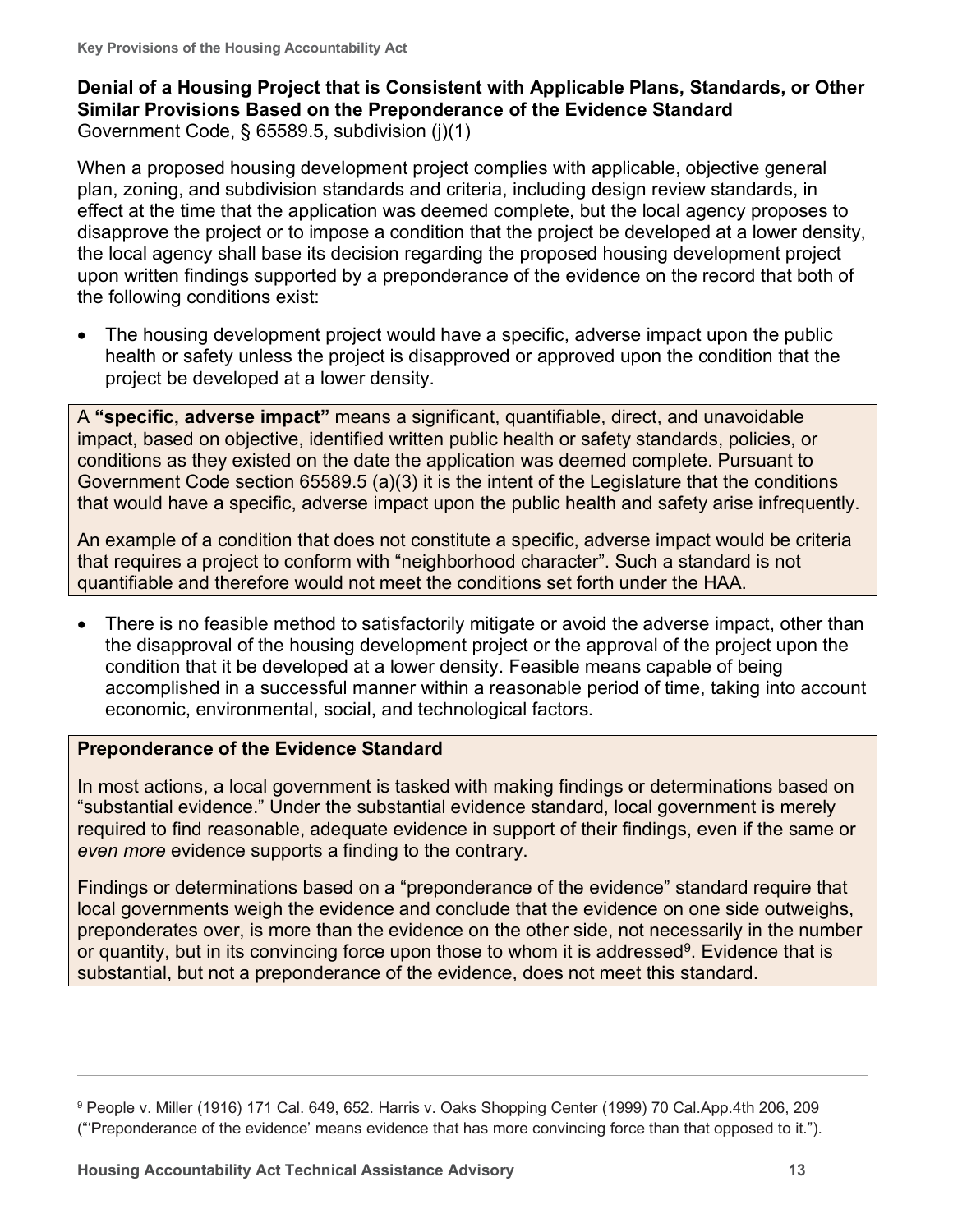# <span id="page-17-0"></span>**Provisions Related to Housing Affordable to Very Low-, Low-, or Moderate-Income Household, Emergency Shelters, and Farmworker Housing**

#### **State Policy on Housing Project Approval**

"It is the policy of the state that a local government not reject or make infeasible housing development projects, including emergency shelters, that contribute to meeting the need determined pursuant to this article (RHNA) without a thorough analysis of the economic, social, and environmental effects of the action and without complying with subdivision (d)" Government Code, § 65589.5, subdivision (b).

The HAA provides additional protections for projects that contain housing affordable to very low-, low- or moderate-income households, including farmworker housing, or emergency shelters. State policy prohibits local governments from rejecting or otherwise making infeasible these types of housing development projects, including emergency shelters, without making specific findings.

#### <span id="page-17-1"></span>**Denial or Conditioning of Housing Affordable to Very Low-, Low- or Moderate-Income Households, Including Farmworker Housing, or Emergency Shelters** Government Code, § 65589.5, subdivision (d) and (i)

The HAA specifies findings that local governments must make, in addition to those in the previous section, if they wish to deny a housing development affordable to very low-, low-, or moderate-income housing (including farmworker housing) or emergency shelters. These requirements also apply when a local government wishes to condition such a project in a way that it would that render it infeasible or would have a substantial adverse effect on the viability or affordability of a housing development project for very low-, low-, or moderate-income households. In addition to the findings, described above, that apply to all housing development projects, a local government must also make specific findings based upon the preponderance of the evidence of one of the following:

- (1) The local government has an adopted housing element in substantial compliance with California's Housing Element Law, contained in Article 10.6 of Government Code, *and* has met or exceeded development of its share of the RHNA in all income categories proposed in the housing development project. In the case of an emergency shelter, the local government shall have met or exceeded the need for emergency shelters as identified in the housing element. This requirement to meet or exceed its RHNA is in relationship to units built in the local government, not zoning. A local government's housing element Annual Progress Report pursuant to Government Code section 65400 can be used to demonstrate progress towards RHNA goals.
- (2) The housing development project would have a specific, adverse impact upon public health or safety and there is no feasible method to mitigate or avoid the impact without rendering the housing development project unaffordable or financially infeasible. Specific to housing development projects affordable to very low-, low-, or moderate-income housing (including farmworker housing) or emergency shelters, specific, adverse impacts do not include inconsistency with the zoning ordinance or general plan land use designation or eligibility to claim a welfare exemption under subdivision (g) of Section 214 of the Revenue and Taxation Code.
- (3) Denial of the housing development project or the imposition of conditions is required to comply with specific state or federal law, *and* there is no feasible method to comply without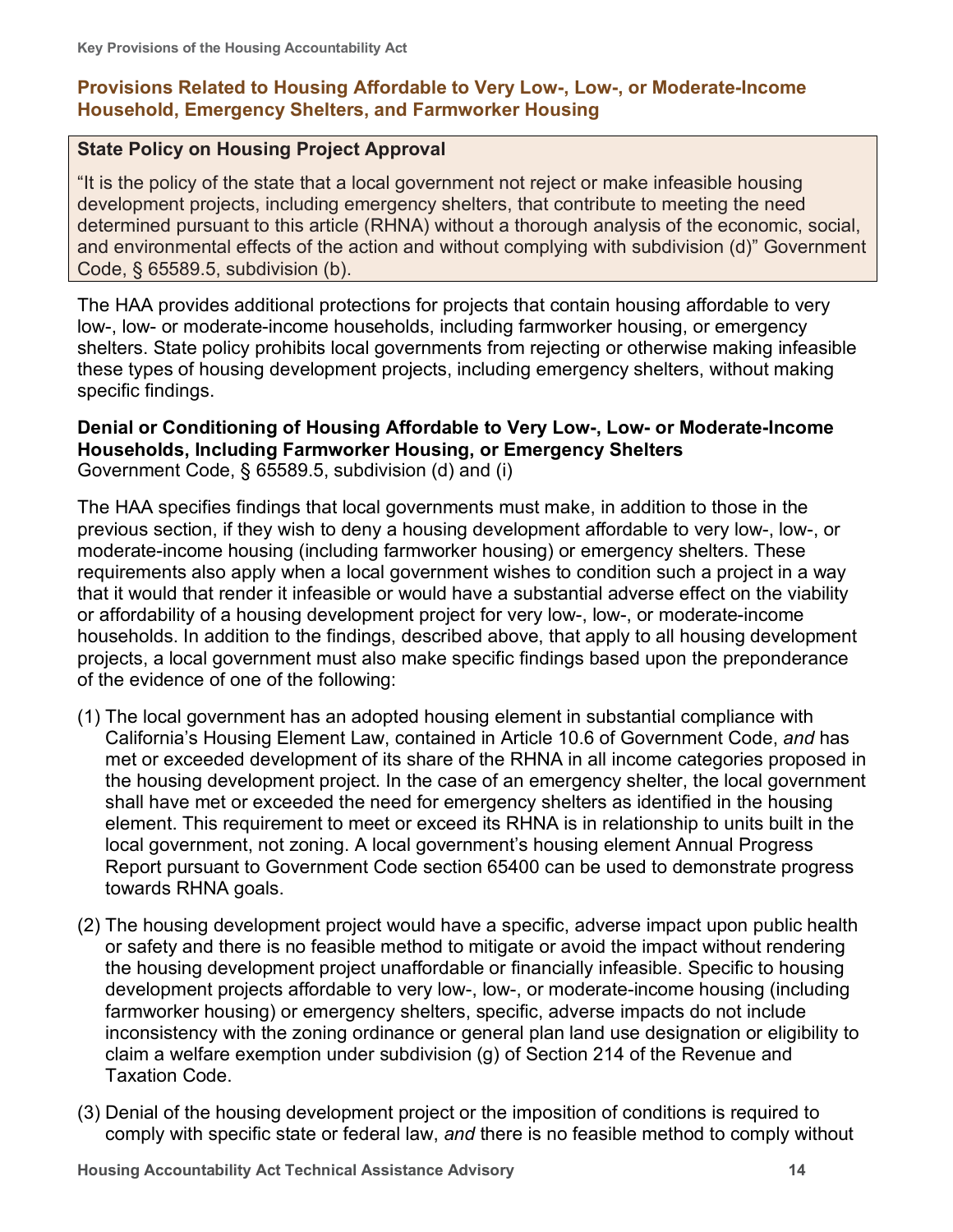rendering the development unaffordable to low- and moderate-income households or rendering the development of the emergency shelter financially infeasible.

- (4) The housing development project is proposed on land zoned for agriculture or resource preservation that is either: (a) surrounded on two sides by land being used for agriculture or resource preservation; or (b) does not have adequate water or wastewater facilities to serve the housing development project.
- (5) The housing development project meets both the following conditions:
- Is inconsistent with both the local government's zoning ordinance and the general plan land use designation as specified in any element of the general plan as it existed on the date the application was deemed complete. This means this finding cannot be used in situations where the project is inconsistent with one (e.g., the general plan designation), but is consistent with the other (e.g., zoning ordinance).
- The local government has an adopted housing element in substantial compliance with housing element Law.

Finding (5) *cannot* be used when any of the following occur:

- $\circ$  The housing development project is proposed for a site identified as suitable or available for very low-, low-, or moderate-income households within a housing element and the project is consistent with the specified density identified in the housing element.
- $\circ$  The local government has failed to identify sufficient adequate sites in its inventory of available sites to accommodate its RNHA, and the housing development project is proposed on a site identified in any element of its general plan for residential use or in a commercial zone where residential uses are permitted or conditionally permitted.
- $\circ$  The local government has failed to identify a zone(s) where emergency shelters are allowed without a conditional use or other discretionary permit, or has identified such zone(s) but has failed to demonstrate that they have sufficient capacity to accommodate the need for emergency shelter(s), and the proposed emergency shelter is for a site designated in any element of the general plan for industrial, commercial, or multifamily residential uses.

Any of these findings must be based on a preponderance of the evidence. For details, see "Preponderance of the evidence standard" on page 12 for further information.

# <span id="page-18-0"></span>**Violations of Housing Accountability Act**

<span id="page-18-1"></span>The courts are the primary authority that enforces the HAA. Actions can be brought by eligible plaintiffs and petitioners to the court for potential violations of the law. Similarly, HCD under Government Code section 65585 (j), can find that a local government has taken an action in violation of the HAA. In that case, after notifying a local government of the violation, HCD would refer the violation to the Office of the Attorney General who could file a petition against a local government in the Superior Court.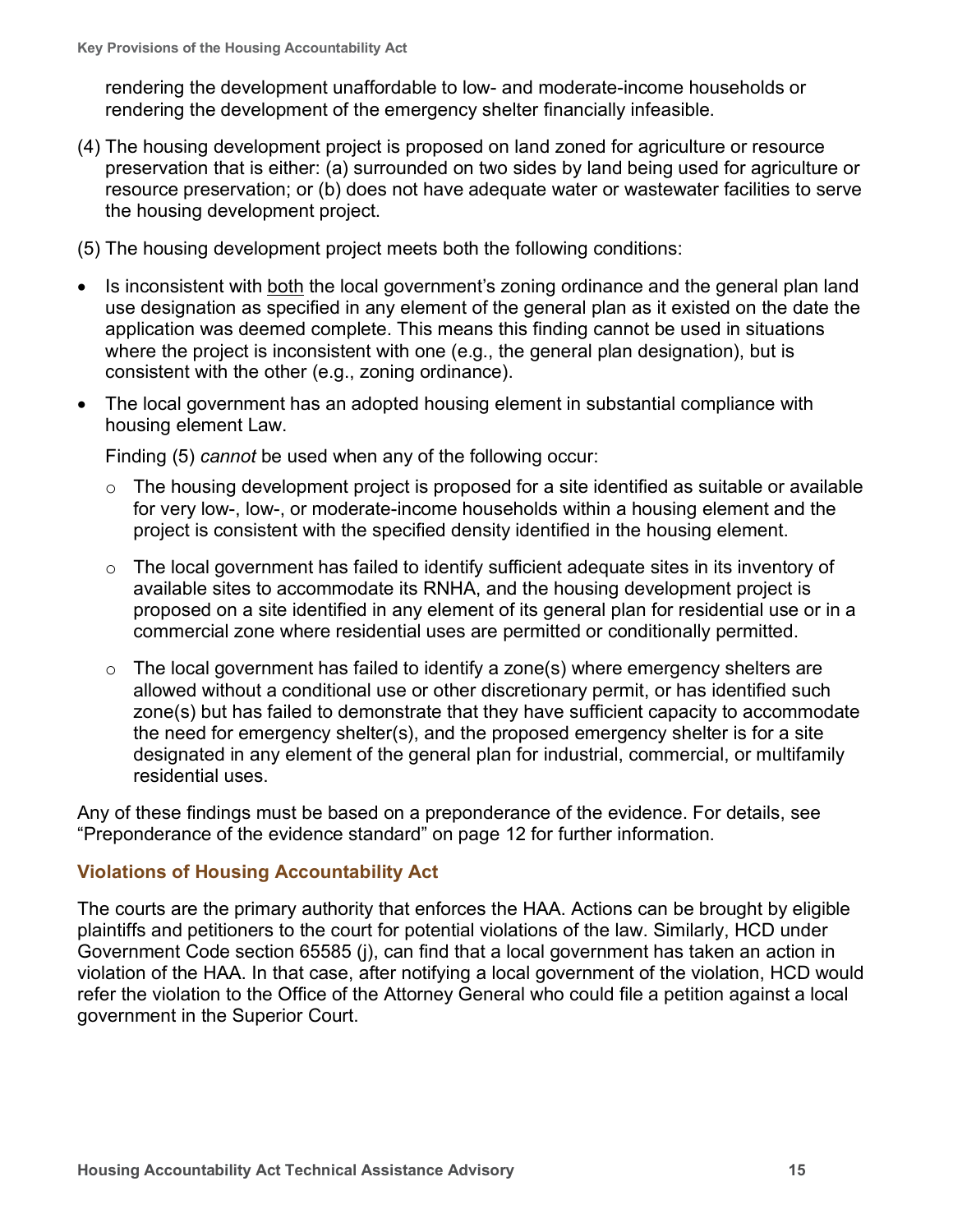#### **Eligible Plaintiffs and Petitioners**

Government Code,  $\S$  65589.5, subdivision  $(k)(1)(A)$  and  $(k)(2)$ 

The applicant, a person eligible to apply for residency in the housing development project or emergency shelter, or a housing organization may bring action to enforce the HAA. A housing organization, however, may only file an action to challenge the disapproval of the housing development project and must have filed written or oral comments with the local government prior to its action on the housing development project.

<span id="page-19-0"></span>**"Housing organizations"** means a trade or industry group engaged in the construction or management of housing units or a nonprofit organization whose mission includes providing or advocating for increased access to housing for low-income households. A housing organization is entitled to reasonable attorney fees and costs when prevailing in an action. Labor unions, building associations, multifamily apartment management companies, and legal aid societies are examples of housing organizations.

### <span id="page-19-1"></span>**Remedies**

Government Code, § 65589.5, subdivision (k)(1)(A)

If the plaintiff or petitioner prevails, the court must issue an order compelling compliance with the HAA within 60 days. The court's order would at a minimum require the local agency to take action on the housing development project or emergency shelter during that time period. The court is further empowered to issue an order or judgment that actually directs the local government to approve the housing development project or emergency shelter if the court finds that the local agency acted in bad faith when it disapproved or conditionally approved the housing development or emergency shelter in violation of the HAA. "Bad faith" includes, but is not limited to, an action that is frivolous or otherwise entirely without merit.

If the plaintiff or petitioner prevails, the court shall award reasonable attorney fees and costs of the suit to the plaintiff or petitioner for both affordable and market-rate housing development projects,<sup>[10](#page-19-3)</sup> except in the "extraordinary circumstances" in which the court finds that awarding fees would not further the purposes of the HAA.

# <span id="page-19-2"></span>**Local Agency Appeal Bond**

Government Code, § 65589.5, subdivision (m)

If the local agency appeals the judgment of the trial court, the local agency shall post a bond, in an amount to be determined by the court, to the benefit of the plaintiff if the plaintiff is the project applicant. In this provision, the Legislature has waived, to some degree, the immunity from damages that normally extends to local agencies, recognizing that the project applicant incurs costs due to the delay of its project when a local agency appeals. (Contrast Gov. Code, § 65589.5, subd. (m), with Code Civ. Proc., § 995.220, subd. (b) [local public entities do not have to post bonds].)

<span id="page-19-3"></span><sup>10</sup> / *Honchariw v. County of Stanislaus* (2013) 218 Cal.App.4th 1019, 1023–1024, which ruled to the contrary, was superseded by statutory changes in Senate Bill 167 (Stats. 2017, ch. 368, § 1), Assembly Bill 678 (Stats. 2017, ch. 373, § 1), and Senate Bill 330 (Stats. 2019, ch. 654, § 3).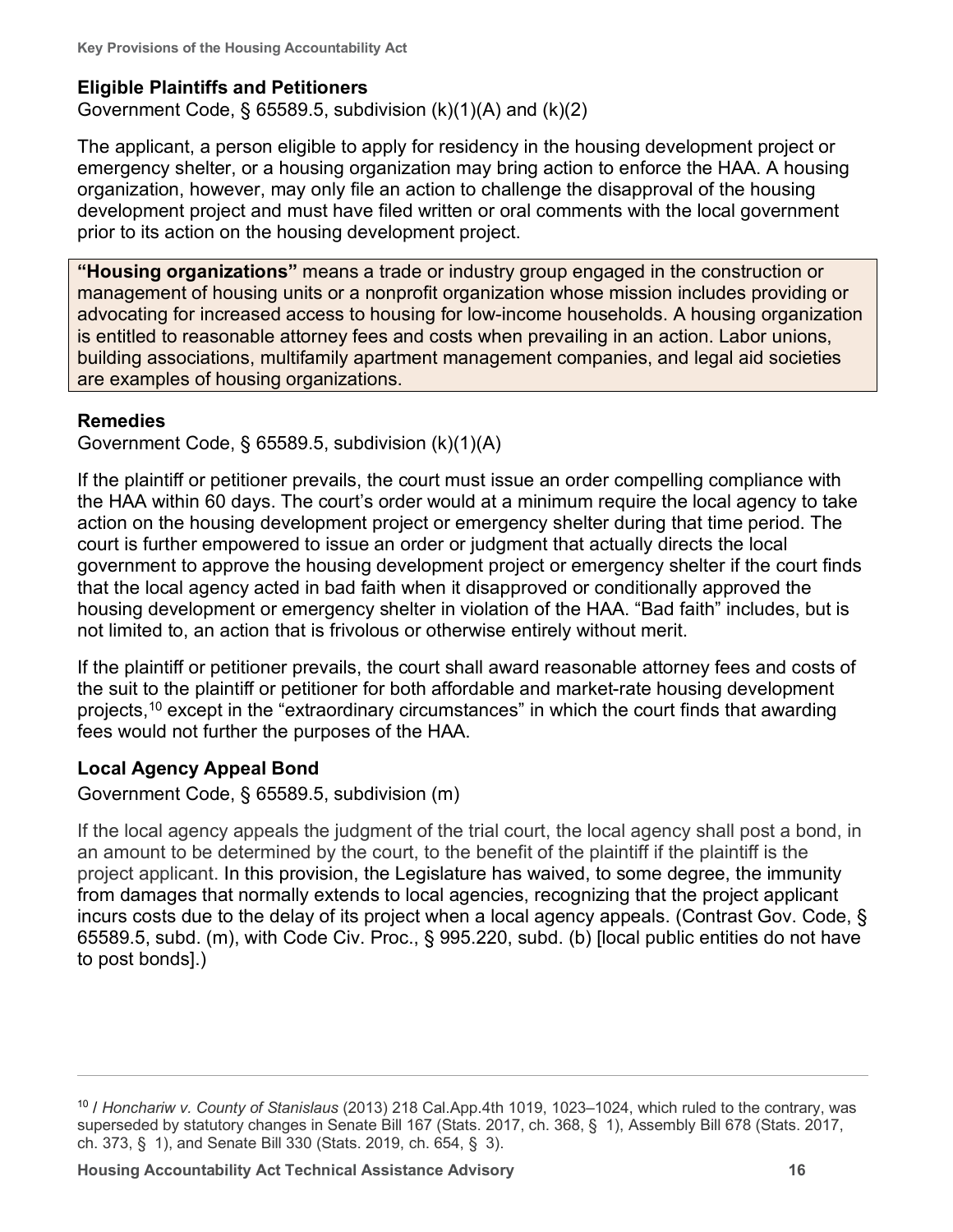# <span id="page-20-0"></span>**Failure to Comply with Court Order**

Government Code, § 65589.5, subdivision (k)(1)(B)(i), (k)(1)(C), and (l)

If the local government fails to comply with the order or judgment within 60 days of issuance, the court must impose a fine on the local government. The *minimum* fine that may be imposed is \$10,000 per housing unit in the housing development project as proposed on the date the application was deemed complete. Please note, the use of the term "deemed complete" in this instance has the same meaning as "determined to be complete" as referenced on page 7. The monies are to be deposited into the State's Building Homes and Jobs fund or the Housing Rehabilitation Loan fund. In calculating the amount of the fine in excess of the minimum, the court is directed to consider the following factors:

- The local government's progress in meeting its RHNA and any previous violations of the HAA.
- Whether the local government acted in bad faith when it disapproved or conditionally approved the housing development or emergency shelter in violation of the HAA. If the court finds that the local government acted in bad faith, the total amount of the fine must be multiplied by five.

The court may issue further orders as provided by law to ensure that the purposes and policies of this section are fulfilled, including, but not limited to, an order to vacate the decision of the local agency and an order to approve the housing development project.

#### **Court-Imposed Fines**

Court-imposed fines begin at \$10,000 per housing unit and could be much higher. If the court determines the local government acted in bad faith, the fine is multiplied by five. This equates to a minimum fine of \$50,000 per unit.

Bad faith includes, but is not limited to, an action that is frivolous or otherwise entirely without merit. For example, in a recent Los Altos Superior Court order, the court issued an order directing the local agency to approve the housing development project and found that the local agency acted in bad faith when it disapproved the housing development because its denial was entirely without merit. The city's denial letter did not reflect that the city made a benign error in the course of attempting, in good faith, to follow the law by explaining to the developer how the project conflicted with objective standards that existed at the time of application; instead, the city denied the application with a facially deficient letter, employed strained interpretations of statute and local standards, and adopted a resolution enumerating insufficient reasons for its denial<sup>11</sup>. Bad faith can be demonstrated through both substantive decisions and procedural actions. In the Los Altos case, the court found that demanding an administrative appeal with less than a days' notice revealed bad faith. Repeated, undue delay may likewise reveal bad faith.

<span id="page-20-1"></span><sup>11</sup> Order Granting Consolidated Petitions for Writ of Mandate, 40 Main Street Offices, LLC v. City of Los Altos et al. (Santa Clara Superior Court Case No. 19CV349845, April 27, 2020), p. 38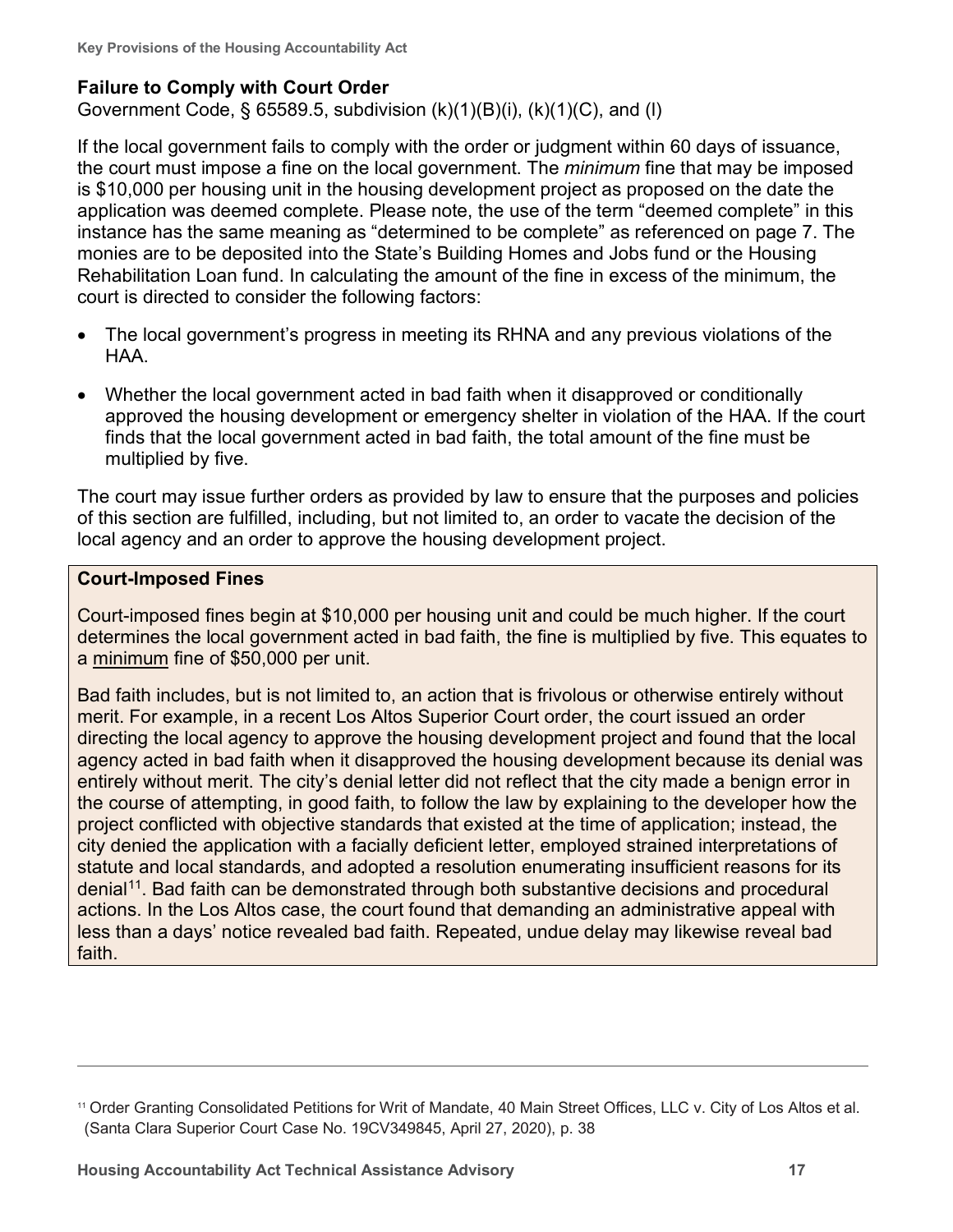# <span id="page-21-0"></span>**APPENDIX A: Frequently Asked Questions**

# <span id="page-21-1"></span>**What types of housing development project applications are subject to the Housing Accountability Act (HAA)?**

The HAA applies to both market rate and affordable housing development projects. (*Honchariw v. County of Stanislaus* (2011) 200 Cal.App.4th 1066, 1073.) It applies to housing development projects that consist of residential units and mixed-use developments when two-thirds or more of the square footage is designated for residential use. It also applies to transitional housing, supportive housing, farmworker housing, and emergency shelters. (Gov. Code, § 65589.5, subds. (d) and  $(h)(2)$ .)

### <span id="page-21-2"></span>**Does the Housing Accountability Act apply to charter cities?**

Yes, the HAA applies to charter cities (Gov. Code, § 65589.5, subd. (g).)

#### <span id="page-21-3"></span>**Does the Housing Accountability Act apply to housing development projects in coastal zones?**

Yes. However, local governments must still comply with the California Coastal Act of 1976 (Division 20 (commencing with Section 30000) of the Public Resources Code) (Gov. Code, § 65589.5, subd. (e).)

#### <span id="page-21-4"></span>**Are housing developments still subject to the California Environmental Quality Act (CEQA) if they qualify for the protections under the Housing Accountability Act?**

Yes. Jurisdictions are still required to comply with CEQA (Division 13 (commencing with Section 21000) of the Public Resources Code) as applicable to the project. (Gov. Code, § 65589.5, subd. (e).)

#### <span id="page-21-5"></span>**Does the California Department of Housing and Community Development have enforcement authority for the Housing Accountability Act?**

Yes. HCD has authority to find that a local government's actions do not substantially comply with the HAA (Gov. Code, § 65585, subd. (j)(1).) In such a case, HCD may notify the California State Attorney General's Office that a local government has taken action in violation of the HAA.

### <span id="page-21-6"></span>**If approval of a housing development project triggers the No-Net Loss Law, may a local government disapprove the project?**

No. Triggering a required action under the No-Net Loss Law is not a valid basis to disapprove a housing development project. (Gov. Code, § 65863, subd. (c)(2).) The only valid reasons for disapproving a housing development project are defined in the HAA under subdivisions (d) and (j). Subdivision (j) contains requirements that apply to all housing development projects; subdivision (d) contains additional requirements for housing development projects for very low-, low- or moderate-income households or emergency shelters.

#### <span id="page-21-7"></span>**Does the Housing Accountability Act apply to a residential development project on an historic property?**

Yes. The HAA does not limit the applicability of its provisions based on individual site characteristics or criteria. The local government may apply objective, quantifiable, written development standards, conditions, and policies related to historic preservation to the housing development project, so long as they were in effect when the application was deemed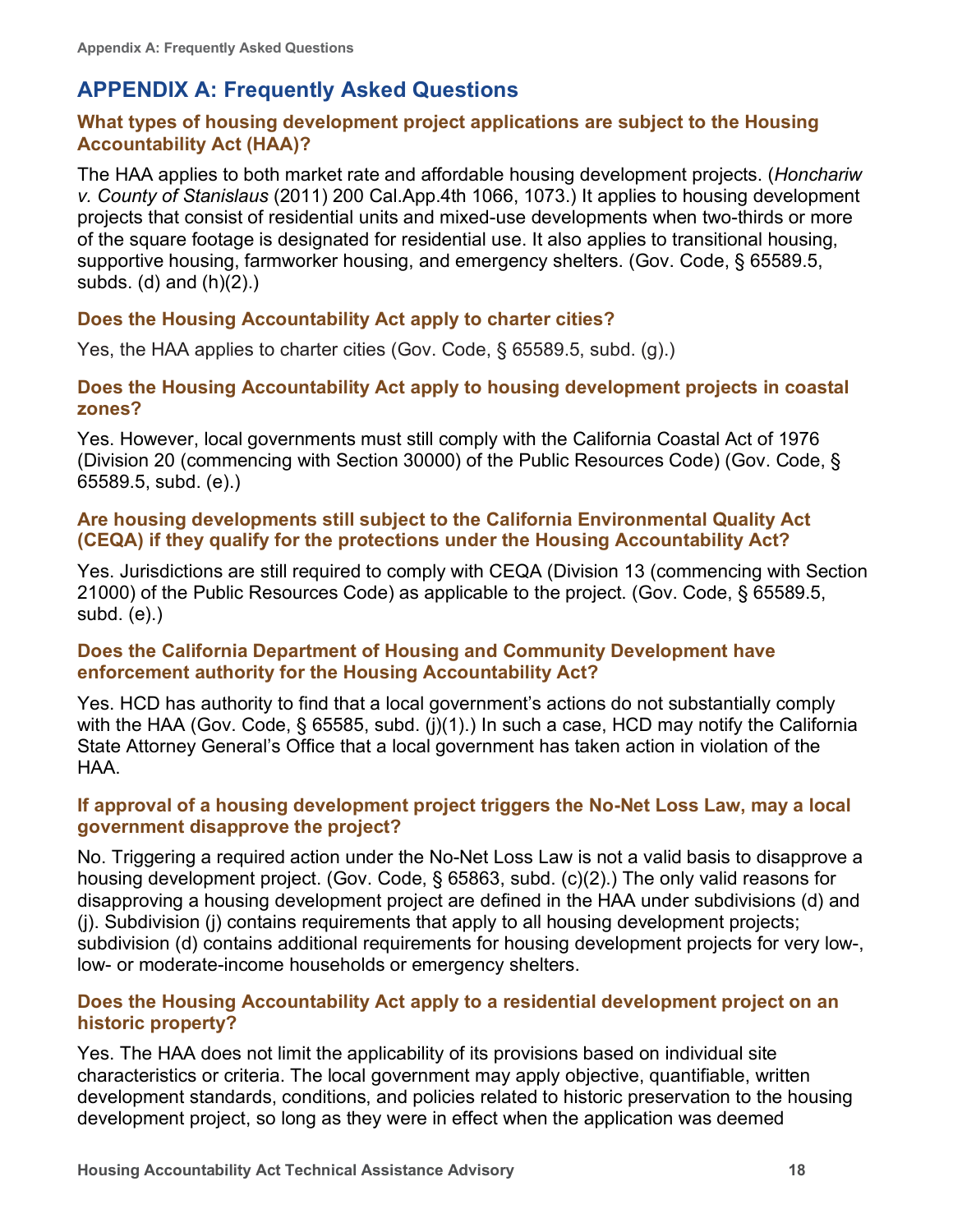complete<sup>12</sup>. The standards should be appropriate to, and consistent with, meeting the local government's regional housing need and facilitate development at the permitted density. (Gov. Code, § 65589.5, subd. (f)(1).) However, it should be noted that compliance with historic preservation laws may otherwise constrain the approval of a housing development.

#### <span id="page-22-0"></span>**Under the Housing Accountability Act, is the retail/commercial component of a mixeduse project subject to review when the housing component must be approved?**

Yes. The local government may apply objective, quantifiable, written development standards, conditions and policies to the entirety of the mixed-use project, so long as they were in effect when the application was deemed complete. (Gov. Code, § 65589.5, subd. (f)(1).)

### <span id="page-22-1"></span>**Does the Housing Accountability Act apply to subdivision maps and other discretionary land use applications?**

Yes. The HAA applies to denials of subdivision maps and other discretionary land use approvals or entitlements necessary for the issuance of a building permit (Gov. Code, § 65589.5, subd (h)(6).)

#### <span id="page-22-2"></span>**Does the Housing Accountability Act apply to applications for individual single-family residences or individual Accessory Dwelling Units (ADUs)?**

No. A "housing development project" means a use consisting of residential units only, mixed use developments consisting of residential and non-residential uses with at least two-thirds of the square footage designated for residential use, or transitional or supportive housing. Because the term "units" is plural, a development has to consist of more than one unit to qualify under the HAA (Gov. Code, § 65589.5, subd. (h)(2).).

### <span id="page-22-3"></span>**Does the Housing Accountability Act apply to an application that includes both a singlefamily residence and an Accessory Dwelling Unit?**

Yes. Since an application for both a single-family residence and an ADU includes more than one residential unit, the HAA applies (Gov. Code, § 65589.5, subd. (h)(2).)

# <span id="page-22-4"></span>**Does the Housing Accountability Act apply to an application for a duplex?**

Yes. Since an application for a duplex includes more than one residential unit, the HAA applies. (Gov. Code, § 65589.5, subd. (h)(2).)

# <span id="page-22-5"></span>**Does the Housing Accountability Act apply to market-rate housing developments?**

Yes. Market-rate housing developments are subject to the HAA (Gov. Code, § 65589.5, subd. (h)(2).) In *Honchariw v. County of Stanislaus* (2011) 200 Cal.App.4th 1066, the court found the definition of "housing development project" was not limited to projects involving affordable housing and extended to market-rate projects. Market-rate housing development projects are subject to the requirements of paragraph (j) (Gov. Code, § 65589.5, subd. (j).)

<span id="page-22-6"></span><sup>12</sup> For purposes of determination of whether a site is historic, "deemed complete" is used with reference to Government Code §65940. See Government Code § 65913.10.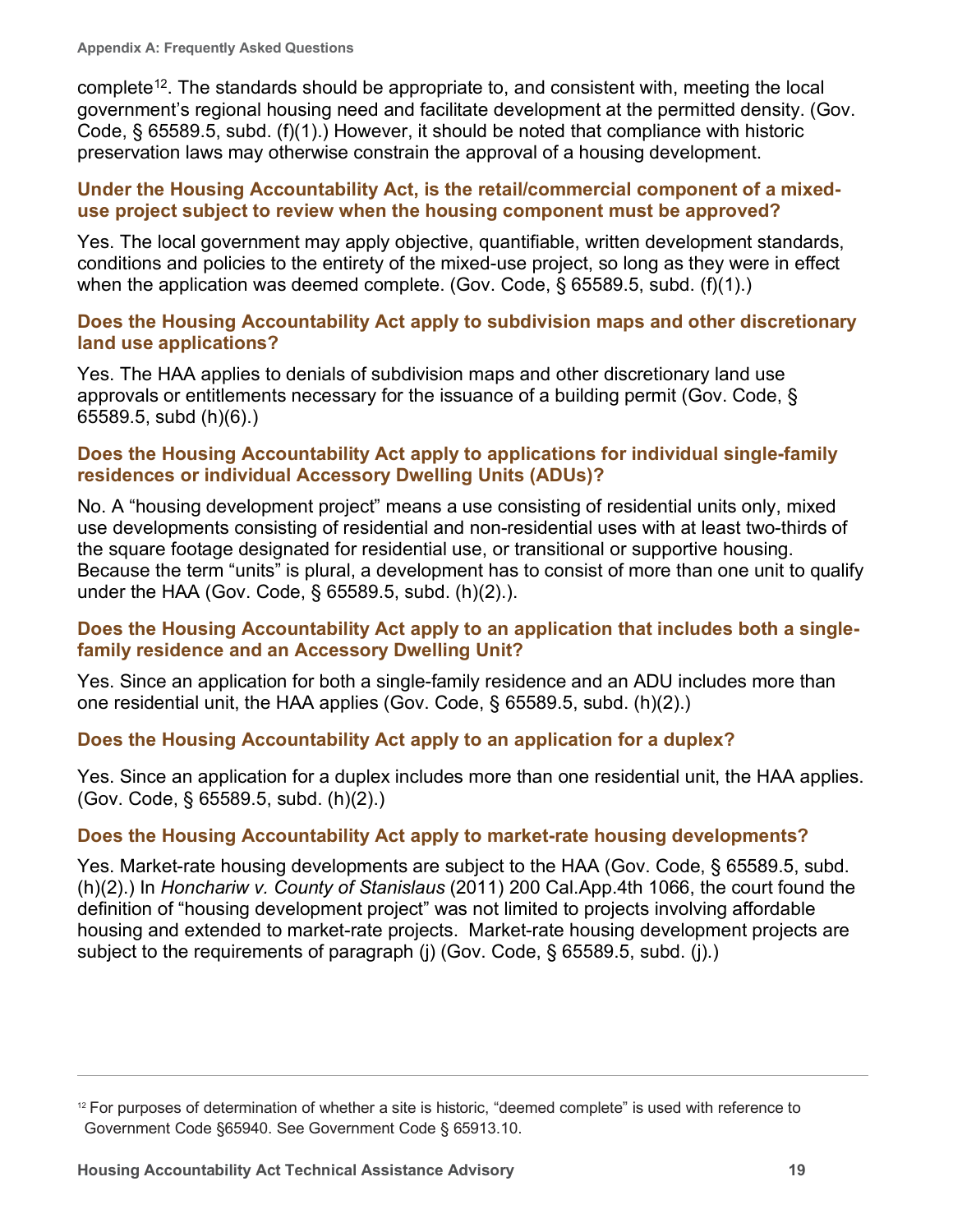#### <span id="page-23-0"></span>**Under the Housing Accountability Act, if a housing development project is consistent with local planning rules, can it be denied or conditioned on a density reduction?**

Yes. However, a local government may deny a housing development that is consistent with local planning rules, or condition it on reduction in density, only under very specific circumstances. (Gov. Code, § 65589.5, subds. (j)(1)(A), (B).) The local government must make written findings based on a preponderance of the evidence that both:

- (1) The housing development project would have a specific, adverse impact upon public health or safety unless disapproved or approved at a lower density; and
- (2) There is no feasible method to satisfactorily mitigate or avoid the impact.

(See definition of and specific requirements for finding of "specific, adverse impact" discussed below.)

#### <span id="page-23-1"></span>**Under the Housing Accountability Act, can a housing development project affordable to very low-, low-, or moderate-income households (including farmworker housing) or emergency shelter that is inconsistent with local planning requirements be denied or conditioned in a manner that renders it infeasible for the use proposed?**

Yes, but only under specific circumstances. The local government must make written findings based on a preponderance of the evidence as to specific criteria. However, inconsistency with zoning does not justify denial or conditioning if the project is consistent with the general plan. (See Page 11 for more details). See also Gov. Code, § 65589.5, subds. (d)(1)-(5).)

### <span id="page-23-2"></span>**Is there a definition for "specific, adverse impact" upon public health and safety?**

Yes. The HAA provides that a "specific, adverse impact" means a significant, quantifiable, direct, and unavoidable impact, based on objective, identified written public health or safety standards, policies, or conditions as they existed on the date the application was deemed complete. Inconsistency with the zoning ordinance or general plan land use designation is not such a specific, adverse impact upon the public health or safety. (Gov. Code, § 65589.5, subds.  $(d)(2)$  and  $(j)(1)(A)$ .

The HAA considers that such impacts would be rare: "It is the intent of the Legislature that the conditions that would have a specific, adverse impact upon the public health and safety, as described in paragraph (2) of subdivision (d) and paragraph (1) of subdivision (j), arise infrequently." (Gov. Code, § 65589.5, subd. (a)(3).)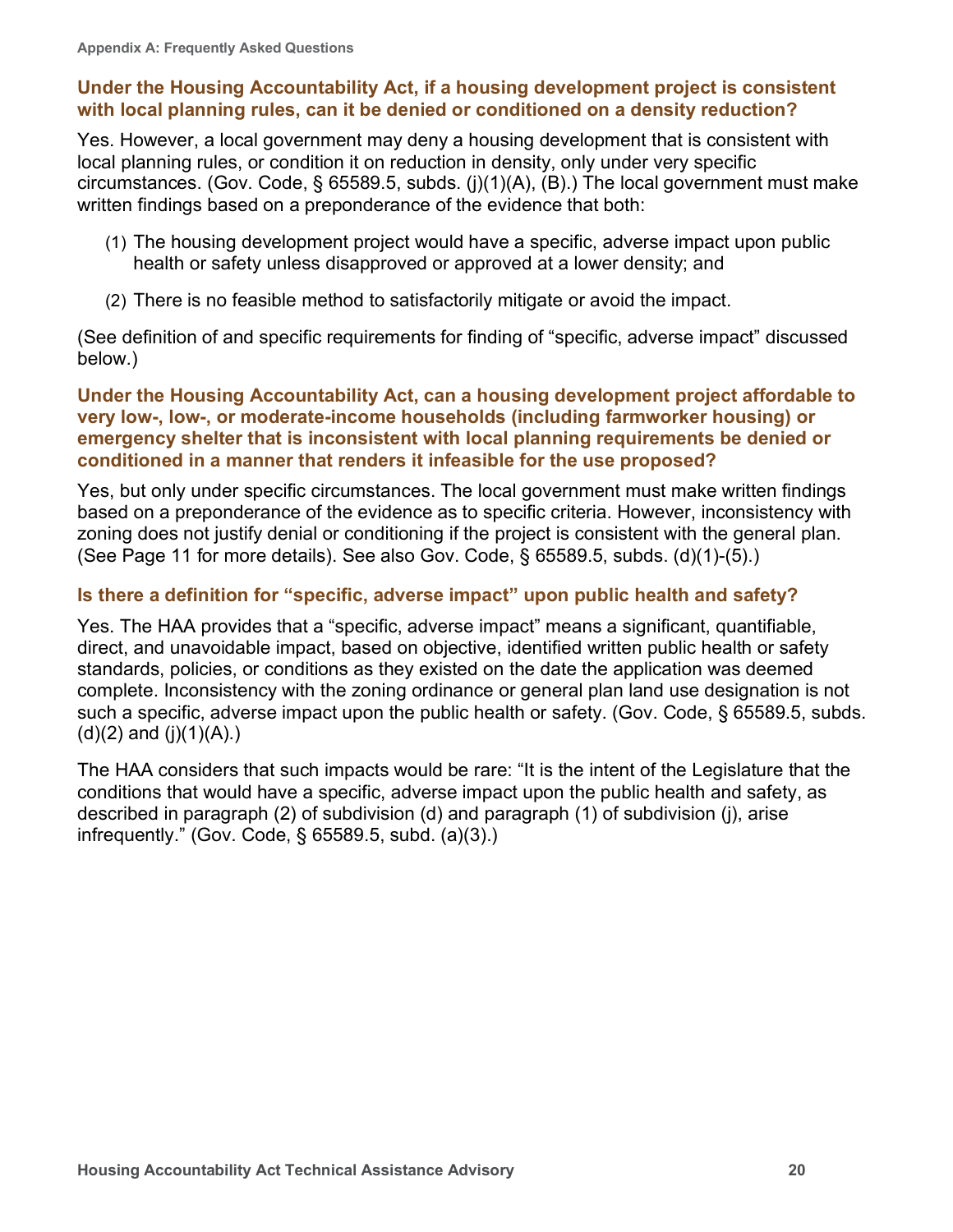# <span id="page-24-0"></span>**Appendix B: Definitions**

**Area median income** means area median income as periodically established by the HCD pursuant to Section 50093 of the Health and Safety Code. The developer shall provide sufficient legal commitments to ensure continued availability of units for very low or low-income households in accordance with the provisions of this subdivision for 30 years. (Gov. Code, § 65589.5, subd. (h)(4).)

**Bad faith** includes, but is not limited to, an action that is frivolous or otherwise entirely without merit. (Gov. Code, § 65589.5, subd. (l).) This definition arises in the context of the action a local government takes when it disapproved or conditionally approved the housing development or emergency shelter in violation of the HAA.

**Deemed complete** means that the applicant has submitted a preliminary application pursuant to Government Code section 65941.1 (Gov. Code, § 65589.5, subd. (h)(5).) However, in Government Code section 65589.5(k)(1)(B)(i) deemed complete has the same meaning as "Determined to be Complete".

**Determined to be complete** means that the applicant has submitted a complete application pursuant to Government Code section 65943 (Gov. Code, § 65589.5, subd. (h)(9).)

**Disapprove the housing development project** means a local government either votes on a proposed housing development project application and the application is disapproved, including any required land use approvals or entitlements necessary for the issuance of a building permit, or fails to comply with specified timeframes in the Permit Streamlining Act. (Gov. Code, § 65589.5, subd. (h)(5).)

**Farmworker housing** means housing in which at least 50 percent of the units are available to, and occupied by, farmworkers and their households.

**Feasible** means capable of being accomplished in a successful manner within a reasonable period of time, taking into account economic, environmental, social, and technological factors. (Gov. Code, § 65589.5, subd. (h)(1).)

**Housing development project** means a use consisting of any of the following: (1) development projects with only residential units, (2) mixed-use developments consisting of residential and non-residential uses with at least two-thirds of the square footage designated for residential use, (3) transitional or supportive housing.

**Housing organization** means a trade or industry group whose local members are primarily engaged in the construction or management of housing units or a nonprofit organization whose mission includes providing or advocating for increased access to housing for low-income households and have filed written or oral comments with the local agency prior to action on the housing development project. (Gov. Code, § 65589.5, subd. (k)(2).) This definition is relevant to the individuals or entities that have standing to bring an HAA enforcement action against a local agency.

#### **Housing for very low-, low-, or moderate-income households** means that either:

• At least 20 percent of the total units shall be sold or rented to lower income households, as defined in Section 50079.5 of the Health and Safety Code, or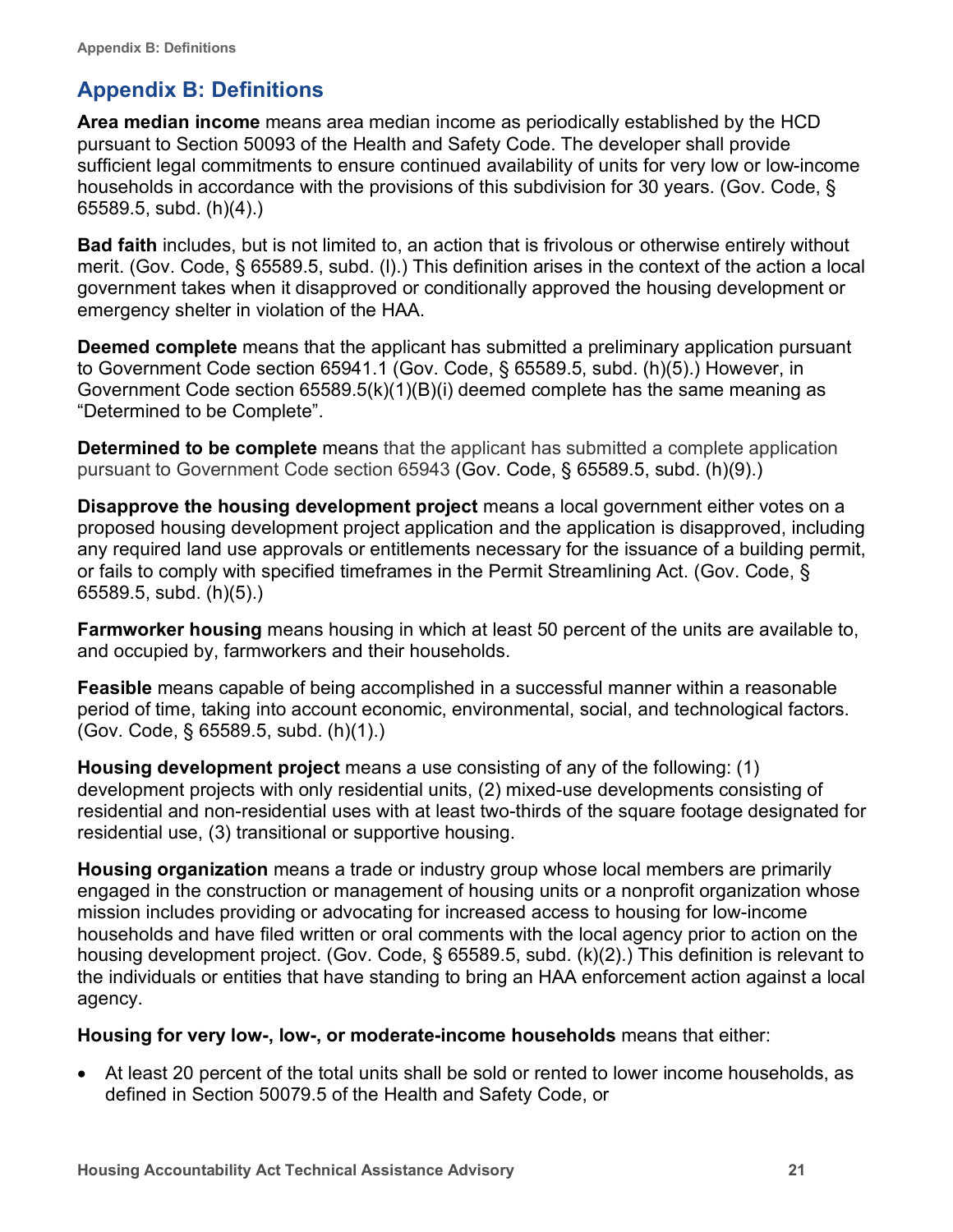• One hundred (100) percent of the units shall be sold or rented to persons and families of moderate income as defined in Section 50093 of the Health and Safety Code, or persons and families of middle income, as defined in Section 65008 of this code.

Housing units targeted for lower income households shall be made available at a monthly housing cost that does not exceed 30 percent of 60 percent of area median income with adjustments for household size made in accordance with the adjustment factors on which the lower income eligibility limits are based. Housing units targeted for persons and families of moderate income shall be made available at a monthly housing cost that does not exceed 30 percent of 100 percent of area median income with adjustments for household size made in accordance with the adjustment factors on which the moderate-income eligibility limits are based. (Gov. Code, § 65589.5, subd. (h)(3).)

**Lower density** (as used in the sense of "to lower density") means a reduction in the units built per acre. It includes conditions that directly lower density and conditions that effectively do so via indirect means. (Gov. Code, § 65589.5, subd. (h)(7).)

**Mixed use** means a development consisting of residential and non-residential uses with at least two-thirds of the square footage designated for residential use. (Gov. Code, § 65589.5, subd.  $(h)(2)(B)$ .)

**Objective** means involving no personal or subjective judgment by a public official and being uniformly verifiable by reference to an external and uniform benchmark or criterion available and knowable by both the development applicant or proponent and the public official. (Gov. Code, § 65589.5, subd. (h)(2)(B).)

**Regional housing needs allocation (RHNA)** means the share of the regional housing needs assigned to each jurisdiction by income category pursuant to Government Code section 65584 though 65584.6.

**Specific adverse impact** means a significant, quantifiable, direct, and unavoidable impact, based on objective, identified written public health or safety standards, policies, or conditions as they existed on the date the application was deemed complete. Inconsistency with the zoning ordinance or general plan land use designation shall not constitute a specific, adverse impact upon the public health or safety. (Gov. Code, § 65589.5, subds. (d)(2), (j)(1)(A).) This definition is relevant to the written findings that a local agency must make when it disapproves or imposes conditions on a housing development project or an emergency shelter that conforms with all objective standards. It is the express intent of the Legislature that the conditions that would give rise to a specific, adverse impact upon the public health and safety occur infrequently. (Gov. Code, § 65589.5, subd. (a)(3).)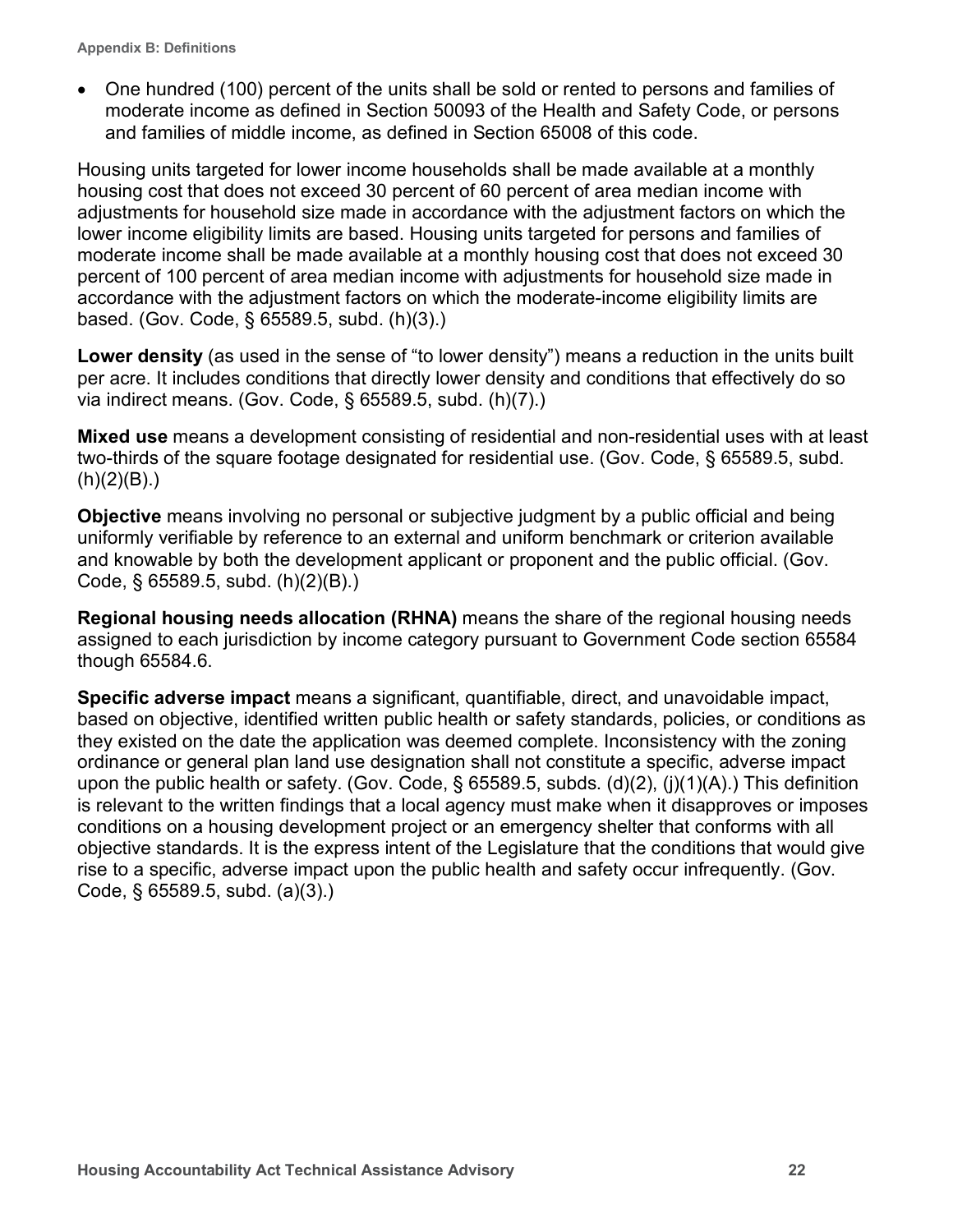# <span id="page-26-0"></span>**Appendix C: Preliminary Application (Senate Bill 330, Statutes of 2019)**

The Housing Crisis Act of 2019 (Chapter 654, Statutes of 2019 (SB 330)) strengthens protections for housing development projects under the Housing Accountability Act (HAA), Planning and Zoning Law, and the Permit Streamlining Act. The provisions set forth under SB 330 sunset in 2025.

Among other provisions, to increase transparency and certainty early in the development application process, SB 330 allows a housing developer the option of submitting a "preliminary application" for any housing development project. Submittal of a preliminary application allows a developer to provide a specific subset of information on the proposed housing development before providing the complete information required by the local government. Upon submittal of an application and a payment of the permit processing fee, a housing developer is allowed to "freeze" the applicable standards to their project early while they assemble the rest of the material necessary for a full application submittal. This ensures development requirements do not change during this time, adding costs to a project due to potential redesigns due to changing local standards.

### <span id="page-26-1"></span>**Benefits of a Preliminary Application**

Government Code, § 65589.5, subdivision (o)

The primary benefit of a preliminary application is that a housing development project is subject only to the ordinances, policies, standard, or any other measure (standards) adopted and in effect when a preliminary application was submitted. "Ordinances, policies, and standards" includes general plan, community plan, specific plan, zoning, design review standards and criteria, subdivision standards and criteria, and any other rules, regulations, requirements, and policies of a local agency, as defined in Section 66000, including those relating to development impact fees, capacity or connection fees or charges, permit or processing fees, and other exactions.

However, there are some circumstances where the housing development project can be subjected to a standard beyond those in effect when a preliminary application is filed:

- In the case of a fee, charge, or other monetary exaction, an increase resulting from an automatic annual adjustment based on an independently published cost index that is referenced in the ordinance or resolution establishing the fee or other monetary exaction.
- A preponderance of the evidence in the record establishes that the standard is necessary to mitigate or avoid a specific, adverse impact upon the public health or safety, and there is no feasible alternative method to satisfactorily mitigate or avoid the adverse impact.
- The standard is necessary to avoid or substantially lessen an impact of the project under the California Environmental Quality Act (Division 13 (commencing with Section 21000) of the Public Resources Code).
- The housing development project has not commenced construction within two and a-half years following the date that the project received final approval. "Final approval" means that the housing development project has received all necessary approvals to be eligible to apply for, and obtain, a building permit or permits and either of the following is met:
	- $\circ$  The expiration of all applicable appeal periods, petition periods, reconsideration periods, or statute of limitations for challenging that final approval without an appeal, petition,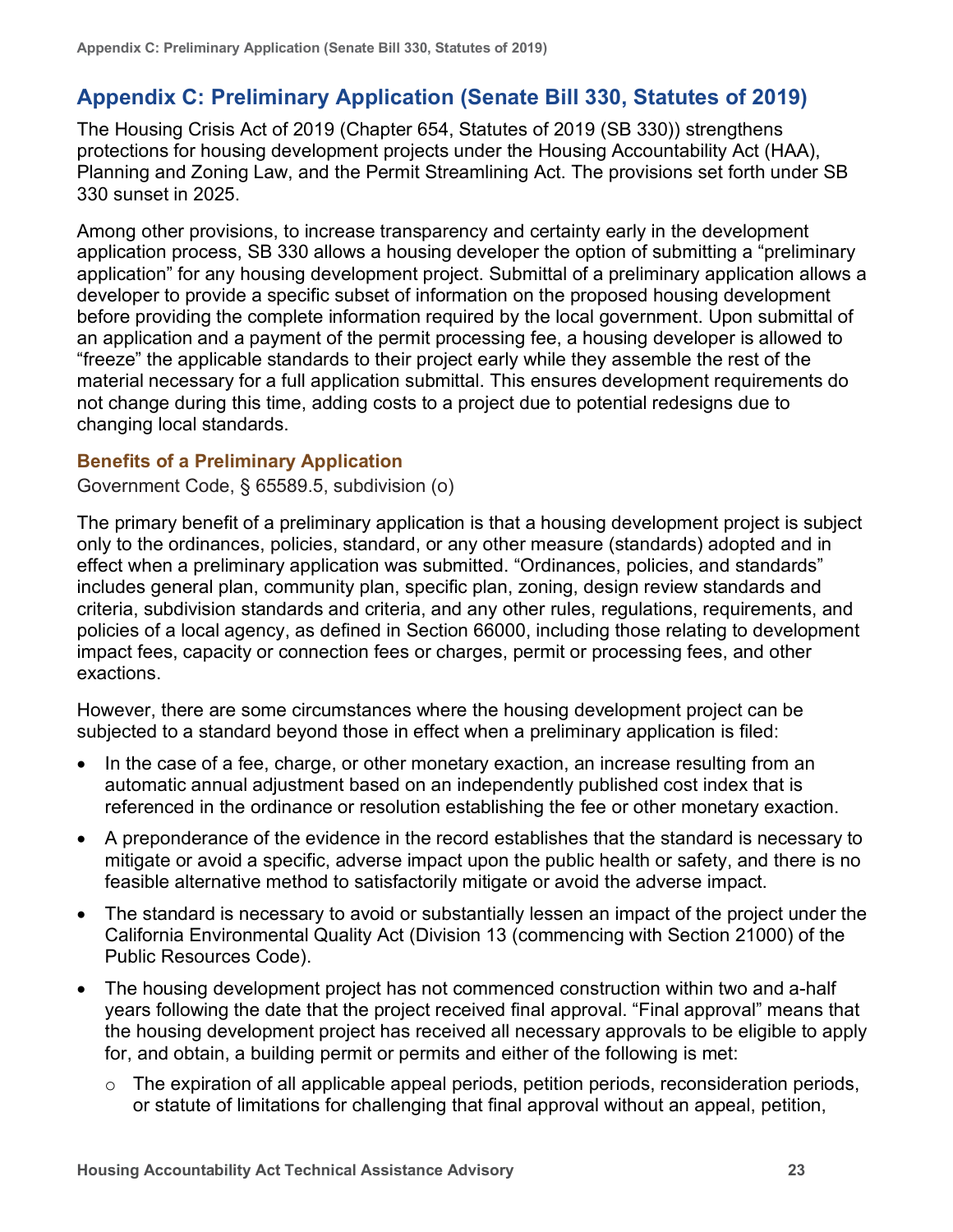request for reconsideration, or legal challenge have been filed. If a challenge is filed, that challenge is fully resolved or settled in favor of the housing development project.

- The housing development project is revised following submittal of a preliminary application pursuant to Section 65941.1 such that the number of residential units or square footage of construction changes by 20 percent or more, exclusive of any increase resulting from the receipt of a density bonus, incentive, concession, waiver, or similar provision. "Square footage of construction" means the building area, as defined by the California Building Standards Code (Title 24 of the California Code of Regulations). However, a local government is not prevented from applying the standards in effect at the time of the preliminary application submittal.
- Once a residential project is complete and a certificate of occupancy has been issued, local governments are not limited in the application of later enacted ordinances, policies, and standards that regulate the use and occupancy of those residential units, such as ordinances relating to rental housing inspection, rent stabilization, restrictions on short-term renting, and business licensing requirements for owners of rental housing.

### <span id="page-27-0"></span>**Contents of a Preliminary Application**

Government Code, § 65941.1

Each local government shall compile a checklist and application form that applicants for housing development projects may use for submittal of a preliminary application. However, HCD has adopted a standardized form that may be used to submit a preliminary application if a local agency has not developed its own application form. The preliminary application form can be found on HCD's [website.](https://www.hcd.ca.gov/community-development/accountability-enforcement/statutory-determinations.shtml)

The following are the items that are contained in the application form. Local government checklists or forms cannot require or request any information beyond these 17 items.

- 1. The specific location, including parcel numbers, a legal description, and site address, if applicable.
- 2. The existing uses on the project site and identification of major physical alterations to the property on which the project is to be located.
- 3. A site plan showing the location on the property, elevations showing design, color, and material, and the massing, height, and approximate square footage, of each building that is to be occupied.
- 4. The proposed land uses by number of units and square feet of residential and nonresidential development using the categories in the applicable zoning ordinance.
- 5. The proposed number of parking spaces.
- 6. Any proposed point sources of air or water pollutants.
- 7. Any species of special concern known to occur on the property.
- 8. Whether a portion of the property is located within any of the following:
	- A very high fire hazard severity zone, as determined by the Department of Forestry and Fire Protection pursuant to Section 51178.
	- Wetlands, as defined in the United States Fish and Wildlife Service Manual, Part 660 FW 2 (June 21, 1993).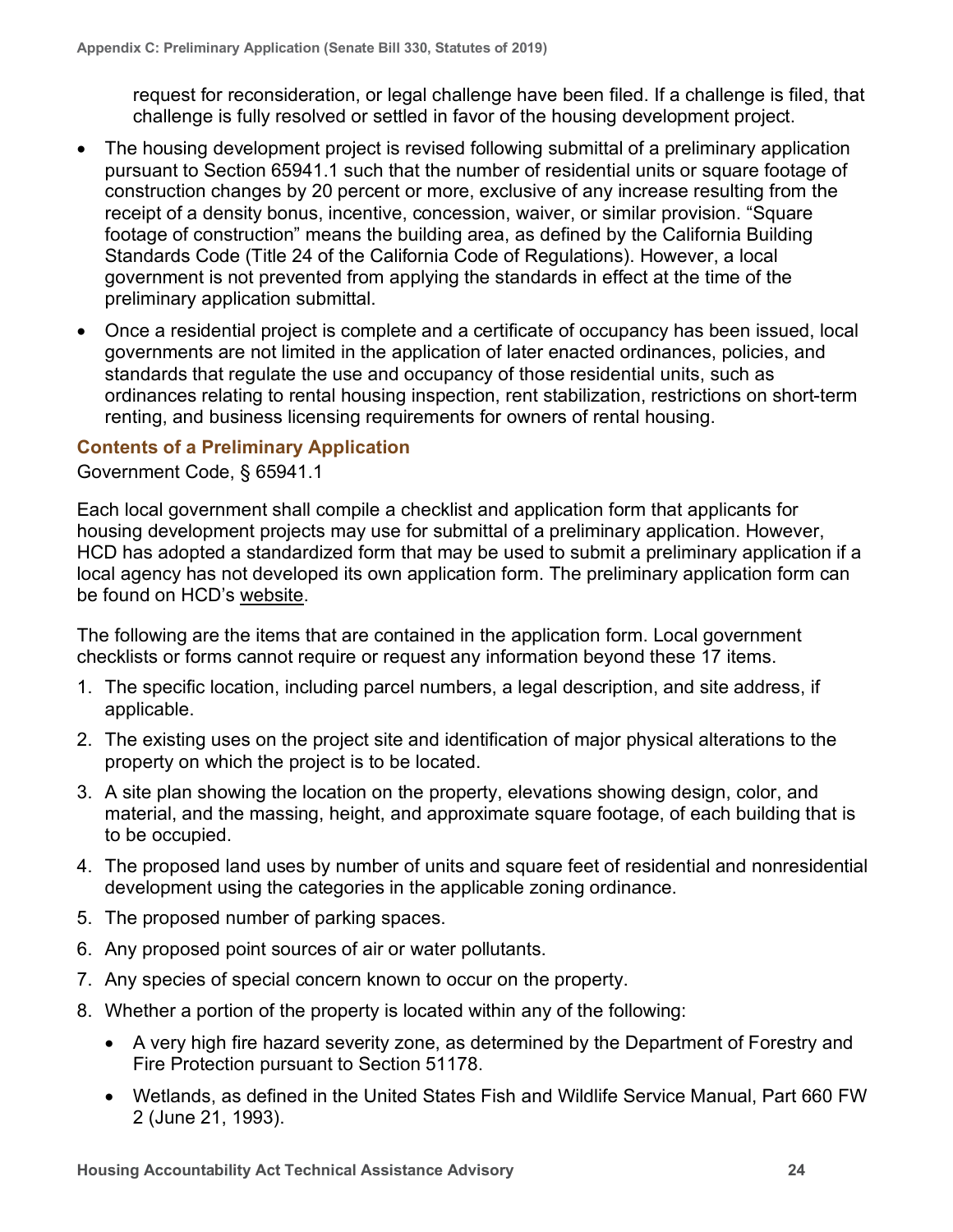- A hazardous waste site that is listed pursuant to Section 65962.5 or a hazardous waste site designated by the Department of Toxic Substances Control pursuant to Section 25356 of the Health and Safety Code.
- A special flood hazard area subject to inundation by the 1 percent annual chance flood (100-year flood) as determined by the Federal Emergency Management Agency in any official maps published by the Federal Emergency Management Agency.
- A delineated earthquake fault zone as determined by the State Geologist in any official maps published by the State Geologist, unless the development complies with applicable seismic protection building code standards adopted by the California Building Standards Commission under the California Building Standards Law (Part 2.5 (commencing with Section 18901) of Division 13 of the Health and Safety Code), and by any local building department under Chapter 12.2 (commencing with Section 8875) of Division 1 of Title 2.
- A stream or other resource that may be subject to a streambed alteration agreement pursuant to Chapter 6 (commencing with Section 1600) of Division 2 of the Fish and Game Code.
- 9. Any historic or cultural resources known to exist on the property.
- 10.The number of proposed below market rate units and their affordability levels.
- 11.The number of bonus units and any incentives, concessions, waivers, or parking reductions requested pursuant to Section 65915.
- 12.Whether any approvals under the Subdivision Map Act, including, but not limited to, a parcel map, a tentative map, or a condominium map, are being requested.
- 13.The applicant's contact information and, if the applicant does not own the property, consent from the property owner to submit the application.
- 14.For a housing development project proposed to be located within the coastal zone, whether any portion of the property contains any of the following:
	- Wetlands, as defined in subdivision (b) of Section 13577 of Title 14 of the California Code of Regulations.
	- Environmentally sensitive habitat areas, as defined in Section 30240 of the Public Resources Code.
	- A tsunami run-up zone.
	- Use of the site for public access to or along the coast.
- 15.The number of existing residential units on the project site that will be demolished and whether each existing unit is occupied or unoccupied.
- 16.A site map showing a stream or other resource that may be subject to a streambed alteration agreement pursuant to Chapter 6 (commencing with Section 1600) of Division 2 of the Fish and Game Code and an aerial site photograph showing existing site conditions of environmental site features that would be subject to regulations by a public agency, including creeks and wetlands.
- 17.The location of any recorded public easement, such as easements for storm drains, water lines, and other public rights of way.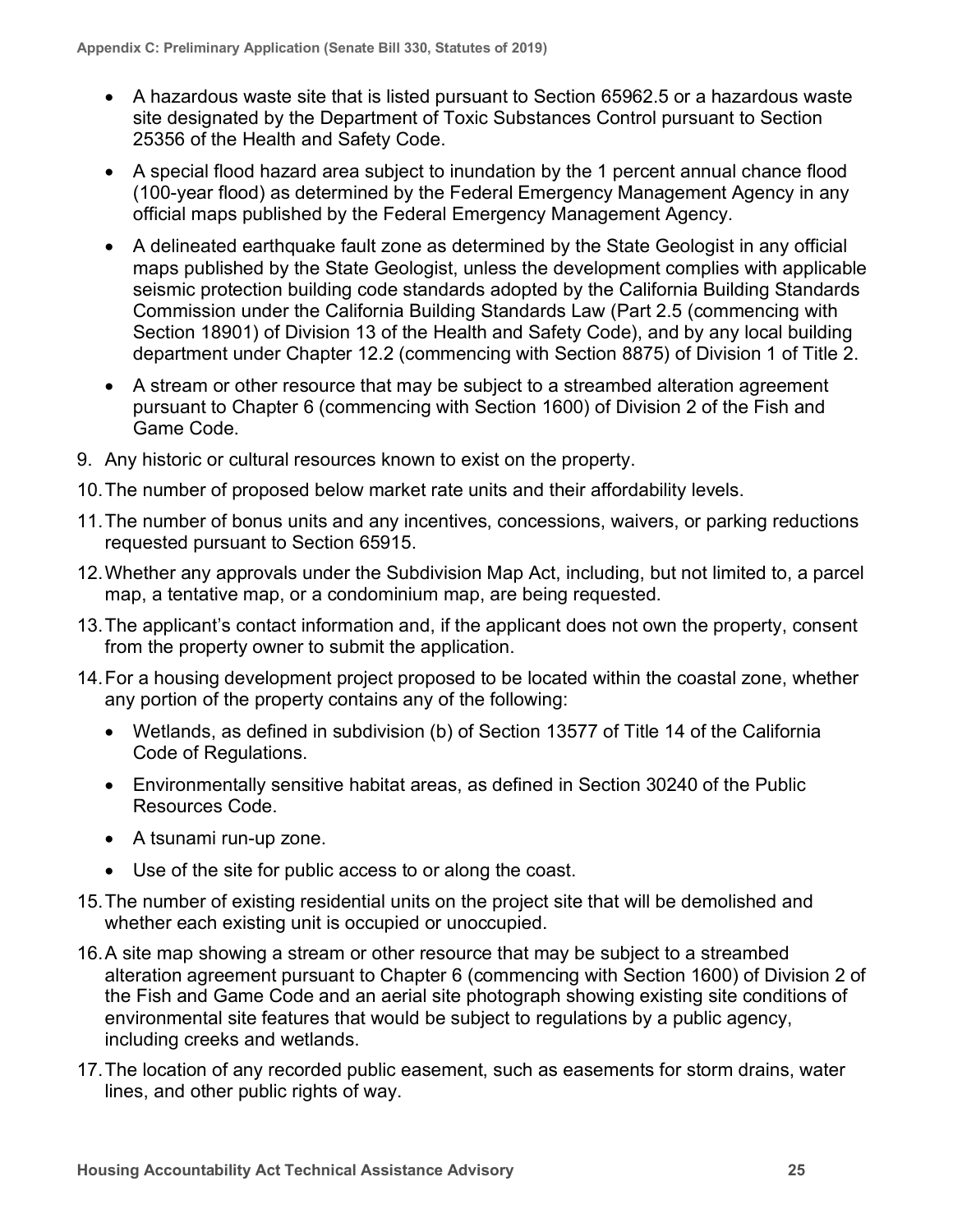# <span id="page-29-0"></span>**Timing Provisions from Filing of a Preliminary Application to Determination of Consistency with Applicable Standards under the Housing Accountability Act**

# <span id="page-29-1"></span>**Step 1: Preliminary Application Submittal GC 65941.1**

- Applicant submits preliminary application form.
- Applicant pays permit processing fees.
- No affirmative determination by local government regarding the completeness of a preliminary application is required.

# <span id="page-29-2"></span>**Step 2: Full Application Submittal**

- Applicant submits full application within 180 days of preliminary application submittal.
- Application contains all information required by the local government application checklist pursuant to Government Code Sections 65940, 65941, and 65941.5[13.](#page-29-5)

# <span id="page-29-3"></span>**Step 3: Determination of Application Completeness GC 65943**

- Local government has 30 days to determine application completeness and provide in writing both the determination of whether the application is complete and, when applicable, a list of items that were not complete. This list is based on the agency's submittal requirement checklist. If written notice is not provided within 30 days, the application is deemed complete.
- An applicant that has submitted a preliminary application has 90 days to correct deficiencies and submit the material needed to complete the application<sup>14</sup>.
- Upon resubmittal, local government has 30 days to evaluate. Evaluation is based on previous stated items and the supplemented or amended materials. If still not correct, the local agency must specify those parts of the application that were incomplete and indicate the specific information needed to complete the application.
- Upon a third determination of an incomplete application, an appeals process must be provided.

# <span id="page-29-4"></span>**Step 4: Application Consistency with Standards (HAA) GC 65589.5**

• Identify the specific provision or provisions and provide an explanation of the reason or reasons why the local agency considers the housing development to be inconsistent, noncompliant, or non-conformant with identified provisions.

<span id="page-29-5"></span><sup>13</sup> Government Codes § 65940, 65941, and 65941.5 require, among other things, a local government to compile one or more lists that shall specify in detail the information that will be required from any applicant for a development project. Copies of the information shall be made available to all applicants for development projects and to any person who requests the information.

<span id="page-29-6"></span> $14$  The statute is silent on applications that did not use the preliminary application process. There is no statutory timeline for resubmittal in those instances.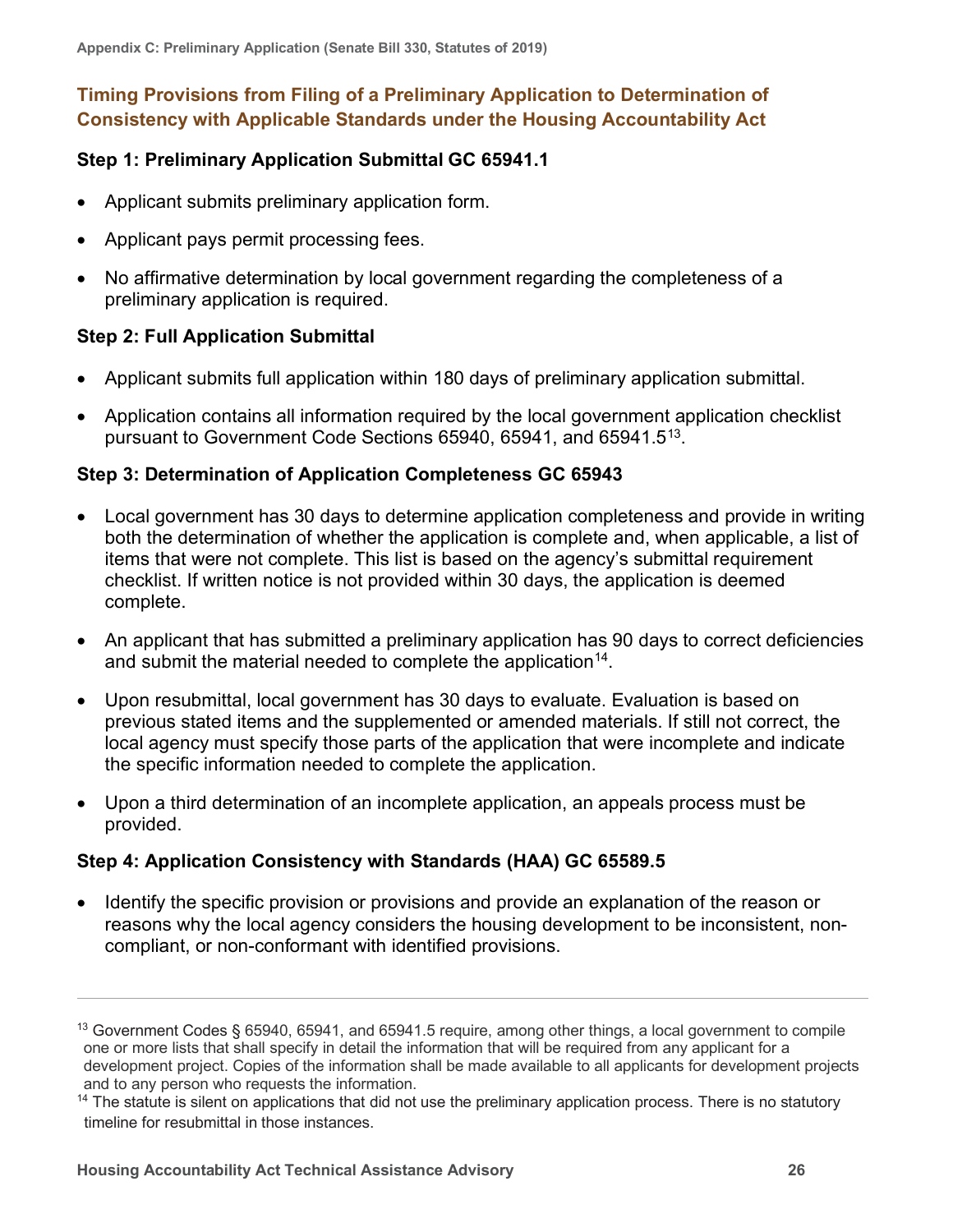- 30 days of a project application being deemed complete for projects containing 150 or fewer housing units.
- 60 days of a project application being deemed complete for projects containing over 150 units.

### <span id="page-30-0"></span>**Step 5: Other Entitlement Process Requirements Pursuant to SB 330**

• Pursuant to Government Code section 65905.5, if a proposed housing development project complies with the applicable, objective general plan and zoning standards, the local government can conduct a maximum of five hearings, including hearing continuances, in connection with the approval of the project. Compliance with applicable, objective general plan and zoning standards has the same meaning and provisions as in the HAA, including circumstances when there is inconsistency between the general plan and zoning.

A "hearing" includes any public hearing, workshop, or similar meeting conducted by the local government with respect to the housing development project, whether by the legislative body of the city or county, the planning agency, or any other agency, department, board, commission, or any other designated hearing officer or body of the city or county, or any committee or subcommittee thereof. A "hearing" does not include a hearing to review a legislative approval required for a proposed housing development project, including, but not limited to, a general plan amendment, a specific plan adoption or amendment, or a zoning amendment, or any hearing arising from a timely appeal of the approval or disapproval of a legislative approval.

However, it should be noted nothing in this requirement supersedes, limits, or otherwise modifies the requirements of, or the standards of review pursuant to CEQA.

• Pursuant to Government Code section 65950, a local government must make a final decision on a residential project within 90 days after certification of an environmental impact report (or 60 days after adoption of a mitigated negative declaration or an environment report for an affordable housing project).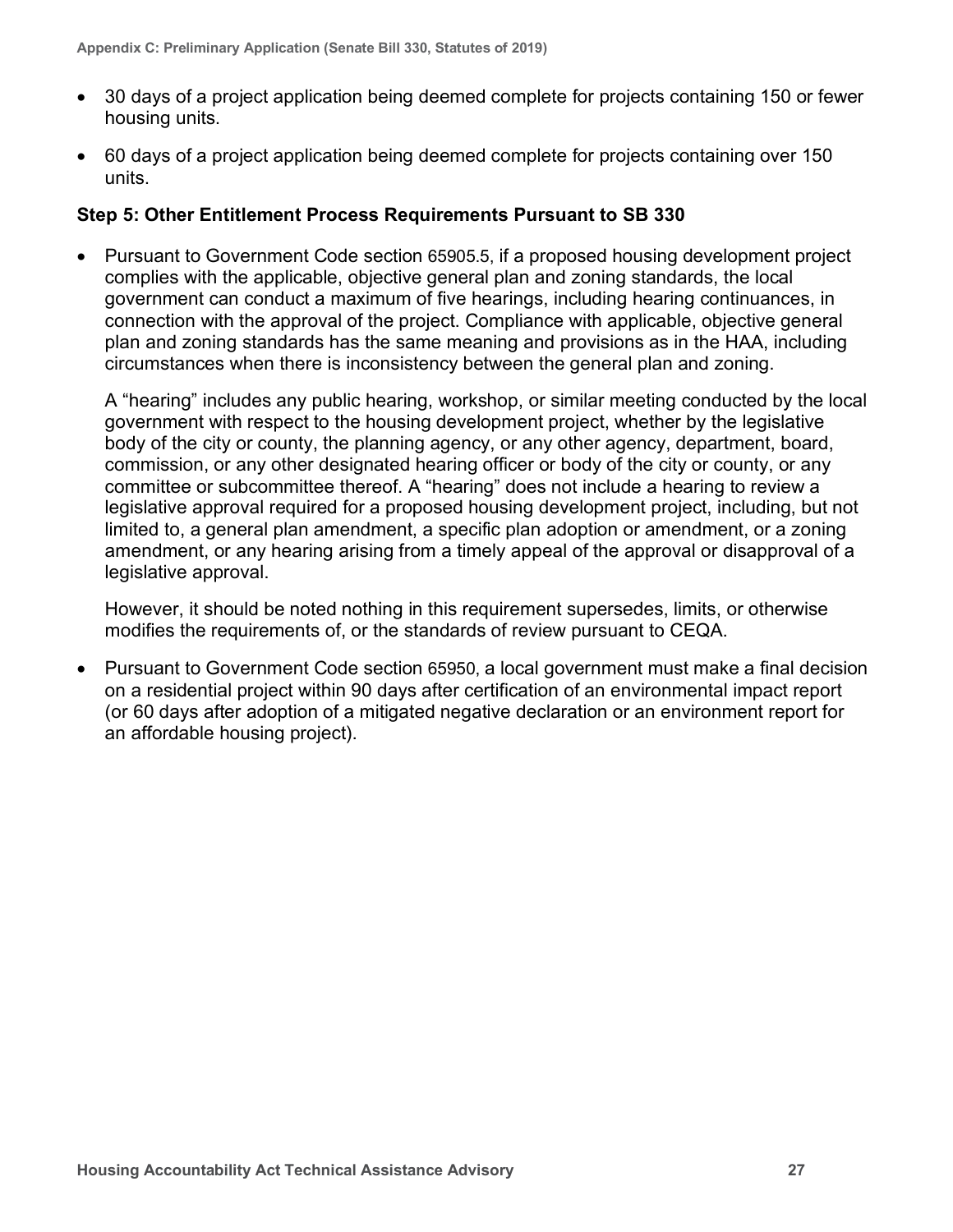# <span id="page-31-0"></span>**Appendix D: Housing Accountability Act Statute (2020)**

**GOVERNMENT CODE - GOV TITLE 7. PLANNING AND LAND USE** [65000 - 66499.58] **DIVISION 1. PLANNING AND ZONING** [65000 - 66301]

**CHAPTER 3. Local Planning** [65100 - 65763] **ARTICLE 10.6. Housing Elements** [65580 - 65589.11]

# **65589.5.**

(a) (1) The Legislature finds and declares all of the following:

(A) The lack of housing, including emergency shelters, is a critical problem that threatens the economic, environmental, and social quality of life in California.

(B) California housing has become the most expensive in the nation. The excessive cost of the state's housing supply is partially caused by activities and policies of many local governments that limit the approval of housing, increase the cost of land for housing, and require that high fees and exactions be paid by producers of housing.

(C) Among the consequences of those actions are discrimination against low-income and minority households, lack of housing to support employment growth, imbalance in jobs and housing, reduced mobility, urban sprawl, excessive commuting, and air quality deterioration.

(D) Many local governments do not give adequate attention to the economic, environmental, and social costs of decisions that result in disapproval of housing development projects, reduction in density of housing projects, and excessive standards for housing development projects.

(2) In enacting the amendments made to this section by the act adding this paragraph, the Legislature further finds and declares the following:

(A) California has a housing supply and affordability crisis of historic proportions. The consequences of failing to effectively and aggressively confront this crisis are hurting millions of Californians, robbing future generations of the chance to call California home, stifling economic opportunities for workers and businesses, worsening poverty and homelessness, and undermining the state's environmental and climate objectives.

(B) While the causes of this crisis are multiple and complex, the absence of meaningful and effective policy reforms to significantly enhance the approval and supply of housing affordable to Californians of all income levels is a key factor.

(C) The crisis has grown so acute in California that supply, demand, and affordability fundamentals are characterized in the negative: underserved demands, constrained supply, and protracted unaffordability.

(D) According to reports and data, California has accumulated an unmet housing backlog of nearly 2,000,000 units and must provide for at least 180,000 new units annually to keep pace with growth through 2025.

(E) California's overall homeownership rate is at its lowest level since the 1940s. The state ranks 49th out of the 50 states in homeownership rates as well as in the supply of housing per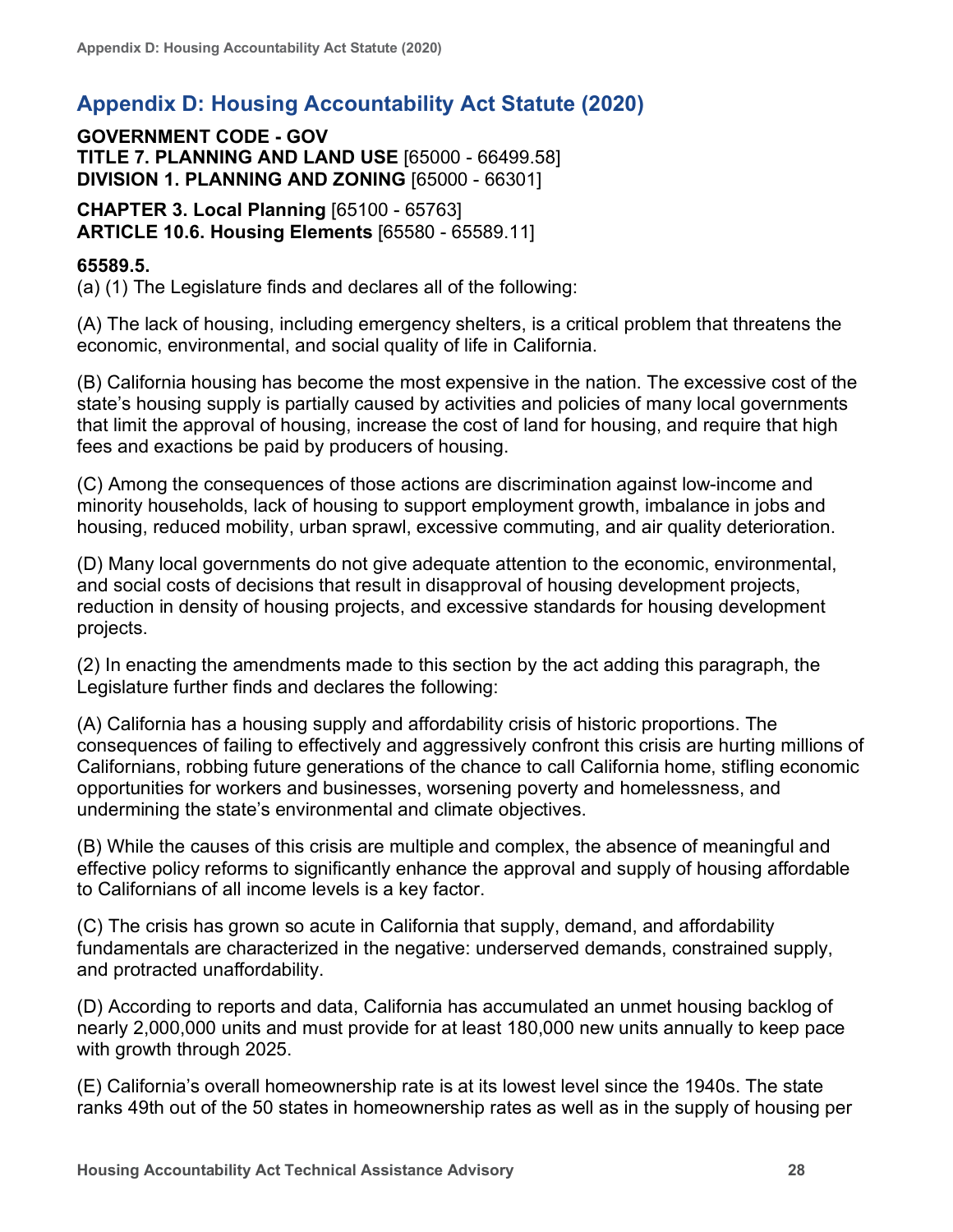capita. Only one-half of California's households are able to afford the cost of housing in their local regions.

(F) Lack of supply and rising costs are compounding inequality and limiting advancement opportunities for many Californians.

(G) The majority of California renters, more than 3,000,000 households, pay more than 30 percent of their income toward rent and nearly one-third, more than 1,500,000 households, pay more than 50 percent of their income toward rent.

(H) When Californians have access to safe and affordable housing, they have more money for food and health care; they are less likely to become homeless and in need of governmentsubsidized services; their children do better in school; and businesses have an easier time recruiting and retaining employees.

(I) An additional consequence of the state's cumulative housing shortage is a significant increase in greenhouse gas emissions caused by the displacement and redirection of populations to states with greater housing opportunities, particularly working- and middle-class households. California's cumulative housing shortfall therefore has not only national but international environmental consequences.

(J) California's housing picture has reached a crisis of historic proportions despite the fact that, for decades, the Legislature has enacted numerous statutes intended to significantly increase the approval, development, and affordability of housing for all income levels, including this section.

(K) The Legislature's intent in enacting this section in 1982 and in expanding its provisions since then was to significantly increase the approval and construction of new housing for all economic segments of California's communities by meaningfully and effectively curbing the capability of local governments to deny, reduce the density for, or render infeasible housing development projects and emergency shelters. That intent has not been fulfilled.

(L) It is the policy of the state that this section be interpreted and implemented in a manner to afford the fullest possible weight to the interest of, and the approval and provision of, housing.

(3) It is the intent of the Legislature that the conditions that would have a specific, adverse impact upon the public health and safety, as described in paragraph (2) of subdivision (d) and paragraph (1) of subdivision (j), arise infrequently.

(b) It is the policy of the state that a local government not reject or make infeasible housing development projects, including emergency shelters, that contribute to meeting the need determined pursuant to this article without a thorough analysis of the economic, social, and environmental effects of the action and without complying with subdivision (d).

(c) The Legislature also recognizes that premature and unnecessary development of agricultural lands for urban uses continues to have adverse effects on the availability of those lands for food and fiber production and on the economy of the state. Furthermore, it is the policy of the state that development should be guided away from prime agricultural lands; therefore, in implementing this section, local governments should encourage, to the maximum extent practicable, in filling existing urban areas.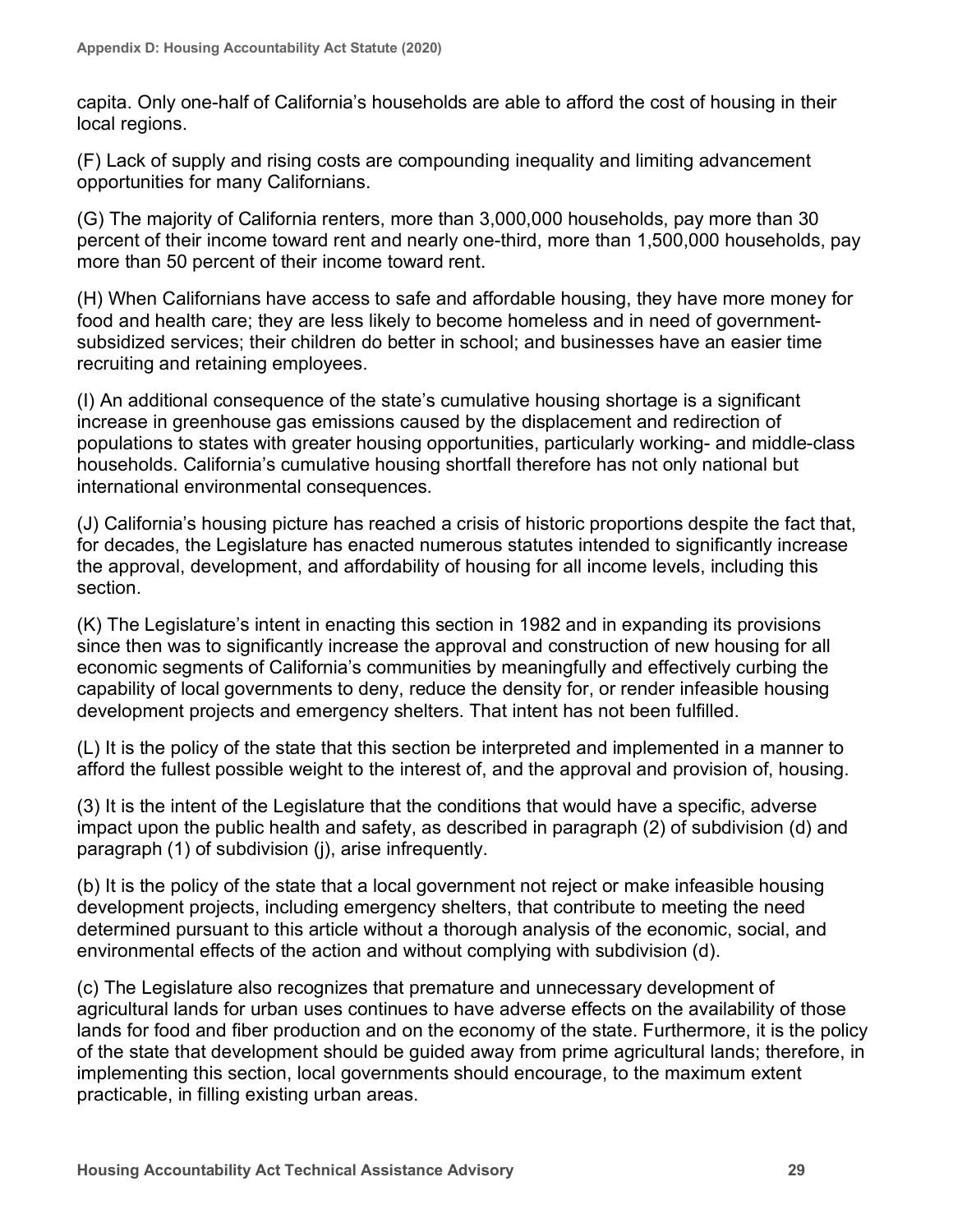(d) A local agency shall not disapprove a housing development project, including farmworker housing as defined in subdivision (h) of Section 50199.7 of the Health and Safety Code, for very low, low-, or moderate-income households, or an emergency shelter, or condition approval in a manner that renders the housing development project infeasible for development for the use of very low, low-, or moderate-income households, or an emergency shelter, including through the use of design review standards, unless it makes written findings, based upon a preponderance of the evidence in the record, as to one of the following:

(1) The local government has adopted a housing element pursuant to this article that has been revised in accordance with Section 65588, is in substantial compliance with this article, and the local government has met or exceeded its share of the regional housing need allocation pursuant to Section 65584 for the planning period for the income category proposed for the housing development project, provided that any disapproval or conditional approval shall not be based on any of the reasons prohibited by Section 65008. If the housing development project includes a mix of income categories, and the local government has not met or exceeded its share of the regional housing need for one or more of those categories, then this paragraph shall not be used to disapprove or conditionally approve the housing development project. The share of the regional housing need met by the local government shall be calculated consistently with the forms and definitions that may be adopted by HCD pursuant to Section 65400. In the case of an emergency shelter, the local government shall have met or exceeded the need for emergency shelter, as identified pursuant to paragraph (7) of subdivision (a) of Section 65583. Any disapproval or conditional approval pursuant to this paragraph shall be in accordance with applicable law, rule, or standards.

(2) The housing development project or emergency shelter as proposed would have a specific, adverse impact upon the public health or safety, and there is no feasible method to satisfactorily mitigate or avoid the specific adverse impact without rendering the development unaffordable to low- and moderate-income households or rendering the development of the emergency shelter financially infeasible. As used in this paragraph, a "specific, adverse impact" means a significant, quantifiable, direct, and unavoidable impact, based on objective, identified written public health or safety standards, policies, or conditions as they existed on the date the application was deemed complete. The following shall not constitute a specific, adverse impact upon the public health or safety:

(A) Inconsistency with the zoning ordinance or general plan land use designation.

(B) The eligibility to claim a welfare exemption under subdivision (g) of Section 214 of the Revenue and Taxation Code.

(3) The denial of the housing development project or imposition of conditions is required in order to comply with specific state or federal law, and there is no feasible method to comply without rendering the development unaffordable to low- and moderate-income households or rendering the development of the emergency shelter financially infeasible.

(4) The housing development project or emergency shelter is proposed on land zoned for agriculture or resource preservation that is surrounded on at least two sides by land being used for agricultural or resource preservation purposes, or which does not have adequate water or wastewater facilities to serve the project.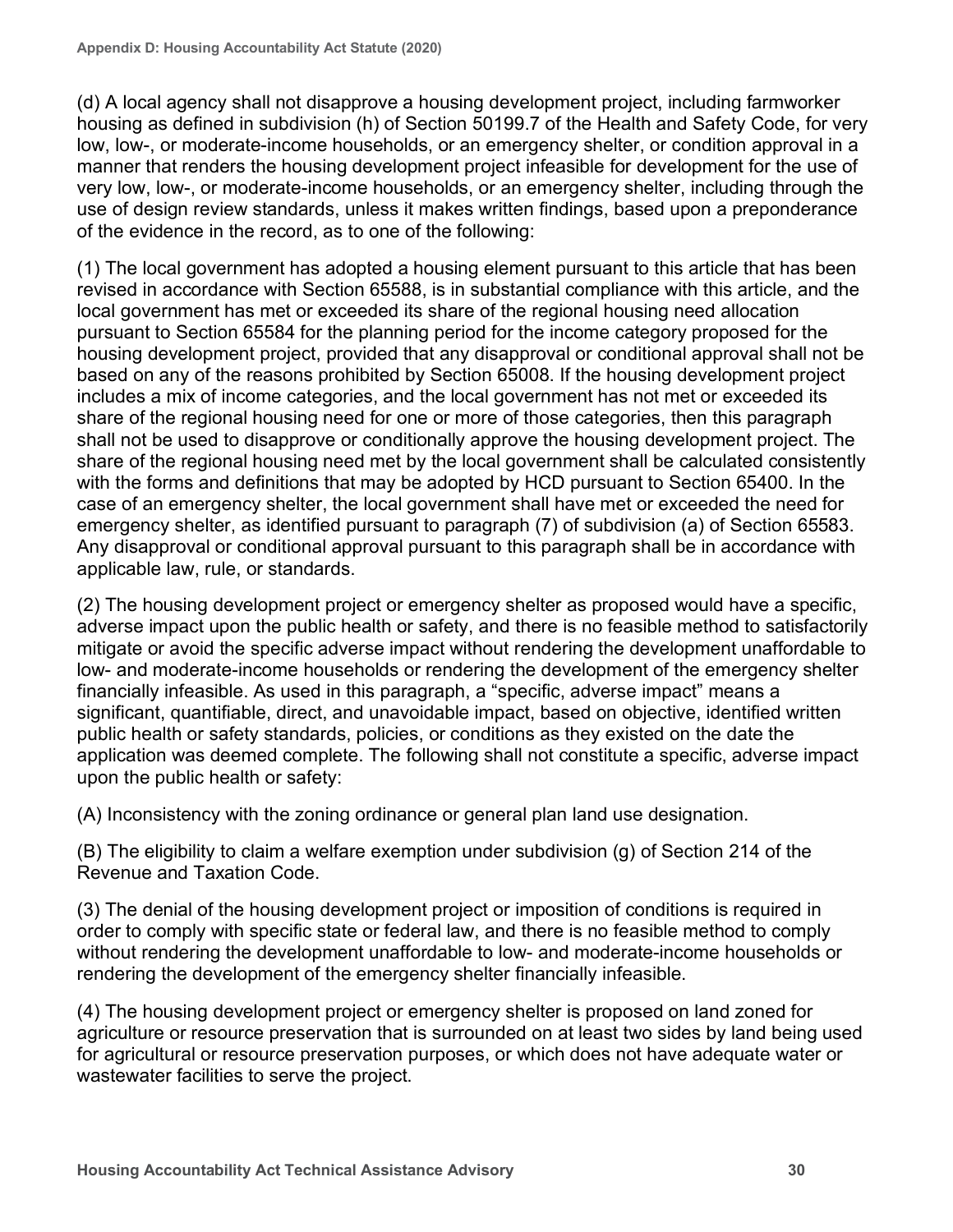(5) The housing development project or emergency shelter is inconsistent with both the local government's zoning ordinance and general plan land use designation as specified in any element of the general plan as it existed on the date the application was deemed complete, and the local government has adopted a revised housing element in accordance with Section 65588 that is in substantial compliance with this article. For purposes of this section, a change to the zoning ordinance or general plan land use designation subsequent to the date the application was deemed complete shall not constitute a valid basis to disapprove or condition approval of the housing development project or emergency shelter.

(A) This paragraph cannot be utilized to disapprove or conditionally approve a housing development project if the housing development project is proposed on a site that is identified as suitable or available for very low, low-, or moderate-income households in the local government's housing element, and consistent with the density specified in the housing element, even though it is inconsistent with both the local government's zoning ordinance and general plan land use designation.

(B) If the local agency has failed to identify in the inventory of land in its housing element sites that can be developed for housing within the planning period and are sufficient to provide for the local government's share of the regional housing need for all income levels pursuant to Section 65584, then this paragraph shall not be utilized to disapprove or conditionally approve a housing development project proposed for a site designated in any element of the general plan for residential uses or designated in any element of the general plan for commercial uses if residential uses are permitted or conditionally permitted within commercial designations. In any action in court, the burden of proof shall be on the local agency to show that its housing element does identify adequate sites with appropriate zoning and development standards and with services and facilities to accommodate the local agency's share of the regional housing need for the very low, low-, and moderate-income categories.

(C) If the local agency has failed to identify a zone or zones where emergency shelters are allowed as a permitted use without a conditional use or other discretionary permit, has failed to demonstrate that the identified zone or zones include sufficient capacity to accommodate the need for emergency shelter identified in paragraph (7) of subdivision (a) of Section 65583, or has failed to demonstrate that the identified zone or zones can accommodate at least one emergency shelter, as required by paragraph (4) of subdivision (a) of Section 65583, then this paragraph shall not be utilized to disapprove or conditionally approve an emergency shelter proposed for a site designated in any element of the general plan for industrial, commercial, or multifamily residential uses. In any action in court, the burden of proof shall be on the local agency to show that its housing element does satisfy the requirements of paragraph (4) of subdivision (a) of Section 65583.

(e) Nothing in this section shall be construed to relieve the local agency from complying with the congestion management program required by Chapter 2.6 (commencing with Section 65088) of Division 1 of Title 7 or the California Coastal Act of 1976 (Division 20 (commencing with Section 30000) of the Public Resources Code). Neither shall anything in this section be construed to relieve the local agency from making one or more of the findings required pursuant to Section 21081 of the Public Resources Code or otherwise complying with the California Environmental Quality Act (Division 13 (commencing with Section 21000) of the Public Resources Code).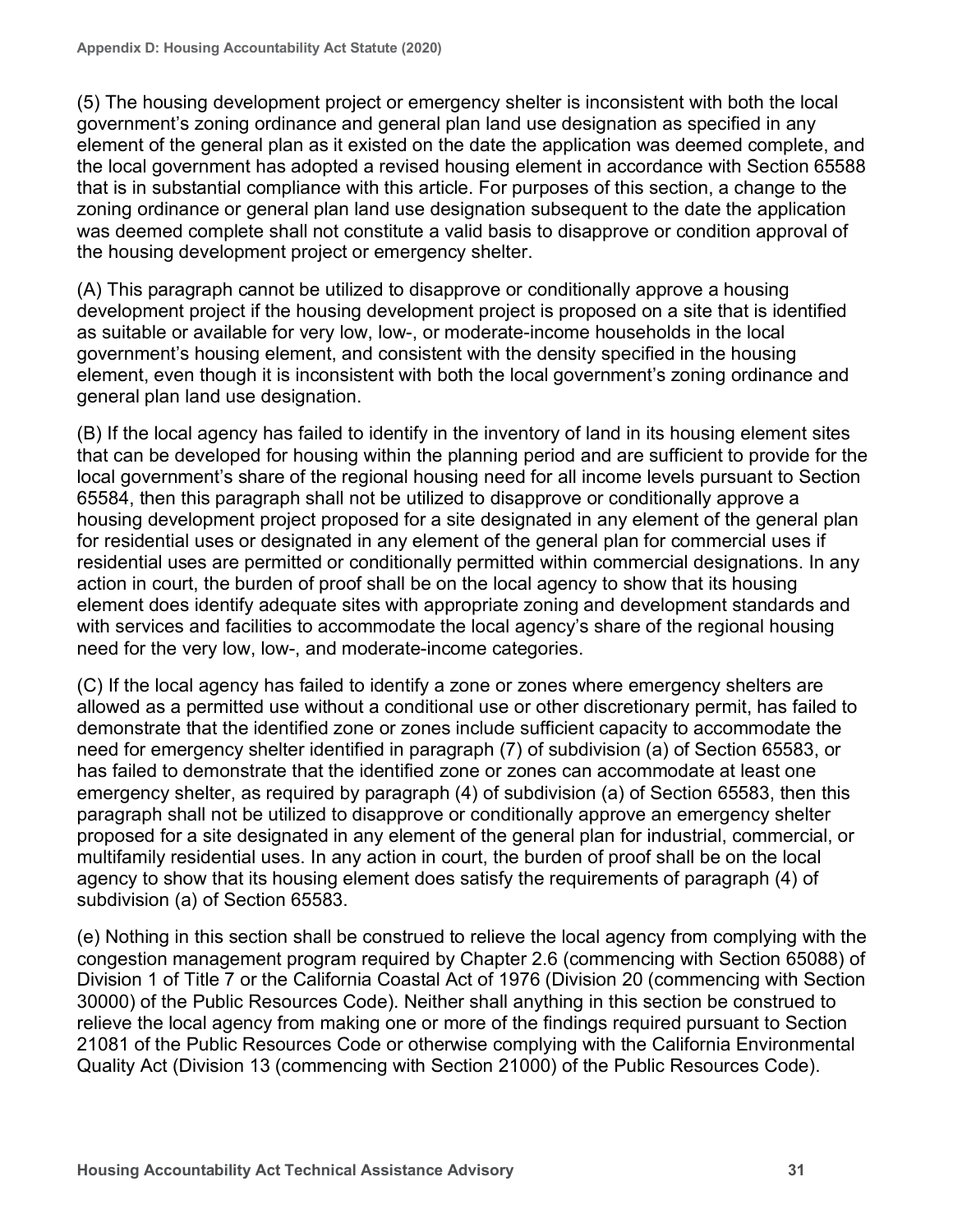(f) (1) Except as provided in subdivision (o), nothing in shall be construed to prohibit a local agency from requiring the housing development project to comply with objective, quantifiable, written development standards, conditions, and policies appropriate to, and consistent with, meeting the local government's share of the regional housing need pursuant to Section 65584. However, the development standards, conditions, and policies shall be applied to facilitate and accommodate development at the density permitted on the site and proposed by the development.

(2) Except as provided in subdivision (o), nothing in shall be construed to prohibit a local agency from requiring an emergency shelter project to comply with objective, quantifiable, written development standards, conditions, and policies that are consistent with paragraph (4) of subdivision (a) of Section 65583 and appropriate to, and consistent with, meeting the local government's need for emergency shelter, as identified pursuant to paragraph (7) of subdivision (a) of Section 65583. However, the development standards, conditions, and policies shall be applied by the local agency to facilitate and accommodate the development of the emergency shelter project.

(3) Except as provided in subdivision (o), nothing in this section shall be construed to prohibit a local agency from imposing fees and other exactions otherwise authorized by law that are essential to provide necessary public services and facilities to the housing development project or emergency shelter.

(4) For purposes of this section, a housing development project or emergency shelter shall be deemed consistent, compliant, and in conformity with an applicable plan, program, policy, ordinance, standard, requirement, or other similar provision if there is substantial evidence that would allow a reasonable person to conclude that the housing development project or emergency shelter is consistent, compliant, or in conformity.

(g) This section shall be applicable to charter cities because the Legislature finds that the lack of housing, including emergency shelter, is a critical statewide problem.

(h) The following definitions apply for the purposes of this section:

(1) "Feasible" means capable of being accomplished in a successful manner within a reasonable period of time, taking into account economic, environmental, social, and technological factors.

(2) "Housing development project" means a use consisting of any of the following:

(A) Residential units only.

(B) Mixed-use developments consisting of residential and nonresidential uses with at least twothirds of the square footage designated for residential use.

(C) Transitional housing or supportive housing.

(3) "Housing for very low, low-, or moderate-income households" means that either (A) at least 20 percent of the total units shall be sold or rented to lower income households, as defined in Section 50079.5 of the Health and Safety Code, or (B) 100 percent of the units shall be sold or rented to persons and families of moderate income as defined in Section 50093 of the Health and Safety Code, or persons and families of middle income, as defined in Section 65008 of this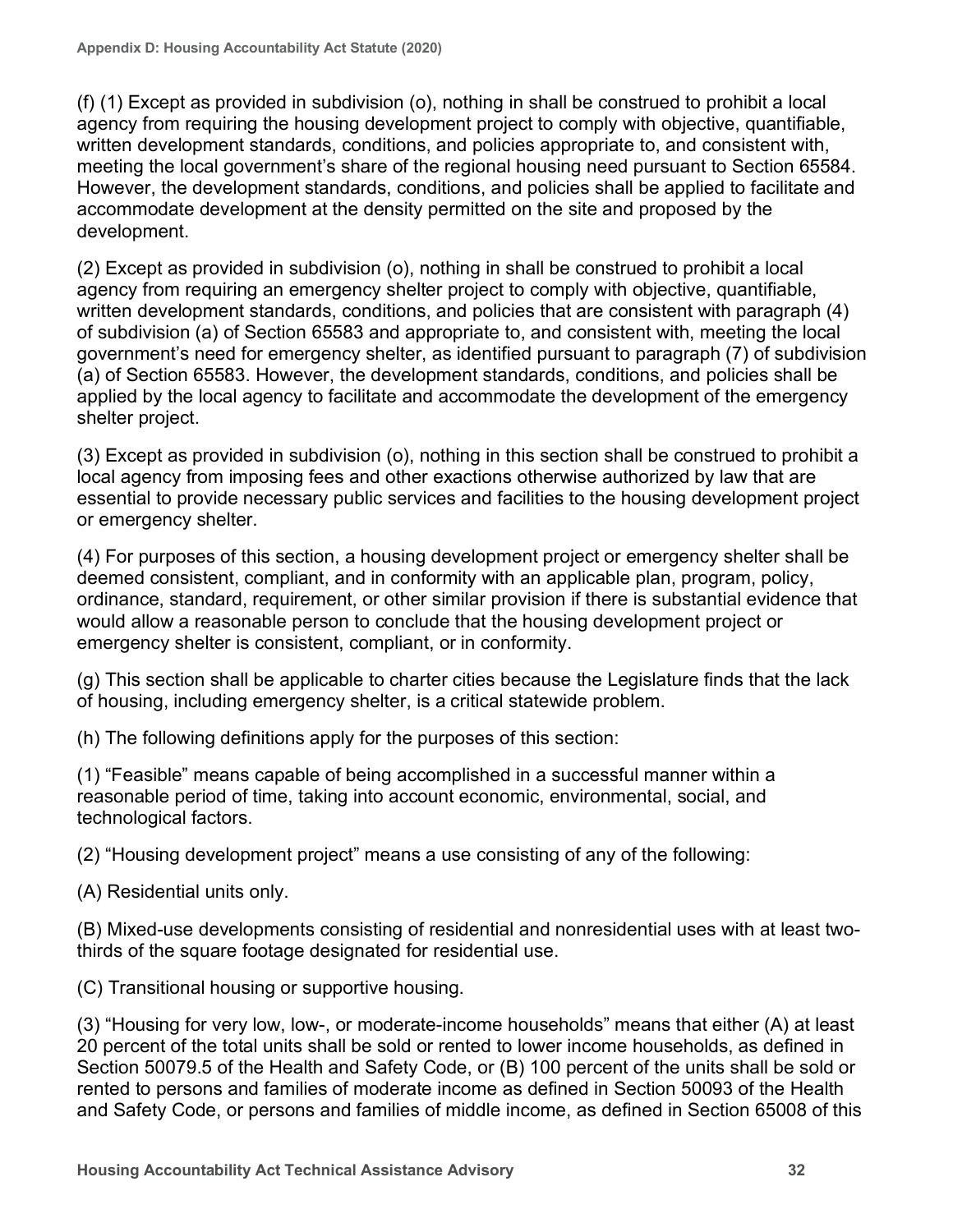code. Housing units targeted for lower income households shall be made available at a monthly housing cost that does not exceed 30 percent of 60 percent of area median income with adjustments for household size made in accordance with the adjustment factors on which the lower income eligibility limits are based. Housing units targeted for persons and families of moderate income shall be made available at a monthly housing cost that does not exceed 30 percent of 100 percent of area median income with adjustments for household size made in accordance with the adjustment factors on which the moderate-income eligibility limits are based.

(4) "Area median income" means area median income as periodically established by the HCD pursuant to Section 50093 of the Health and Safety Code. The developer shall provide sufficient legal commitments to ensure continued availability of units for very low or low-income households in accordance with the provisions of this subdivision for 30 years.

(5) Notwithstanding any other law, until January 1, 2025, "deemed complete" means that the applicant has submitted a preliminary application pursuant to Section 65941.1.

(6) "Disapprove the housing development project" includes any instance in which a local agency does either of the following:

(A) Votes on a proposed housing development project application and the application is disapproved, including any required land use approvals or entitlements necessary for the issuance of a building permit.

(B) Fails to comply with the time periods specified in subdivision (a) of Section 65950. An extension of time pursuant to Article 5 (commencing with Section 65950) shall be deemed to be an extension of time pursuant to this paragraph.

(7) "Lower density" includes any conditions that have the same effect or impact on the ability of the project to provide housing.

(8) Until January 1, 2025, "objective" means involving no personal or subjective judgment by a public official and being uniformly verifiable by reference to an external and uniform benchmark or criterion available and knowable by both the development applicant or proponent and the public official.

(9) Notwithstanding any other law, until January 1, 2025, "determined to be complete" means that the applicant has submitted a complete application pursuant to Section 65943.

(i) If any city, county, or city and county denies approval or imposes conditions, including design changes, lower density, or a reduction of the percentage of a lot that may be occupied by a building or structure under the applicable planning and zoning in force at the time housing development project's the application is complete, that have a substantial adverse effect on the viability or affordability of a housing development for very low, low-, or moderate-income households, and the denial of the development or the imposition of conditions on the development is the subject of a court action which challenges the denial or the imposition of conditions, then the burden of proof shall be on the local legislative body to show that its decision is consistent with the findings as described in subdivision (d), and that the findings are supported by a preponderance of the evidence in the record, and with the requirements of subdivision (o).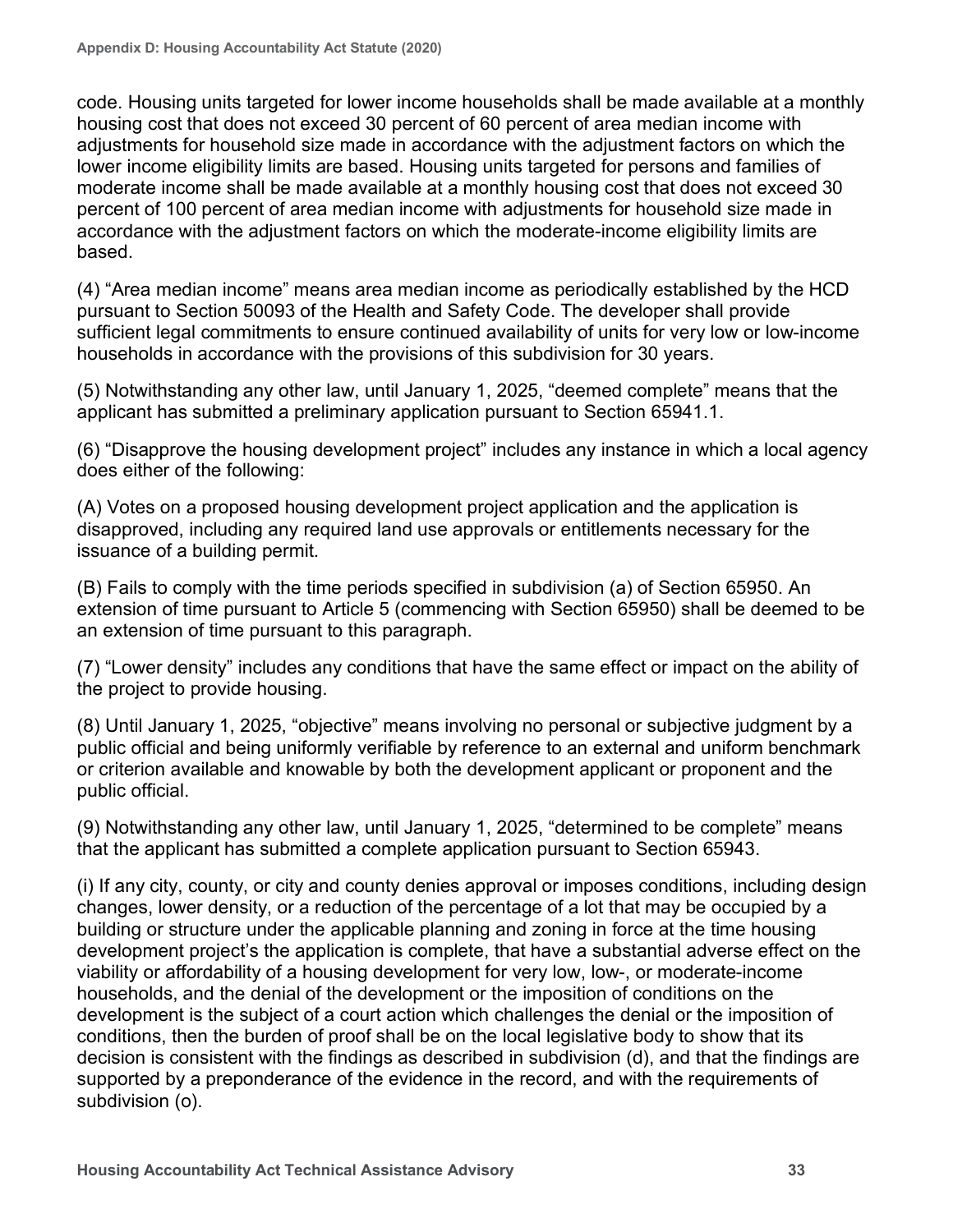(j) (1) When a proposed housing development project complies with applicable, objective general plan, zoning, and subdivision standards and criteria, including design review standards, in effect at the time that the application was deemed complete, but the local agency proposes to disapprove the project or to impose a condition that the project be developed at a lower density, the local agency shall base its decision regarding the proposed housing development project upon written findings supported by a preponderance of the evidence on the record that both of the following conditions exist:

(A) The housing development project would have a specific, adverse impact upon the public health or safety unless the project is disapproved or approved upon the condition that the project be developed at a lower density. As used in this paragraph, a "specific, adverse impact" means a significant, quantifiable, direct, and unavoidable impact, based on objective, identified written public health or safety standards, policies, or conditions as they existed on the date the application was deemed complete.

(B) There is no feasible method to satisfactorily mitigate or avoid the adverse impact identified pursuant to paragraph (1), other than the disapproval of the housing development project or the approval of the project upon the condition that it be developed at a lower density.

(2) (A) If the local agency considers a proposed housing development project to be inconsistent, not in compliance, or not in conformity with an applicable plan, program, policy, ordinance, standard, requirement, or other similar provision as specified in this subdivision, it shall provide the applicant with written documentation identifying the provision or provisions, and an explanation of the reason or reasons it considers the housing development to be inconsistent, not in compliance, or not in conformity as follows:

(i) Within 30 days of the date that the application for the housing development project is determined to be complete, if the housing development project contains 150 or fewer housing units.

(ii) Within 60 days of the date that the application for the housing development project is determined to be complete, if the housing development project contains more than 150 units.

(B) If the local agency fails to provide the required documentation pursuant to subparagraph (A), the housing development project shall be deemed consistent, compliant, and in conformity with the applicable plan, program, policy, ordinance, standard, requirement, or other similar provision.

(3) For purposes of this section, the receipt of a density bonus pursuant to Section 65915 shall not constitute a valid basis on which to find a proposed housing development project is inconsistent, not in compliance, or not in conformity, with an applicable plan, program, policy, ordinance, standard, requirement, or other similar provision specified in this subdivision.

(4) For purposes of this section, a proposed housing development project is not inconsistent with the applicable zoning standards and criteria, and shall not require a rezoning, if the housing development project is consistent with the objective general plan standards and criteria but the zoning for the project site is inconsistent with the general plan. If the local agency has complied with paragraph (2), the local agency may require the proposed housing development project to comply with the objective standards and criteria of the zoning which is consistent with the general plan, however, the standards and criteria shall be applied to facilitate and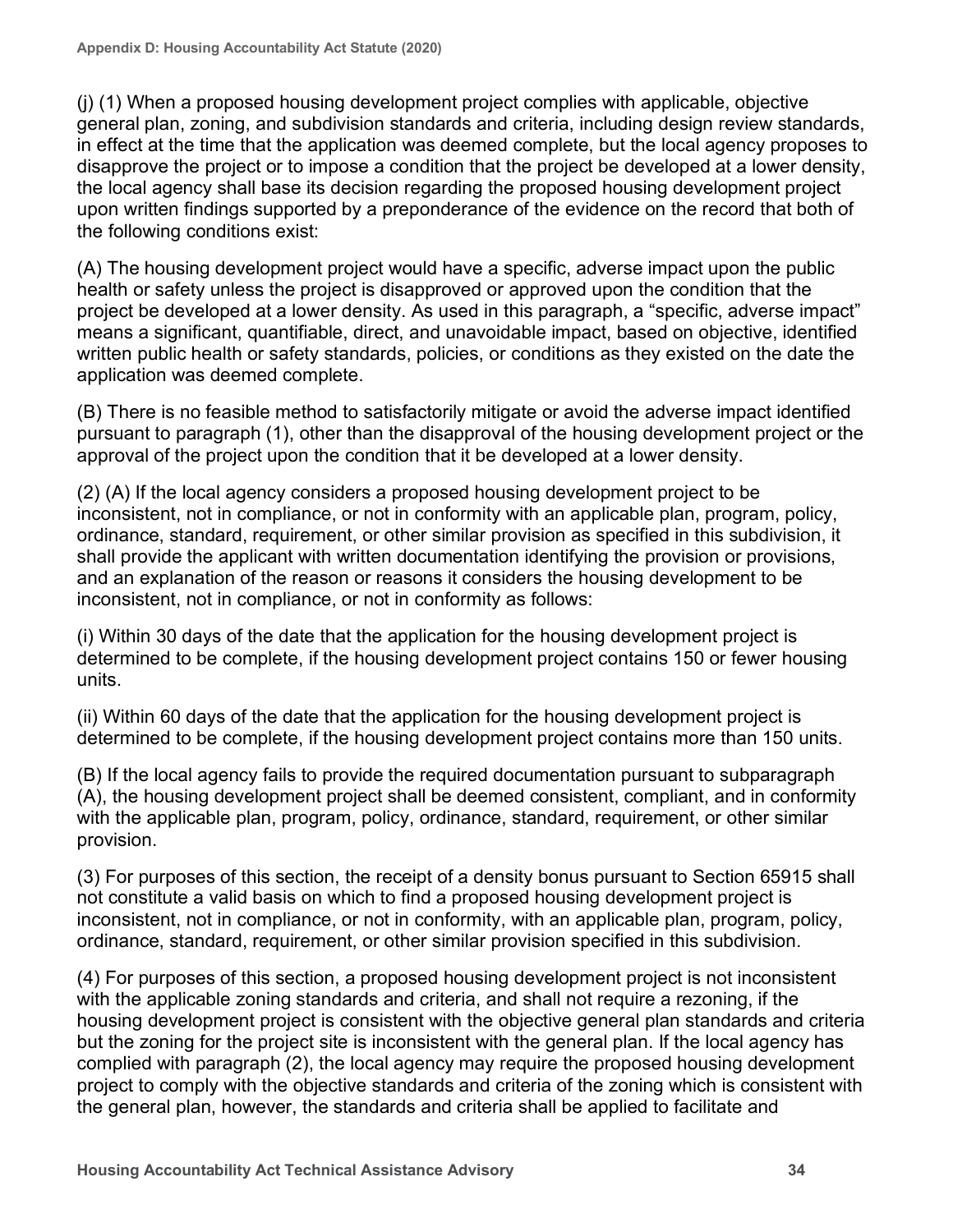accommodate development at the density allowed on the site by the general plan and proposed by the proposed housing development project.

(k) (1) (A) (i) The applicant, a person who would be eligible to apply for residency in the housing development project or emergency shelter, or a housing organization may bring an action to enforce this section. If, in any action brought to enforce this section, a court finds that any of the following are met, the court shall issue an order pursuant to clause (ii):

(I) The local agency, in violation of subdivision (d), disapproved a housing development project or conditioned its approval in a manner rendering it infeasible for the development of an emergency shelter, or housing for very low, low-, or moderate-income households, including farmworker housing, without making the findings required by this section or without making findings supported by a preponderance of the evidence.

(II) The local agency, in violation of subdivision (j), disapproved a housing development project complying with applicable, objective general plan and zoning standards and criteria, or imposed a condition that the project be developed at a lower density, without making the findings required by this section or without making findings supported by a preponderance of the evidence.

(III) (ia) Subject to sub-subclause (ib), the local agency, in violation of subdivision (o), required or attempted to require a housing development project to comply with an ordinance, policy, or standard not adopted and in effect when a preliminary application was submitted.

(ib) This subclause shall become inoperative on January 1, 2025.

(ii) If the court finds that one of the conditions in clause(i) is met, the court shall issue an order or judgment compelling compliance with this section within 60 days, including, but not limited to, an order that the local agency take action on the housing development project or emergency shelter. The court may issue an order or judgment directing the local agency to approve the housing development project or emergency shelter if the court finds that the local agency acted in bad faith when it disapproved or conditionally approved the housing development or emergency shelter in violation of this section. The court shall retain jurisdiction to ensure that its order or judgment is carried out and shall award reasonable attorney's fees and costs of suit to the plaintiff or petitioner, except under extraordinary circumstances in which the court finds that awarding fees would not further the purposes of this section.

(B) (i) Upon a determination that the local agency has failed to comply with the order or judgment compelling compliance with this section within 60 days issued pursuant to subparagraph (A), the court shall impose fines on a local agency that has violated this section and require the local agency to deposit any fine levied pursuant to this subdivision into a local housing trust fund. The local agency may elect to instead deposit the fine into the Building Homes and Jobs Fund, if Senate Bill 2 of the 2017–18 Regular Session is enacted, or otherwise in the Housing Rehabilitation Loan Fund. The fine shall be in a minimum amount of ten thousand dollars (\$10,000) per housing unit in the housing development project on the date the application was deemed complete pursuant to Section 65943. In determining the amount of fine to impose, the court shall consider the local agency's progress in attaining its target allocation of the regional housing need pursuant to Section 65584 and any prior violations of this section. Fines shall not be paid out of funds already dedicated to affordable housing, including, but not limited to, Low and Moderate Income Housing Asset Funds, funds dedicated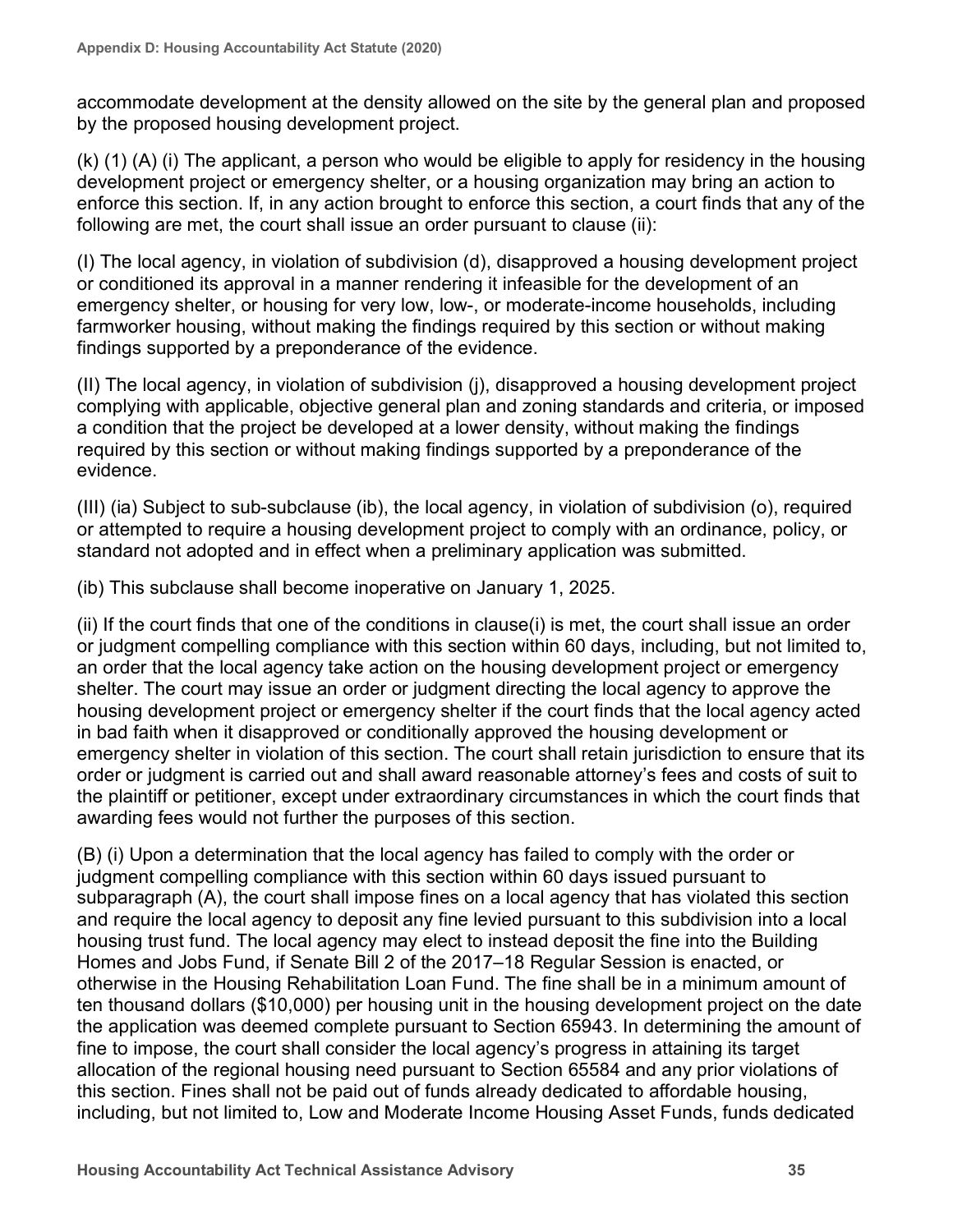to housing for very low, low-, and moderate-income households, and federal HOME Investment Partnerships Program and Community Development Block Grant Program funds. The local agency shall commit and expend the money in the local housing trust fund within five years for the sole purpose of financing newly constructed housing units affordable to extremely low, very low, or low-income households. After five years, if the funds have not been expended, the money shall revert to the state and be deposited in the Building Homes and Jobs Fund, if Senate Bill 2 of the 2017–18 Regular Session is enacted, or otherwise in the Housing Rehabilitation Loan Fund, for the sole purpose of financing newly constructed housing units affordable to extremely low, very low, or low-income households.

(ii) If any money derived from a fine imposed pursuant to this subparagraph is deposited in the Housing Rehabilitation Loan Fund, then, notwithstanding Section 50661 of the Health and Safety Code, that money shall be available only upon appropriation by the Legislature.

(C) If the court determines that its order or judgment has not been carried out within 60 days, the court may issue further orders as provided by law to ensure that the purposes and policies of this section are fulfilled, including, but not limited to, an order to vacate the decision of the local agency and to approve the housing development project, in which case the application for the housing development project, as proposed by the applicant at the time the local agency took the initial action determined to be in violation of this section, along with any standard conditions determined by the court to be generally imposed by the local agency on similar projects, shall be deemed to be approved unless the applicant consents to a different decision or action by the local agency.

(2) For purposes of this subdivision, "housing organization" means a trade or industry group whose local members are primarily engaged in the construction or management of housing units or a nonprofit organization whose mission includes providing or advocating for increased access to housing for low-income households and have filed written or oral comments with the local agency prior to action on the housing development project. A housing organization may only file an action pursuant to this section to challenge the disapproval of a housing development by a local agency. A housing organization shall be entitled to reasonable attorney's fees and costs if it is the prevailing party in an action to enforce this section.

(l) If the court finds that the local agency (1) acted in bad faith when it disapproved or conditionally approved the housing development or emergency shelter in violation of this section and (2) failed to carry out the court's order or judgment within 60 days as described in subdivision (k), the court, in addition to any other remedies provided by this section, shall multiply the fine determined pursuant to subparagraph (B) of paragraph (1) of subdivision (k) by a factor of five. For purposes of this section, "bad faith" includes, but is not limited to, an action that is frivolous or otherwise entirely without merit.

(m) Any action brought to enforce the provisions of this section shall be brought pursuant to Section 1094.5 of the Code of Civil Procedure, and the local agency shall prepare and certify the record of proceedings in accordance with subdivision (c) of Section 1094.6 of the Code of Civil Procedure no later than 30 days after the petition is served, provided that the cost of preparation of the record shall be borne by the local agency, unless the petitioner elects to prepare the record as provided in subdivision (n) of this section. A petition to enforce the provisions of this section shall be filed and served no later than 90 days from the later of (1) the effective date of a decision of the local agency imposing conditions on, disapproving, or any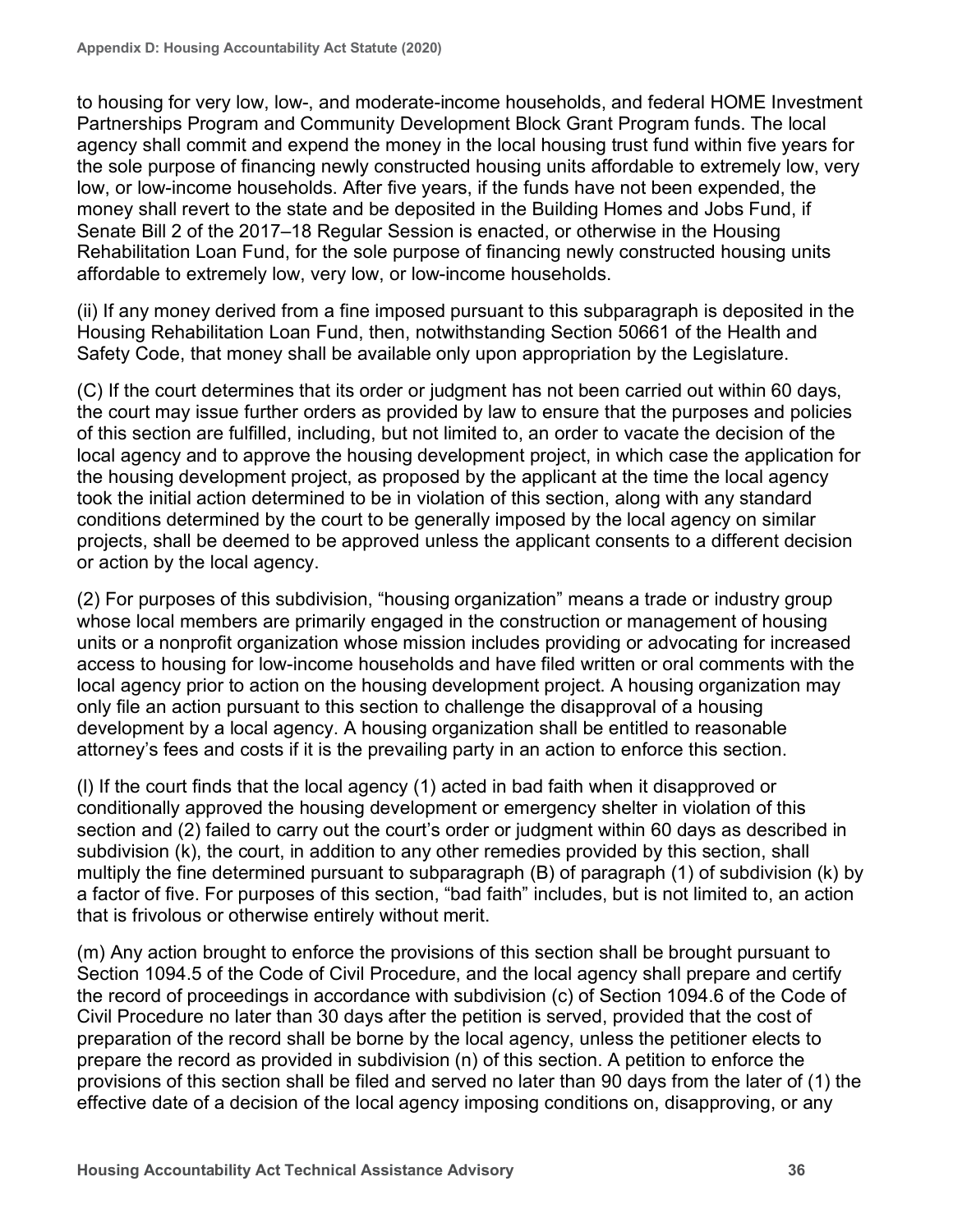other final action on a housing development project or (2) the expiration of the time periods specified in subparagraph (B) of paragraph (5) of subdivision (h). Upon entry of the trial court's order, a party may, in order to obtain appellate review of the order, file a petition within 20 days after service upon it of a written notice of the entry of the order, or within such further time not exceeding an additional 20 days as the trial court may for good cause allow, or may appeal the judgment or order of the trial court under Section 904.1 of the Code of Civil Procedure. If the local agency appeals the judgment of the trial court, the local agency shall post a bond, in an amount to be determined by the court, to the benefit of the plaintiff if the plaintiff is the project applicant.

(n) In any action, the record of the proceedings before the local agency shall be filed as expeditiously as possible and, notwithstanding Section 1094.6 of the Code of Civil Procedure or subdivision (m) of this section, all or part of the record may be prepared (1) by the petitioner with the petition or petitioner's points and authorities, (2) by the respondent with respondent's points and authorities, (3) after payment of costs by the petitioner, or (4) as otherwise directed by the court. If the expense of preparing the record has been borne by the petitioner and the petitioner is the prevailing party, the expense shall be taxable as costs.

(o) (1) Subject to paragraphs (2), (6), and (7), and subdivision (d) of Section 65941.1, a housing development project shall be subject only to the ordinances, policies, and standards adopted and in effect when a preliminary application including all of the information required by subdivision (a) of Section 65941.1 was submitted.

(2) Paragraph (1) shall not prohibit a housing development project from being subject to ordinances, policies, and standards adopted after the preliminary application was submitted pursuant to Section 65941.1 in the following circumstances:

(A) In the case of a fee, charge, or other monetary exaction, to an increase resulting from an automatic annual adjustment based on an independently published cost index that is referenced in the ordinance or resolution establishing the fee or other monetary exaction.

(B) A preponderance of the evidence in the record establishes that subjecting the housing development project to an ordinance, policy, or standard beyond those in effect when a preliminary application was submitted is necessary to mitigate or avoid a specific, adverse impact upon the public health or safety, as defined in subparagraph (A) of paragraph (1) of subdivision (j), and there is no feasible alternative method to satisfactorily mitigate or avoid the adverse impact.

(C) Subjecting the housing development project to an ordinance, policy, standard, or any other measure, beyond those in effect when a preliminary application was submitted is necessary to avoid or substantially lessen an impact of the project under the California Environmental Quality Act (Division 13 (commencing with Section 21000) of the Public Resources Code).

(D) The housing development project has not commenced construction within two and one-half years following the date that the project received final approval. For purposes of this subparagraph, "final approval" means that the housing development project has received all necessary approvals to be eligible to apply for, and obtain, a building permit or permits and either of the following is met: